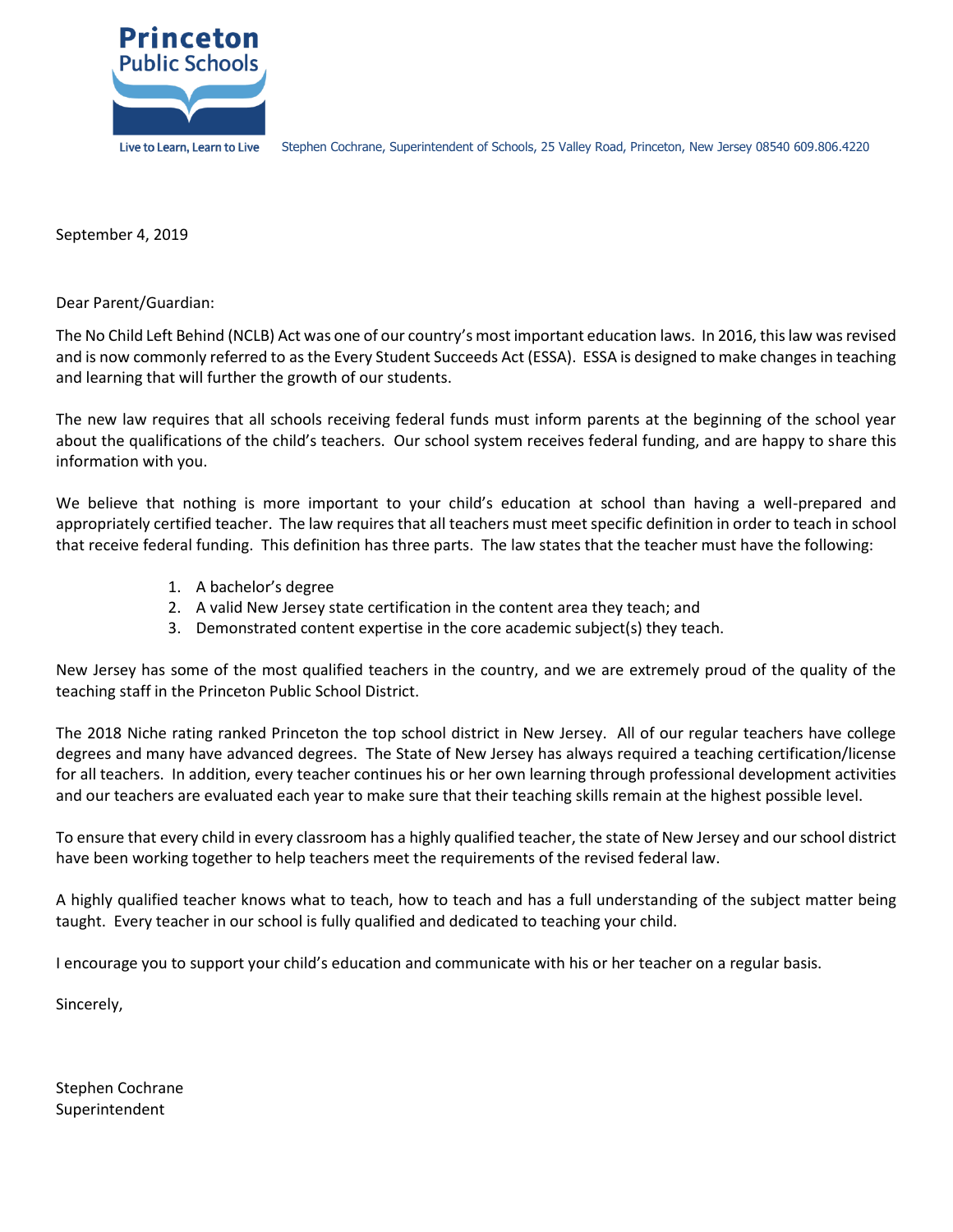

4 de Septiembre, 2019

Estimados padres o acudientes:

El Acta *Ningún Niño Se Queda Atras (No Child Left Behind (NCLB)* fue una de las leyes educativas más importantes de la educación. En el 2016, esta ley se revisó y ahora se refiere comúnmente como el *Acta de Todo Estudiante es Exitoso (ESSA).* ESSA está designado para hacer los cambios en la enseñanza y en el aprendizaje que llevará más allá el crecimiento de nuestros estudiantes.

La nueva ley requiere que todas las escuelas que reciben los fondos federales deben informar a los padres al comienzo del año escolar sobre las certificaciones de los profesores de su hijo(a). Nuestro sistema escolar recibe fondos federales, y estamos contentos de compartir esta información con ustedes.

Creemos que nada es más importante que la educación de su hijo(a) en la escuela que el tener un profesor apropiadamente certificado y bien preparado. La ley requiere que todos los profesores deben alcanzar una definición específica para enseñar en las escuelas que reciben fondos federales. La definición tiene tres partes. La ley dice que el profesor tiene que tener lo siguiente;

- I. Un grado de universidad;
- 2. Una certificación válida del estado de Nueva Jersey en el área que enseña; y
- 3. Experiencia en el contenido demostrado en la(s) materia(s) académica(s) que enseña.

New Jersey tiene algunos de los profesores más calificados en el país, y estamos extremadamente orgullosos de la calidad de personal educativo en el Distrito de las Escuelas Públicas de Princeton.

Los rangos Niche del 2018 colocaron a Princeton como el distrito escolar más alto en New Jersey. Todos nuestros profesores regulares tienen grado universitarios y muchos tienen grados avanzados. El estado de Nueva Jersey ha siempre requerido una certificación/licencia de enseñanza de todos los profesores. Además, cada profesor continúa si propio aprendizaje a través de actividades de desarrollo profesional y nuestros profesores se evalúan cada año para asegurar que sus habilidades de enseñanza permanezcan en el nivel más alto posible.

Para asegurar que cada niño(a) su salón de clase tenga un profesor calificado, el estado de Nueva Jersey y nuestro distrito escolar han estado trabajando en conjunto para ayudar a los profesores a alcanzar los requerimientos de la ley federal revisada.

Un profesor altamente calificado conoce lo que enseña, cómo lo enseña y tiene un entendimiento completo del área que está enseñando. Cada profesor en nuestra escuela está completamente calificado y está dedicado a la enseñanza de su hijo(a).

Le animo a que soporte la educación de su hijo(a) y se comunique con su profesor(a) de forma regular.

Sinceramente,

Stephen Cochrane Superintendente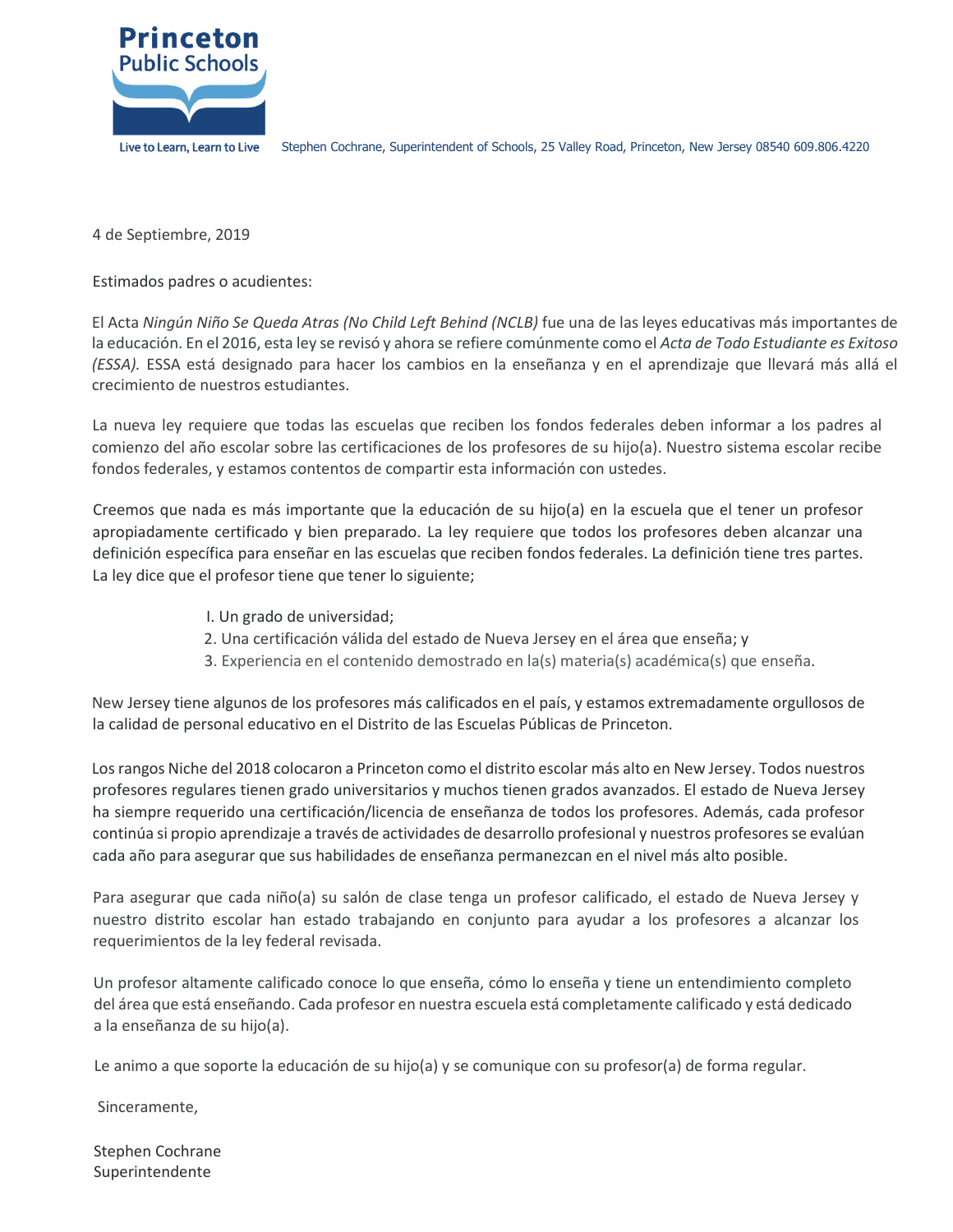

September 4, 2019

Dear Parents/Guardian:

As we begin a new school year, I wish you and your child(ren) much success in the days and months ahead.

Every year, the law requires that all schools receiving federal funds must inform parents at the beginning of the school year about the qualifications of their child's teachers. I am pleased to report that all our teachers meet the requirements of the Every Student Succeeds Act (ESSA) federal law which requires all teachers to be appropriately certified in the content área that they teach. Additionally, there are policies which I must bring to your attention.

The first policy addresses Harassment, Intimidation and Bullying. The Princeton Board of Education prohibits acts of harrassment, intimidation or bullying of a pupil. A safe and civil enviroment in school is necessary for pupils to learn and achieve high academic standards. Our staff has undergone training recently and will be looking for all members of the Princeton community to continue to demonstrate appropriate behavior on school grounds and/or school-sponsored events.

The second policy, Civility, was also adopted by the Princeton Board of Education. It is the intent of the Board to promote mutual respect, civility and orderly conduct among district employees, parents and students and the public. The Board encourages positive communications and discourages volatile, hostile, or aggressive communications or actions whether on school grounds or at school/athletic events.

I encourage you to read each of these policies which are posted on [www.princetonk12.org](http://www.princetonk12.org/) to support your child's education and to communicate with his or her teacher on a regular basis.

Sincerely,

Stephen Cochrane Superintendent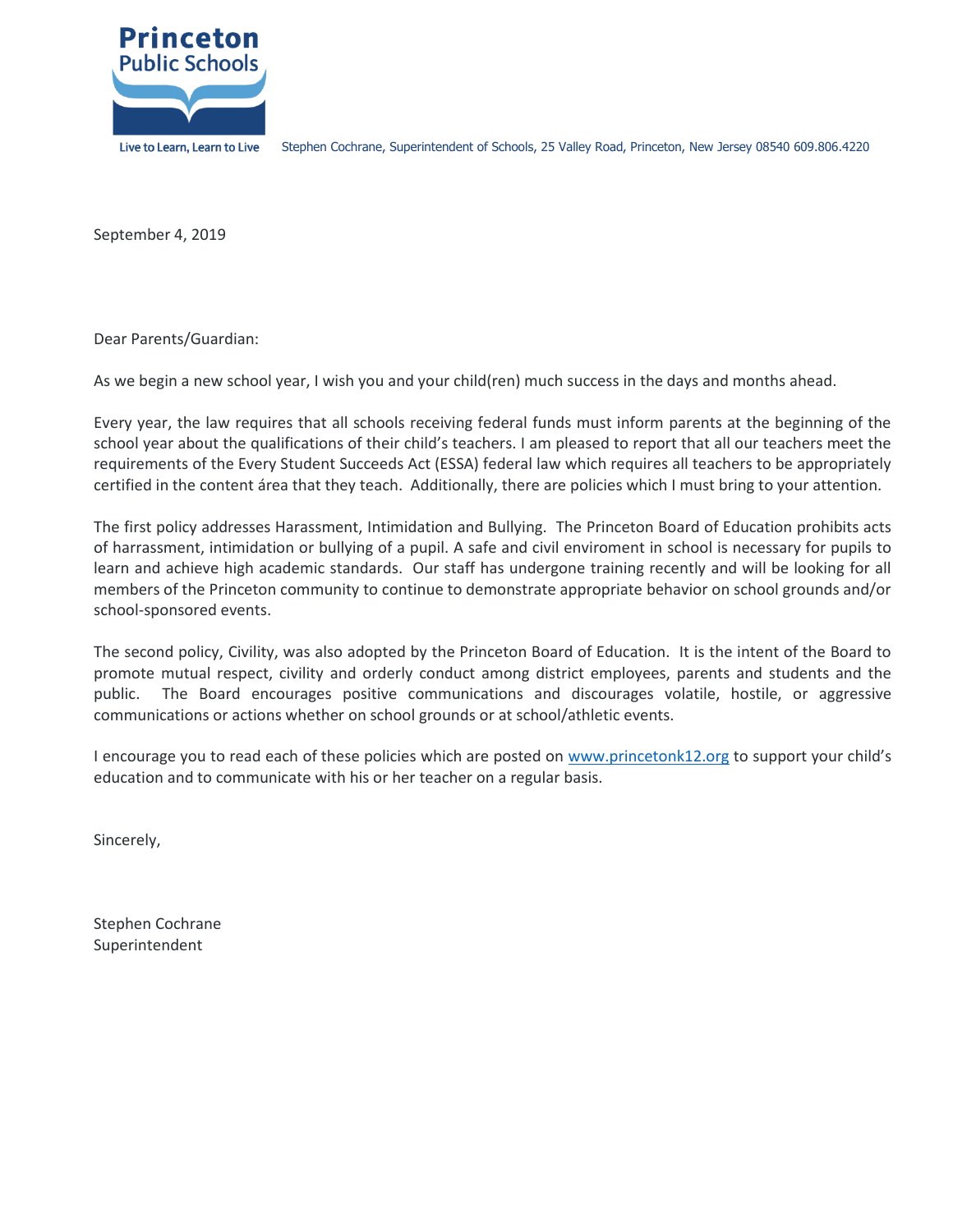

4 de septiembre, 2019

Estimados padres / acudientes:

En tanto que comenzamos un nuevo año escolar, le deseamos a usted y su(s) hijo(s) muchos éxitos en los días y meses venideros.

Cada año, la ley requiere que todas las escuelas que reciben los fondos federales deben informar a los padres al comienzo del año escolar sobre las certificaciones de los profesores de su hijo(a). Estoy contento de reportar que todos nuestros profesores cumplen con los requisitos para el Acta de Todo Estudiante tiene Éxito (ESSA) la ley federal que requiere que todos los profesores estén apropiadamente certificados en el área de contenido que ellos enseñan. Además, hay políticas que debo traer a su atención.

La primera política se enfoca en el Acoso, la Intimidación y el abuso. La Junta Educativa de Princeton prohíbe los actos de acosos, intimidación y abuso a un estudiante. Un ambiente a salvo y civil e la escuela es necesario para que los estudiantes aprendan y alcancen altos estándares académicos. Nuestro personal se ha sometido a un entrenamiento recientemente y estará buscando que todos los miembros de la comunidad de Princeton continúen demostrando el comportamiento apropiado en las áreas escolares y/o en los eventos auspiciados por la escuela.

La segunda política, urbanidad, también fue adoptada por la Junta Educativa de Princeton. Es el intento para que la Junta promueva el respeto mutuo, la urbanidad y la conducta ordenada entre los empleados, padres, estudiantes y el público del distrito. La Junta motiva a la comunicación positiva y desmotiva las comunicaciones y acciones volátiles, hostiles o agresivas ya sea en la escuela o en eventos atléticos.

Les animo que lean cada una de estas políticas que se encuentran en [www.princetonkl2.org,](http://www.princetonkl2.org/) que apoyen a la educación de sus hijos(a), y que se comunican con sus profesores/profesoras regularmente.

Sinceramente,

Stephen Cochrane Superintendente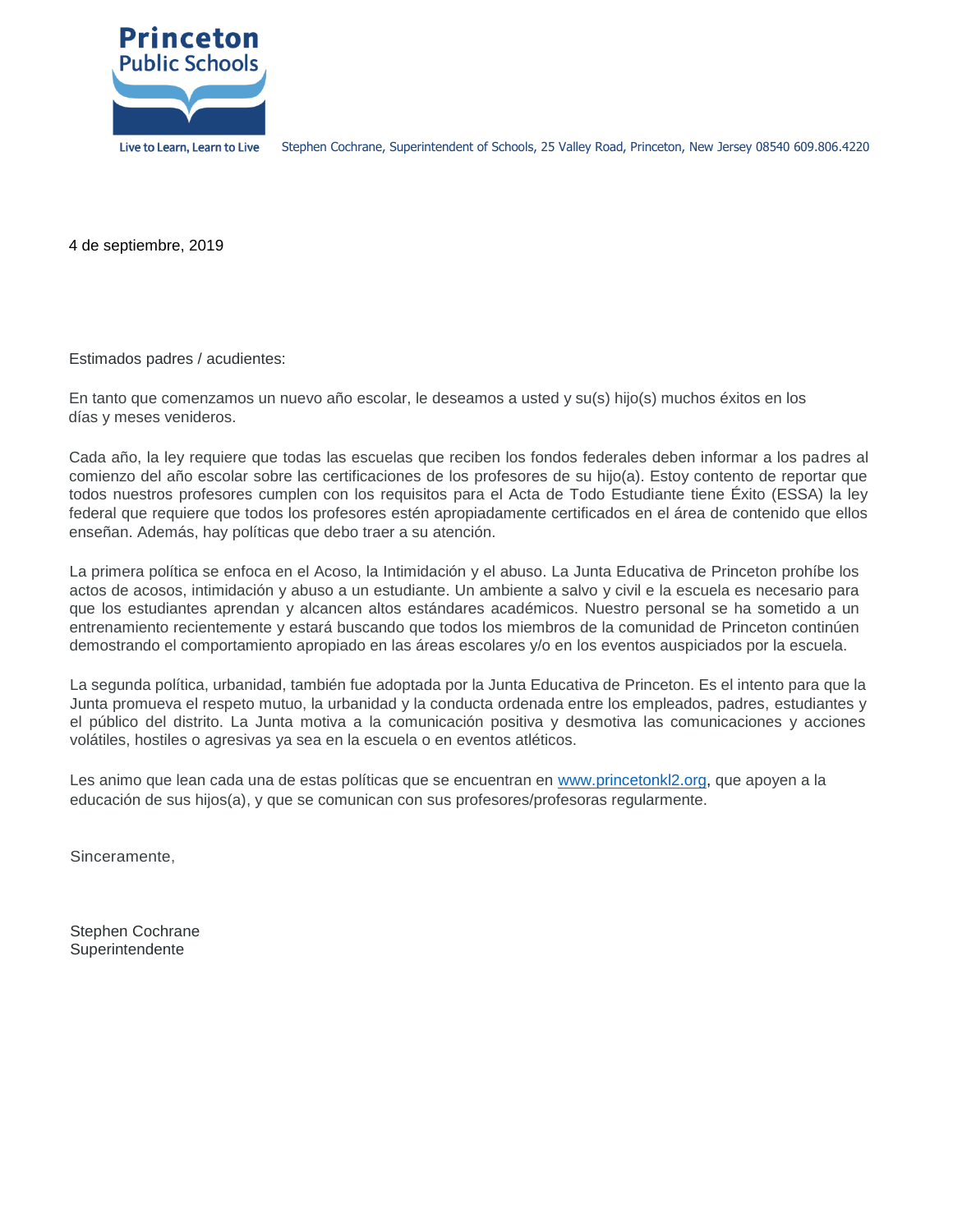PUPILS 5512/page 1 of 22 Harassment, Intimidation, and Bullying **M**

### 5512 HARASSMENT, INTIMIDATION, AND BULLYING

### Table of Contents

| Section | <b>Section Title</b> |  |
|---------|----------------------|--|
|         |                      |  |

- A. Policy Statement
- B. Harassment, Intimidation, and Bullying Definition
- C. Student Expectations
- D. Consequences and Appropriate Remedial Actions
- E. Harassment, Intimidation, and Bullying Reporting Procedure
- F. Anti-Bullying Coordinator, Anti-Bullying Specialist and School Safety Team(s)
- G. Harassment, Intimidation, and Bullying Investigation
- H. Range of Responses to an Incident of Harassment, Intimidation, or Bullying
- I. Reprisal or Retaliation Prohibited
- J. Consequences and Appropriate Remedial Action for False Accusation
- K. Harassment, Intimidation, and Bullying Policy Publication and Dissemination
- L. Harassment, Intimidation, and Bullying Training and Prevention Programs
- M. Harassment, Intimidation, and Bullying Policy Reevaluation, Reassessment and Review
- N. Reports to Board of Education and New Jersey Department of Education
- O. School and District Grading Requirements
- P. Reports to Law Enforcement
- Q. Collective Bargaining Agreements and Individual Contracts
- R. Students with Disabilities

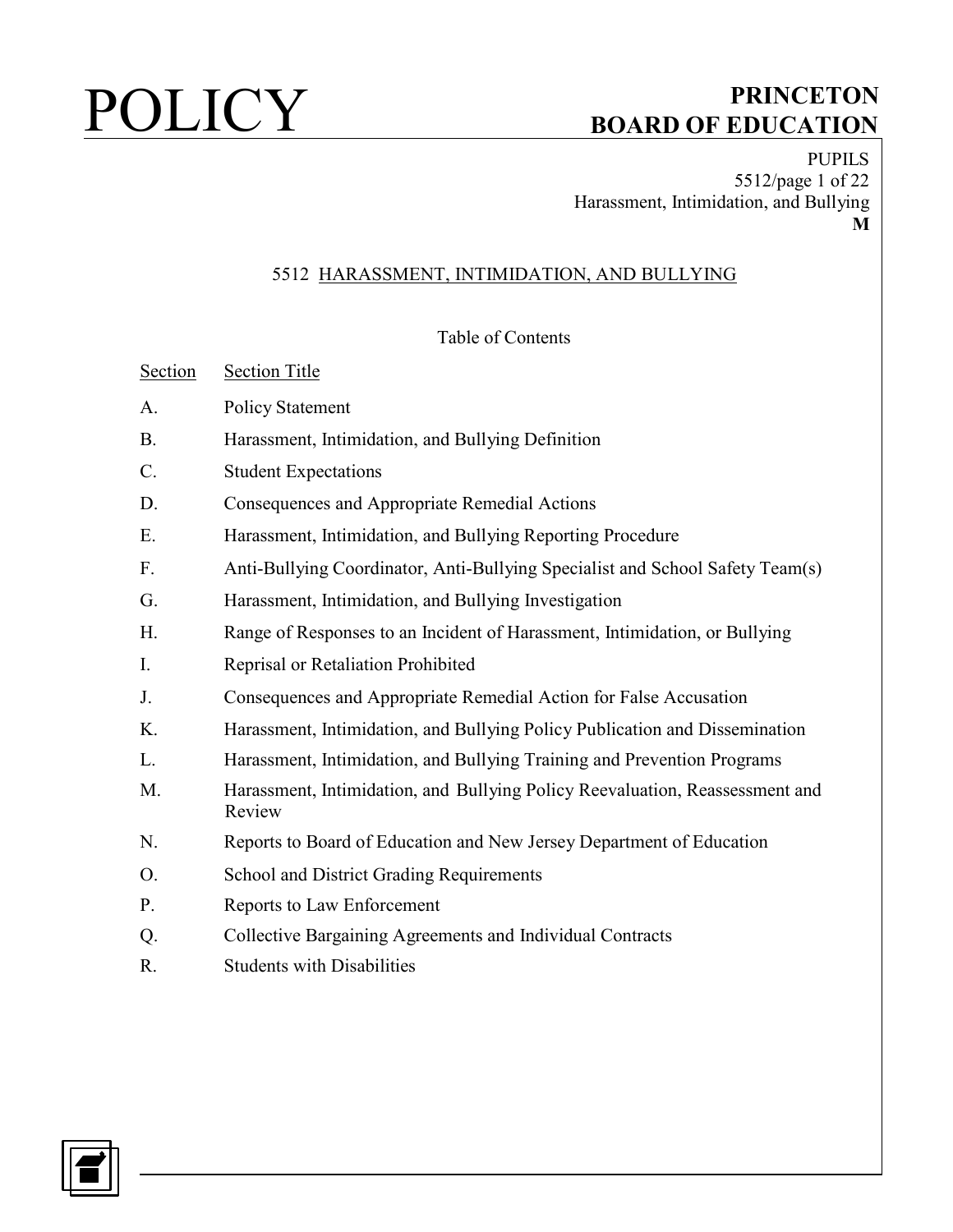PUPILS 5512/page 2 of 22 Harassment, Intimidation, and Bullying

### A. Policy Statement

The Board of Education prohibits acts of harassment, intimidation, or bullying of a student. A safe and civil environment in school is necessary for students to learn and achieve high academic standards. Harassment, intimidation, or bullying, like other disruptive or violent behaviors, is conduct that disrupts both a student's ability to learn and a school's ability to educate its pupils in a safe and disciplined environment. Since students learn by example, school administrators, faculty, staff and volunteers should be commended for demonstrating appropriate behavior, treating others with civility and respect, and refusing to tolerate harassment, intimidation, or bullying.

For the purposes of this Policy, the term "parent," pursuant to N.J.A.C. 6A:16-1.3, means the natural parent(s) or adoptive parent(s), legal guardian(s), foster parent(s), or parent surrogate(s) of a student. Where parents are separated or divorced, "parent" means the person or agency which has legal custody of the pupil, as well as the natural or adoptive parent(s) of the student, provided such parental rights have not been terminated by a court of appropriate jurisdiction.

B. Harassment, Intimidation, and Bullying Definition

"Harassment, intimidation, or bullying" means any gesture, any written, verbal or physical act, or any electronic communication, as defined in N.J.S.A. 18A:37-14, whether it be a single incident or a series of incidents that:

- 1. Is reasonably perceived as being motivated by either any actual or perceived characteristic, such as race, color, religion, ancestry, national origin, gender, sexual orientation, gender identity and expression, or a mental, physical or sensory disability**,** or by any other distinguishing characteristic;
- 2. Takes place on school property, at any school-sponsored function, on a school bus, or off school grounds, as provided for in N.J.S.A. 18A:37-15.3;
- 3. Substantially disrupts or interferes with the orderly operation of the school or the rights of other students; and that
	- a. A reasonable person should know, under the circumstances, that the act(s) will have the effect of physically or emotionally harming a pupil or damaging the pupil's property, or placing a pupil in reasonable fear of physical or emotional harm to his/her person or damage to his/her property; or

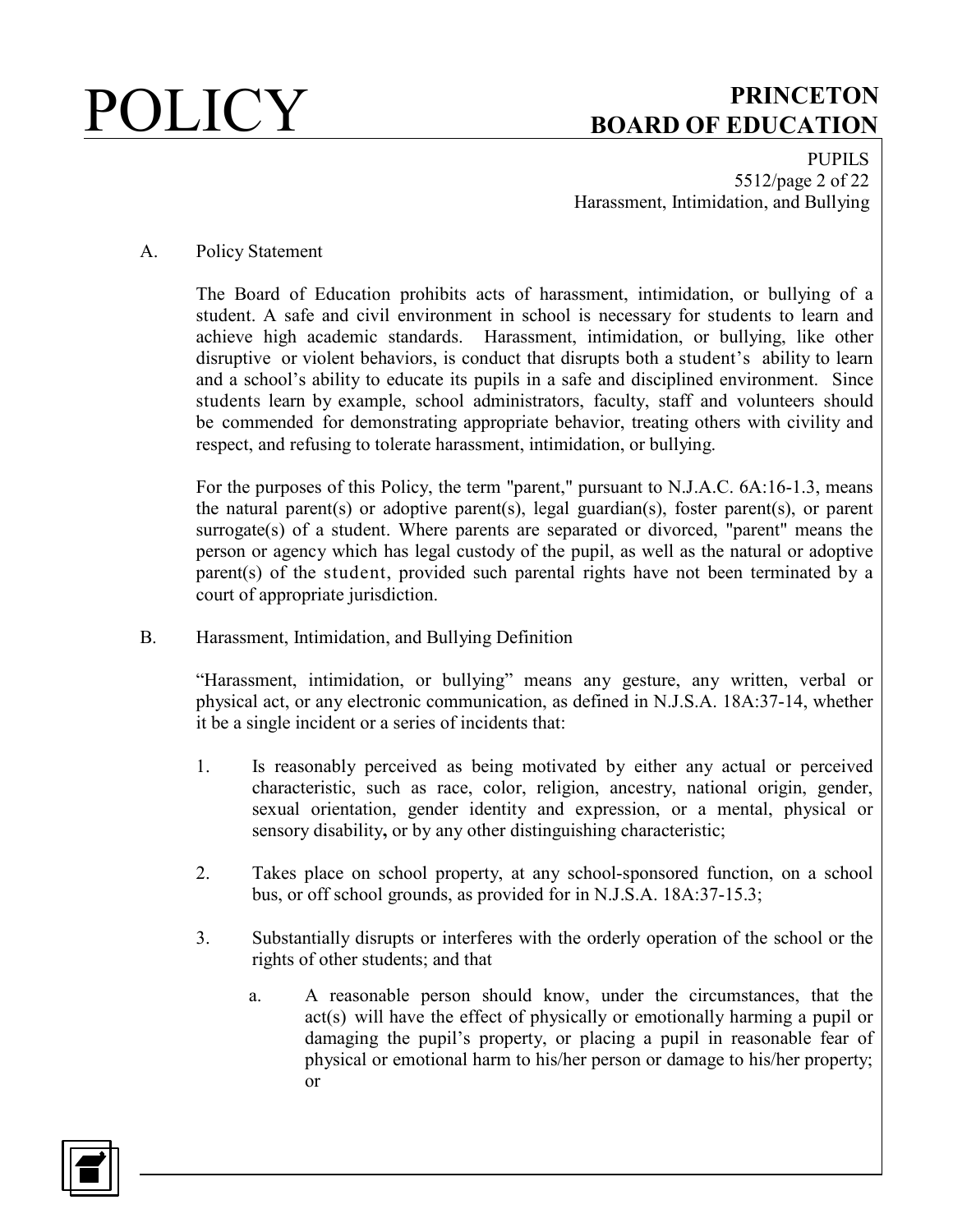PUPILS 5512/page 3 of 22 Harassment, Intimidation, and Bullying

- b. Has the effect of insulting or demeaning any pupil or group of pupils; or
- c. Creates a hostile educational environment for the pupil by interfering with a pupil's education or by severely or pervasively causing physical or emotional harm to the pupil.

Schools are required to address harassment, intimidation, and bullying occurring off school grounds, when there is a nexus between the harassment, intimidation, and bullying and the school (e.g., the harassment, intimidation, or bullying substantially disrupts or interferes with the orderly operation of the school or the rights of other students).

"Electronic communication" means a communication transmitted by means of an electronic device, including, but not limited to: a telephone, cellular phone, computer, or pager.

C. Student Expectations

The Board expects students to conduct themselves in keeping with their levels of development, maturity and demonstrated capabilities with proper regard for the rights and welfare of other students and school staff, the educational purpose underlying all school activities and the care of school facilities and equipment consistent with the Code of Student Conduct.

The Board believes that standards for student behavior must be set cooperatively through interaction among the students, parents, school employees, school administrators, school volunteers, and community representatives, producing an atmosphere that encourages students to grow in self-discipline. The development of this atmosphere requires respect for self and others, as well as for school district and community property on the part of students, staff, and community members.

Students are expected to behave in a way that creates a supportive learning environment. The Board believes the best discipline is self-imposed, and it is the responsibility of staff to use instances of violations of the Code of Student Conduct as opportunities to help students learn to assume and accept responsibility for their behavior and the consequences of their behavior. Staff members who interact with students shall apply best practices designed to prevent student conduct problems and foster students' abilities to grow in self-discipline.

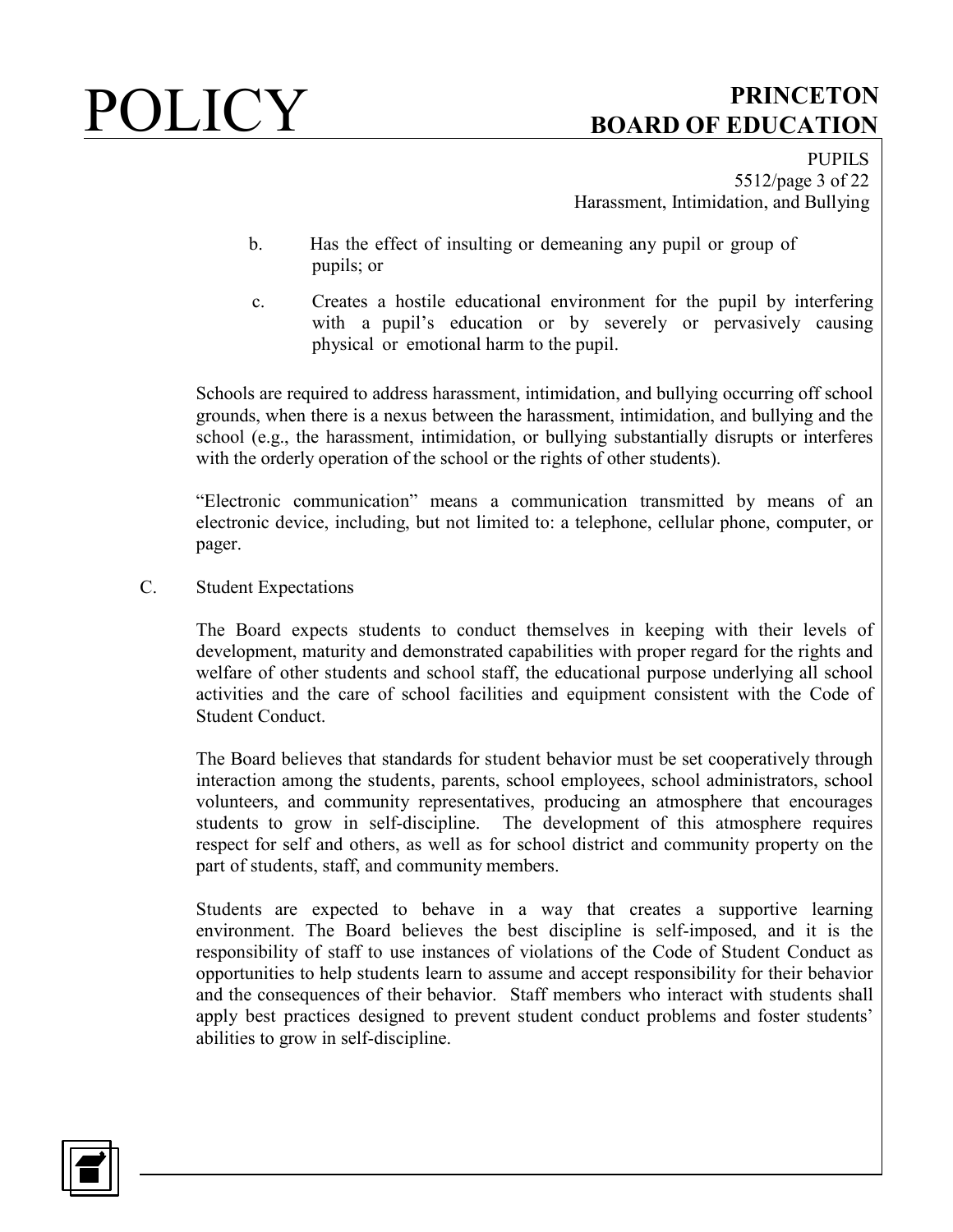PUPILS 5512/page 4 of 22 Harassment, Intimidation, and Bullying

The Board expects that students will act in accordance with the student behavioral expectations and standards regarding harassment, intimidation, and bullying, including:

- 1. Student responsibilities (e.g., requirements for students to conform to reasonable standards of socially accepted behavior; respect the person, property and rights of others; obey constituted authority; and respond to those who hold that authority);
- 2. Appropriate recognition for positive reinforcement for good conduct, selfdiscipline, and good citizenship;
- 3. Student rights; and
- 4. Sanctions and due process for violations of the Code of Student Conduct.

Pursuant to N.J.S.A. 18A:37-15(a) and N.J.A.C. 6A:16-7.1(a)1, the district has involved a broad-base of school and community members, including parents, students, instructional staff, student support services staff, school administrators, and school volunteers, as well as community organizations, such as faith-based, health and human service, business and law enforcement, in the development of this Policy. Based on locally determined and accepted core ethical values adopted by the Board, pursuant to N.J.A.C. 6A:16-7.1(a)2, the Board must develop guidelines for student conduct pursuant to N.J.A.C. 6A:16-7.1. These guidelines for student conduct will take into consideration the developmental ages of students, the severity of the offenses and students histories of inappropriate behaviors, and the mission and physical facilities of the individual school(s) in the district. This Policy requires all students in the district to adhere to the rules established by the school district and to submit to the remedial and consequential measures that are appropriately assigned for infractions of these rules.

Pursuant to N.J.A.C. 6A:16-7.1, the Superintendent must annually provide to students and their parents or guardians the rules of the district regarding student conduct. Provisions shall be made for informing parents whose primary language is other than English.

The district prohibits active or passive support for acts of harassment, intimidation, or bullying. Students are encouraged to support other students who:

1. Walk away from acts of harassment, intimidation, and bullying when they see them;



2. Constructively attempt to stop acts of harassment, intimidation, or bullying;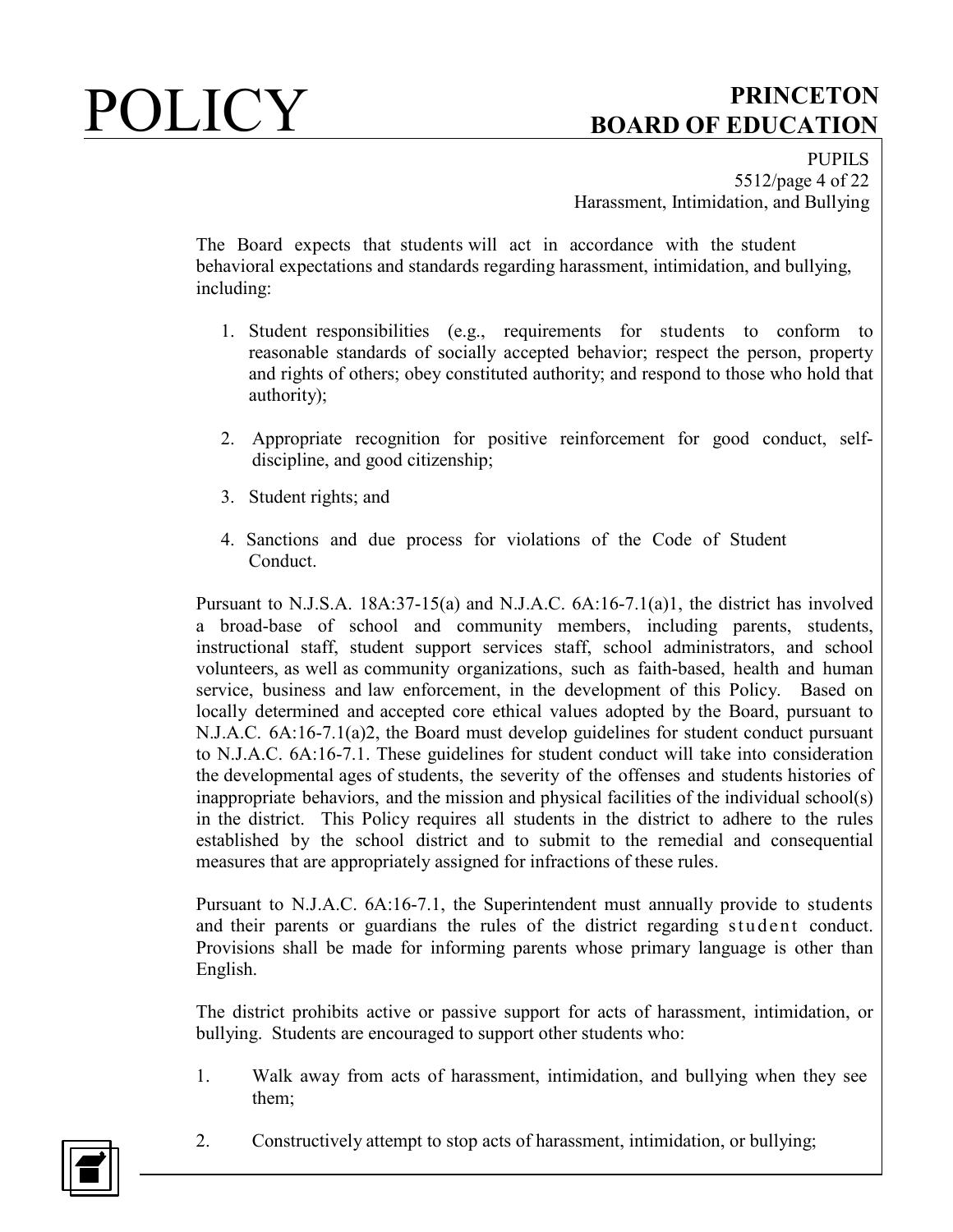PUPILS 5512/page 5 of 22 Harassment, Intimidation, and Bullying

- 3. Provide support to students who have been subjected to harassment, intimidation, or bullying; and
- 4. Report acts of harassment, intimidation, and bullying to the designated school staff member.
- D. Consequences and Appropriate Remedial Actions

Consequences and Appropriate Remedial Actions - Students

The Board of Education requires its school administrators to implement procedures that ensure both the appropriate consequences and remedial responses for pupils who commit one or more acts of harassment, intimidation, or bullying, consistent with the Code of Student Conduct. The following factors, at a minimum, shall be given full consideration by school administrators in the implementation of appropriate consequences and remedial measures for each act of harassment, intimidation, or bullying by students. Appropriate consequences and remedial actions are those that are graded according to the severity of the offense(s), consider the developmental ages of the student offenders and pupils' histories of inappropriate behaviors, per the Code of Student Conduct and N.J.A.C. 6A:16-7.

Factors for Determining Consequences – Student Considerations

- 1. Age, developmental and maturity levels of the parties involved and their relationship to the school district;
- 2. Degrees of harm;
- 3. Surrounding circumstances;
- 4. Nature and severity of the behavior(s);
- 5. Incidences of past or continuing patterns of behavior;
- 6. Relationships between the parties involved; and
- 7. Context in which the alleged incidents occurred.

Factors for Determining Consequences – School Determination

- 1. School culture, climate, and general staff management of the learning environment;
- 2. Social, emotional, and behavioral supports;
- 3. Student-staff relationships and staff behavior toward the student;
- 4. Family, community, and neighborhood situation; and
- 5. Alignment with Board policy and regulations/procedures.

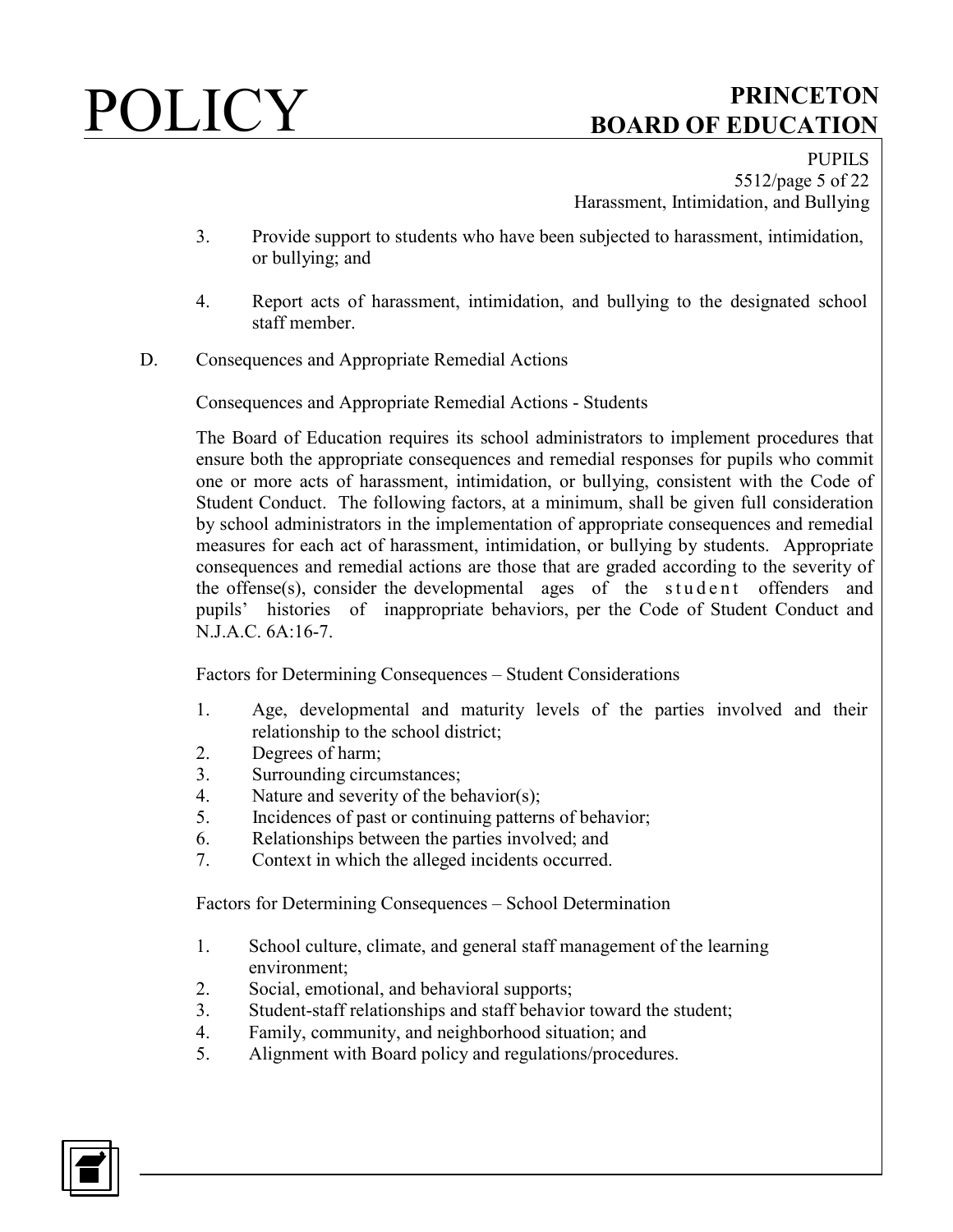PUPILS 5512/page 6 of 22 Harassment, Intimidation, and Bullying

### Factors for Determining Remedial Measures

### Personal

- 1. Life skill deficiencies;
- 2. Social relationships;
- 3. Strengths;
- 4. Talents;
- 5. Interests;
- 6. Hobbies;
- **7**. Extra-curricular activities;
- 8. Classroom participation;
- 9. Academic performance; and
- 10. Relationship to pupils and the school district.

### Environmental

- 1. School culture;
- 2. School climate;
- 3. Student staff relationships and staff behavior toward the student pupil;
- 4. General staff management of classrooms or other educational environments;
- 5. Staff ability to prevent and manage difficult or inflammatory situations;
- 6. Social-emotional and behavioral supports;
- 7. Social relationships;
- 8. Community activities;
- 9. Neighborhood situation; and
- 10. Family situation.

Consequences for a student who commits one or more acts of harassment, intimidation, or bullying may range from positive behavioral interventions up to and including suspension or expulsion of students, as set forth in the Board's approved Code of Student Conduct pursuant to N.J.A.C. 6A:16-7.1. Consequences for a student who commits an act of harassment, intimidation, or bullying are those that are graded according to the severity of the offenses, consider the developmental age of the student offenders and the students' histories pupil's history of problem behaviors and performance, and must be consistent with the Board's approved Code of Student Conduct and N.J.A.C. 6A:16-7, Student Conduct. The use of negative consequences should occur in conjunction with remediation and not be relied upon as the sole intervention approach.

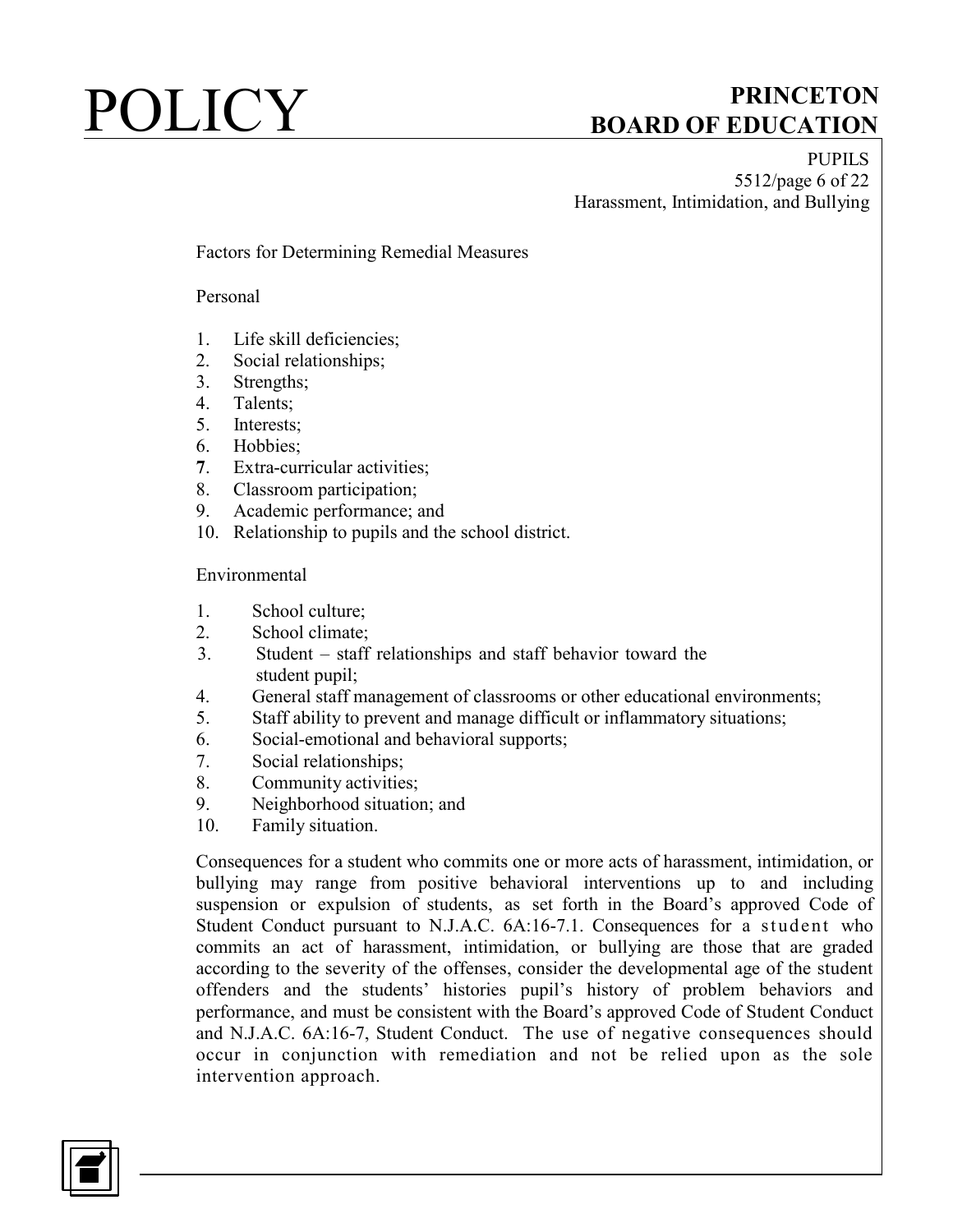PUPILS 5512/page 7 of 22 Harassment, Intimidation, and Bullying

Remedial measures shall be designed to correct the problem behavior, prevent another occurrence of the problem, protect and provide support for the victim of the act, and take corrective action for documented systemic problems related to harassment, intimidation, or bullying. The consequences and remedial measures may include, but are not limited to, the examples listed below:

Examples of Consequences

- 1. Admonishment;
- 2. Temporary removal from the classroom;
- 3. Deprivation of privileges;
- 4. Classroom or administrative detention;
- 5. Referral to disciplinarian;
- 6. In-school suspension during the school week or the weekend;
- 7. Out-of-school suspension (short-term or long-term);
- 8. Reports to law enforcement or other legal action; or
- 9. Expulsion

Examples of Remedial Measures

Personal – Student Exhibiting Bullying Behavior

- 1. Develop a behavioral contract with the student. Ensure the student has a voice in the outcome and can identify ways he or she can solve the problem and change behavior;
- 2. Meet with parents to develop a family agreement to ensure the parent and the student understand school rules and expectations;
- 3. Explain the long-term negative consequences of harassment, intimidation, and bullying on all involved.
- 4. Ensure understanding of consequences, if harassment, intimidation, and bullying behavior continues;
- 5. Meet with school counselor, school social worker, or school psychologist to decipher mental health issues (e.g., what is happening and why?);
- 6. Develop a learning plan that includes consequences and skill building;
- 7. Consider wrap-around support services or after-school programs or services;
- 8. Provide social skill training, such as impulse control, anger management, developing empathy, and problem solving;
- 9. Arrange for an apology, preferably written;
- 10. Require a reflective essay to ensure the student understands the impact of his or her actions on others;
- 11. Have the student research and teach a lesson to the class about bullying, empathy, or a similar topic;

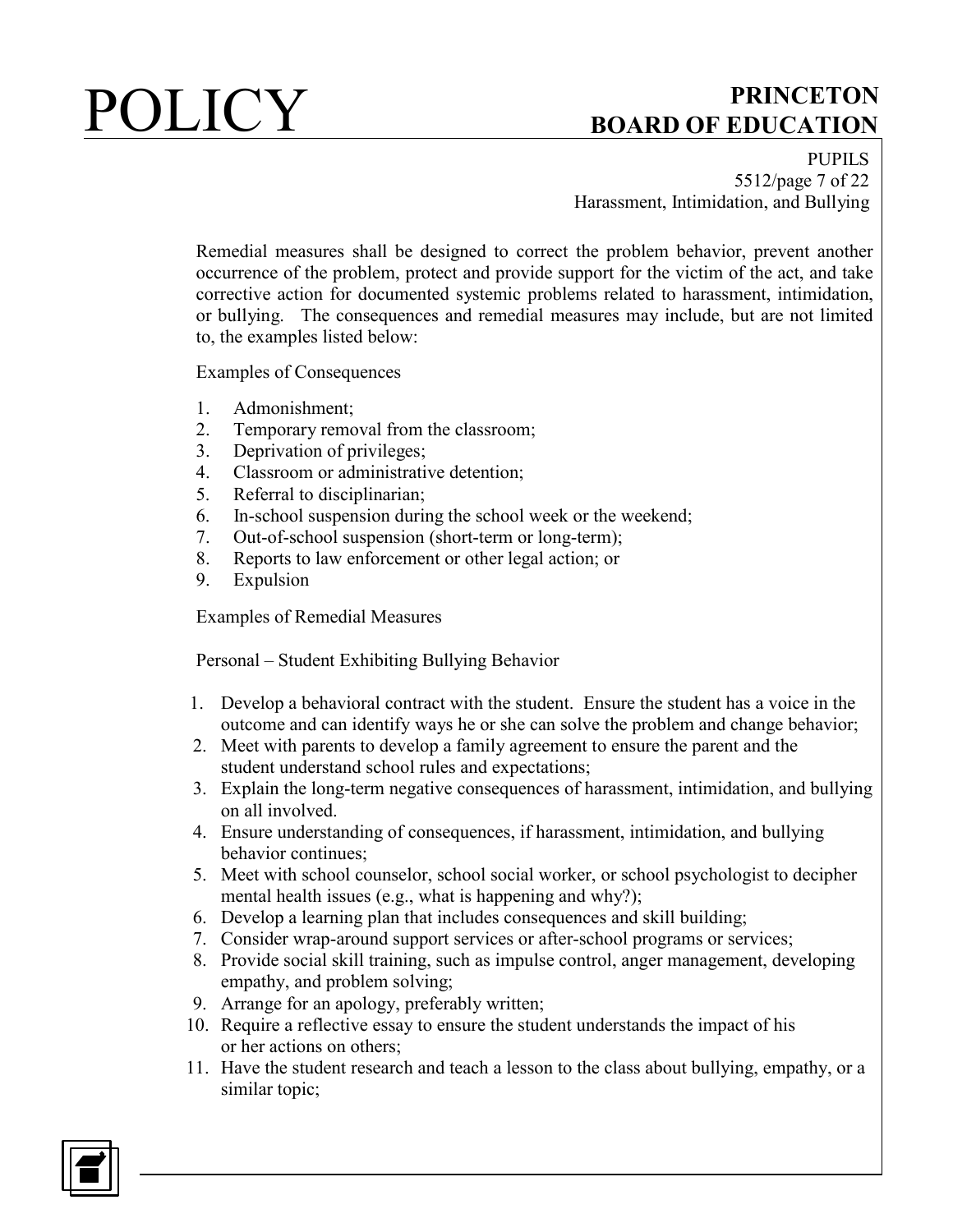PUPILS 5512/page 8 of 22 Harassment, Intimidation, and Bullying

- 12. Arrange for restitution (i.e., compensation, reimbursement, amends repayment), particularly when personal items were damaged or stolen;
- 13. Explore age-appropriate restorative (i.e. healing, curative, recuperative) practices; and
- 14. Schedule a follow-up conference with the student.

Personal – Target/Victim

- 1. Meet with a trusted staff member to explore the student's feelings about the incident.
- 2. Develop a plan to ensure the student's emotional and physical safety at school.
- 3. Have the student meet with the school counselor or school social worker to ensure he or she does not feel responsible for the bullying behavior
- 4. Ask students to log behaviors in the future;
- 5. Help the student develop skills and strategies for resisting bullying; and
- 6. Schedule a follow-up conference with the student.

Parents, Family, and Community

- 1. Develop a family agreement;
- 2. Refer the family for family counseling; and
- 3. Offer parent education workshops related to bullying and social-emotional learning.

Examples of Remedial Measures – Environmental (Classroom, School Building or School District)

- 1. Analysis of existing data to identify bullying issues and concerns:
- 2. Use of findings from school surveys (e.g. school climate surveys);
- 3. Focus groups;
- 4. Mailings postal and email;
- 5. Cable access television;
- 6. School culture change;
- 7. School climate improvement;
- 8. Increased supervision in "hot spots" (locker rooms, hallways, playgrounds, cafeterias, school perimeters, buses);
- 9. Adoption of evidenced-based systemic bullying prevention practices and programs.
- 10. Training for all certificated and non-certificated staff to teach effective prevention and intervention skills and strategies;

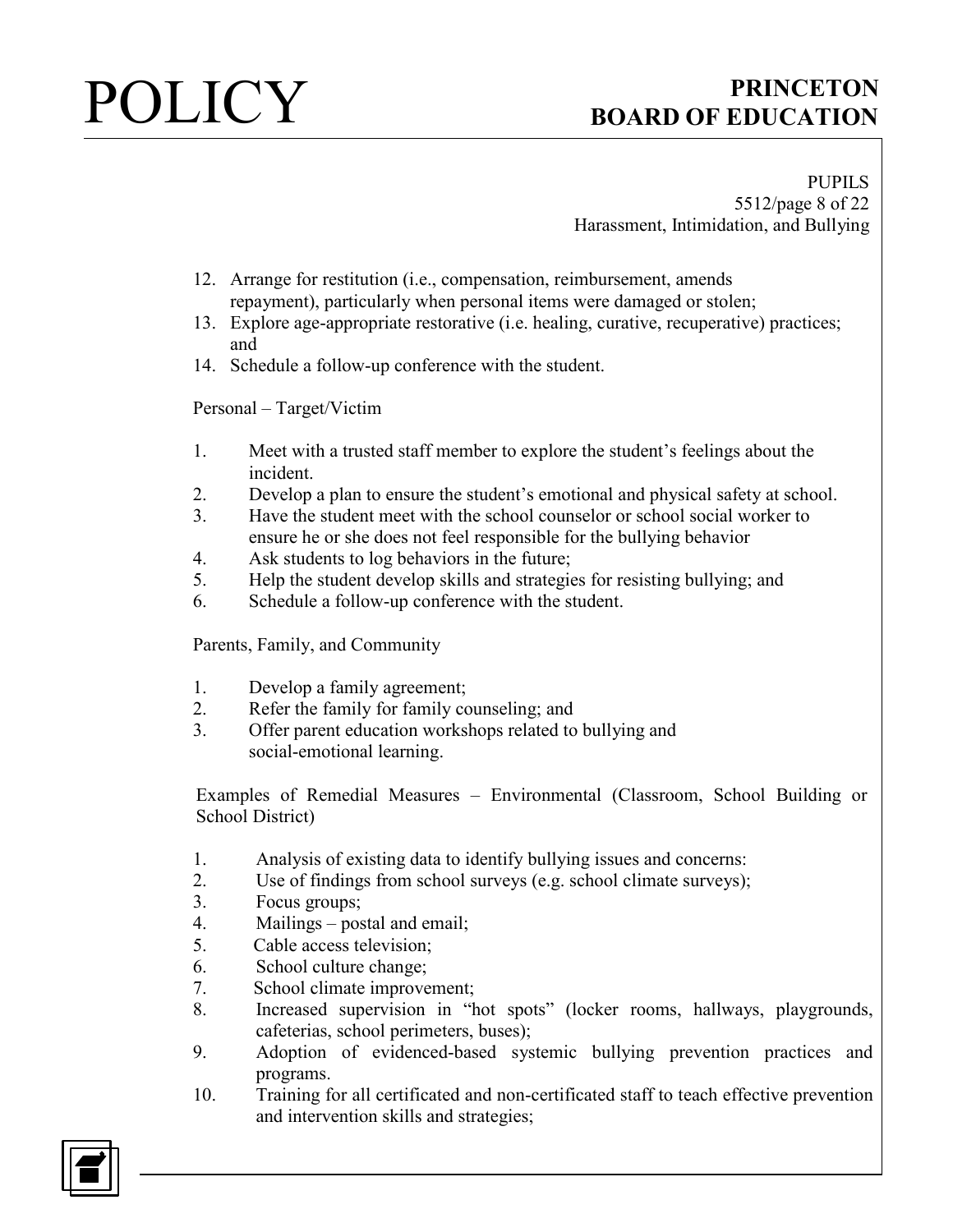PUPILS 5512/page 9 of 22 Harassment, Intimidation, and Bullying

- 11. Professional development plans for involved staff;
- 12. Participation of parents and other community members and organizations (e.g., Parent Teacher Associations, Parent Teacher Organizations) in the educational program and in problem-solving bullying issues;
- 13. Formation of professional learning communities to address bullying problems;
- 14. Small or large group presentation for fully addressing the actions and the school's response to the actions, in the context of the acceptable student and staff member behavior and the consequences of such actions.
- 15. School policy and procedure revisions;
- 16. Modifications of schedules;
- 17. Adjustments in hallway traffic;
- 18. Examination and adoption of educational practices for actively engaging students in the learning process and in bonding students to pro-social institutions and people;
- 19. Modifications in student routes or patterns traveling to and from school;
- 20. Supervision of student victims before and after school, including school transportation;
- 21. Targeted use of monitors (e.g. hallway, cafeteria, locker room, playground, school perimeter, bus);
- 22. Targeted use of teacher aides;
- 23. Disciplinary action, including dismissal, for school staff who contributed to the problem;
- 24. Supportive institutional interventions, including participation in the Intervention and Referral Services Team, pursuant to N.J.A.C. 6A:16-8
- 25. Parent conferences;
- 26. Family counseling;
- 27. Development of a general harassment, intimidation, and bullying response plan;
- 28. Behavioral expectations communicated to students and parents;
- 29. Participation of the entire student body in problem-solving harassment, intimidation, and bullying.
- 30. Recommendations of a student behavior or ethics council;
- 31. Participation in peer support groups;
- 32. School transfers; and
- 33. Involvement of law enforcement officers, including school resource officers and juvenile officers or other appropriate legal action.

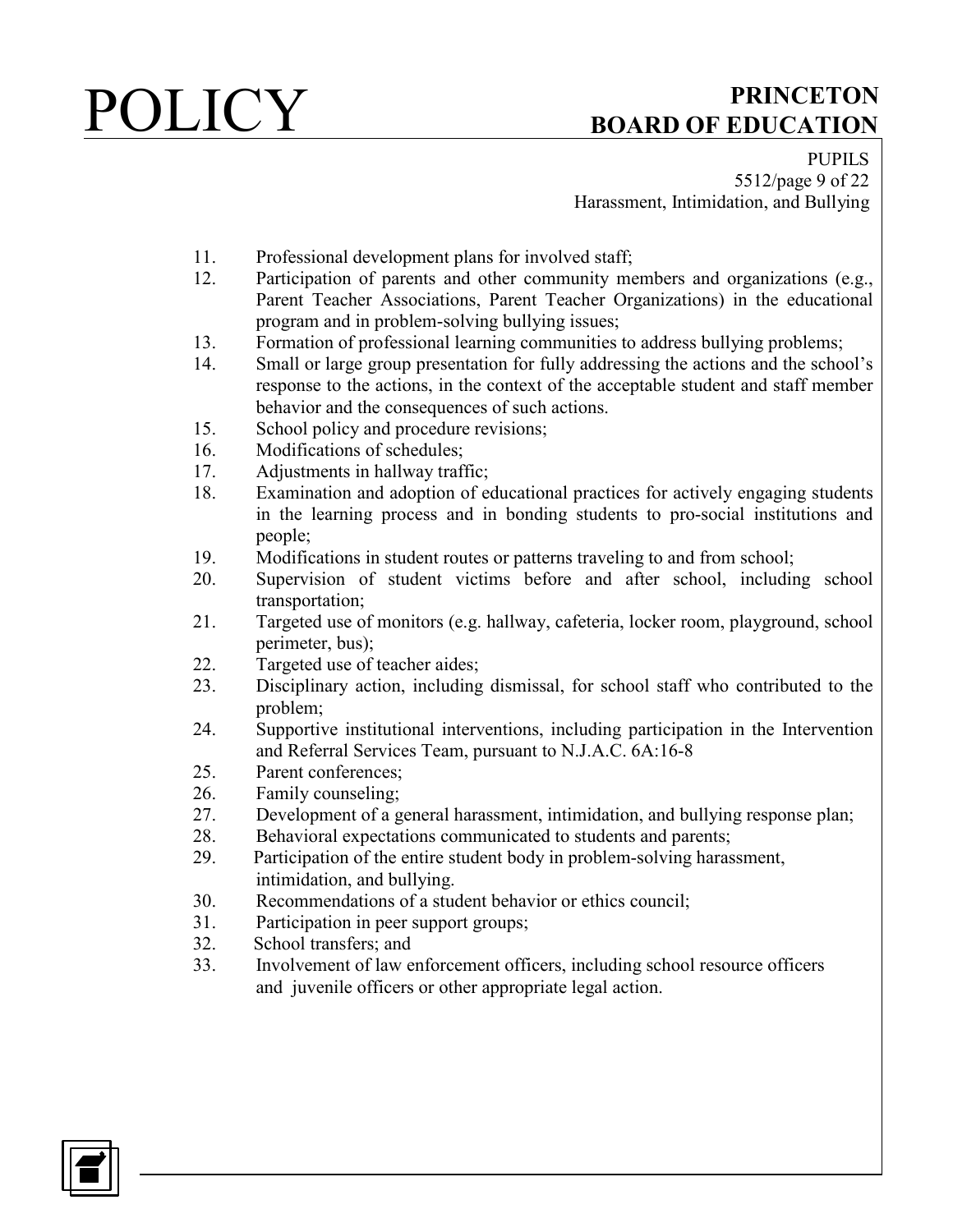PUPILS 5512/page 10 of 22 Harassment, Intimidation, and Bullying

Consequences and Appropriate Remedial Actions - Adults

The district will also impose appropriate consequences and remedial actions to an adult who commits an act of harassment, intimidation, or bullying of a student. The consequences may include, but not be limited to: verbal or written reprimand, increment withholding, legal action, disciplinary action, termination, and/or bans from providing services, participating in school district-sponsored programs, or being in school buildings or on school grounds. Remedial measures may include, but not be limited to: in or out-of-school counseling, professional development programs, and work environment modifications.

Target/Victim Support

Districts should identify a range of strategies and resources that will be available to individual victims of harassment, intimidation, and bullying, and respond in a manner that provides relief to victims and does not stigmatize victims or further their sense of persecution. The type, diversity, location, and degree of support are directly related to the student's perception of safety.

Sufficient safety measures should be undertaken to ensure the victims' physical and social-emotional well-being and their ability to learn in a safe, supportive, and civil educational environment.

Examples of support for student victims of harassment, intimidation, and bullying include:

- 1. Teacher aides;
- 2. Hallway and playground monitors;
- 3. Partnering with a school leader;
- 4. Provision of an adult mentor;
- 5. Assignment of an adult "shadow" to help protect the student;
- 6. Seating changes;
- 7. Schedule changes;
- 8. School transfers;
- 9. Before and after-school supervision;
- 10. School transportation supervision;
- 11. Counseling; and
- 12. Treatment or therapy

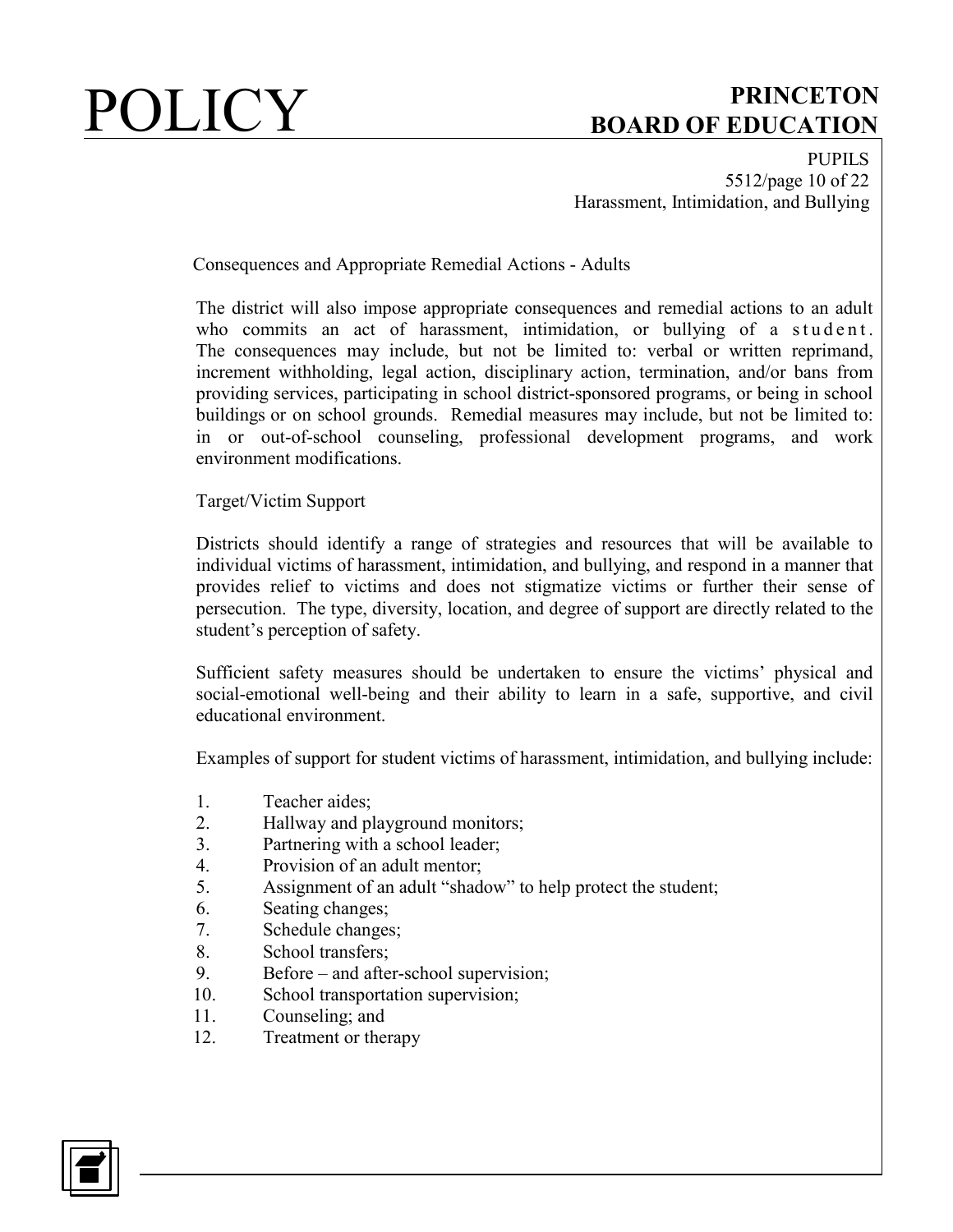PUPILS 5512/page 11 of 22 Harassment, Intimidation, and Bullying

### E. Harassment, Intimidation, and Bullying Reporting Procedure

The Board of Education requires the Principal at each school to be responsible for receiving complaints alleging violations of this Policy. All Board members, school employees, and volunteers and contracted service providers who have contact with students are required to verbally report alleged violations of this Policy to the Principal or the Principal's designee on the same day when the individual witnessed or received reliable information regarding any such incident. All Board members, school employees, and volunteers and contracted service providers who have contact with students, also shall submit a report in writing to the Principal within two school days of the verbal report. The Principal will inform the parents of all students involved in alleged incidents, and, as appropriate, may discuss the availability of counseling and other intervention services. The Principal, upon receiving a verbal or written report, may take interim measures to ensure the safety, health, and welfare of all parties pending the findings of the investigation.

Students, parents, and visitors are encouraged to report alleged violations of this Policy to the Principal on the same day when the individual witnessed or received reliable information regarding any such incident. Students, parents, and visitors may report an act of harassment, intimidation, or bullying anonymously. Formal action for violations of the Code of Student Conduct may not be taken solely on the basis of an anonymous report.

A Board member or school employee who promptly reports an incident of harassment, intimidation, or bullying and who makes this report in compliance with the procedures set forth in this Policy, is immune from a cause of action for damages arising from any failure to remedy the reported incident.

In accordance with the provisions of N.J.S.A. 18A:37-18, the harassment, intimidation, and bullying law does not prevent a victim from seeking redress under any other available law, either civil or criminal, nor does it create or alter any tort liability.

The district may consider every mechanism available to simplify reporting, including standard reporting forms and/or web-based reporting mechanisms. For anonymous reporting, the district may consider locked boxes located in areas of a school where reports can be submitted without fear of being observed.

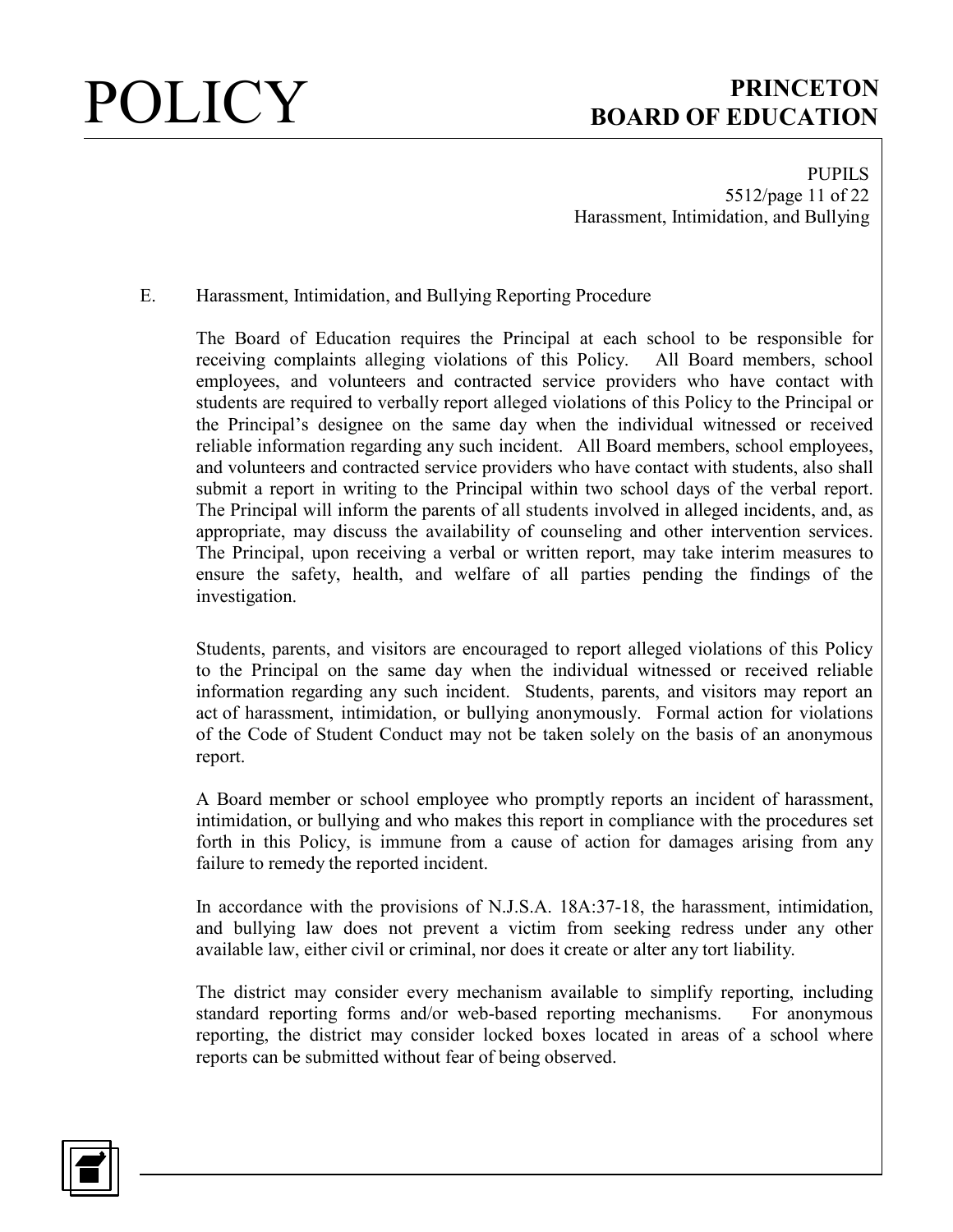PUPILS 5512/page 12 of 22 Harassment, Intimidation, and Bullying

A school administrator who receives a report of harassment, intimidation, and bullying from a district employee, and fails to initiate or conduct an investigation, or who should have known of an incident of harassment, intimidation, or bullying and fails to take sufficient action to minimize or eliminate the harassment, intimidation, or bullying, may be subject to disciplinary action.

- F. Anti-Bullying Coordinator, Anti-Bullying Specialist and School Safety Team(s)
	- 1. The Superintendent shall appoint a district Anti-Bullying Coordinator. The Superintendent shall make every effort to appoint an employee of the school district to this position.

The district Anti-Bullying Coordinator shall:

- a. Be responsible for coordinating and strengthening the school district's policies to prevent, identify, and address harassment, intimidation, or bullying of pupils;
- b. Collaborate with school Anti-Bullying Specialists in the district, the Board of Education, and the Superintendent to prevent, identify, and respond to harassment, intimidation, or bullying of students in the district;
- c. Provide data, in collaboration with the Superintendent, to the Department of Education regarding harassment, intimidation, or bullying of students;
- d. Execute such other duties related to school harassment, intimidation, or bullying as requested by the Superintendent; and
- e. Meet at least twice a school year with the school Anti-Bullying Specialist(s) to discuss and strengthen procedures and policies to prevent, identify, and address harassment, intimidation, and bullying in the district.
- 2. The Principal in each school shall appoint a school Anti-Bullying Specialist. The Anti-Bullying Specialist shall be a guidance counselor, school psychologist, or other certified staff member trained to be the Anti-Bullying Specialist from among the currently employed staff in the school.

The school Anti-Bullying Specialist shall:

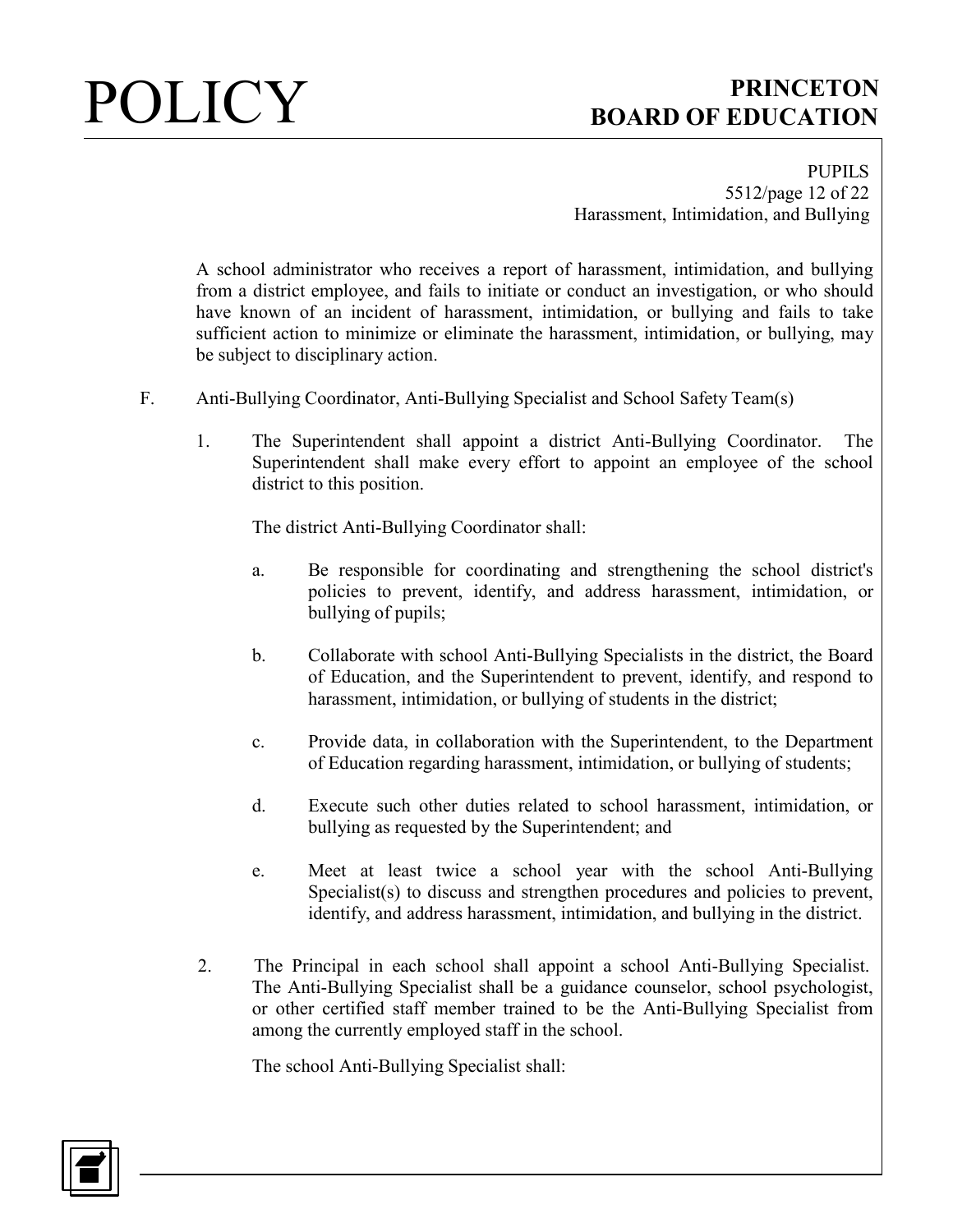PUPILS 5512/page 13 of 22 Harassment, Intimidation, and Bullying

- a. Chair the School Safety Team as provided in N.J.S.A. 18A:37-21;
- b. Lead the investigation of incidents of harassment, intimidation, or bullying in the school; and
- c. Act as the primary school official responsible for preventing, identifying, and addressing incidents of harassment, intimidation, or bullying in the school.
- 3. A School Safety Team shall be formed in each school in the district to develop, foster, and maintain a positive school climate by focusing on the on-going, systemic operational procedures process and educational practices in the school, and to address issues such as harassment, intimidation, or bullying that affect school climate and culture. Each School Safety Team shall meet at least two times per school year. The School Safety Team shall consist of the Principal or the Principal's designee who, if possible, shall be a senior administrator in the school and the following appointees of the Principal: a teacher in the school; a school Anti-Bullying Specialist; a parent of a student in the school; and other members to be determined by the Principal. The school Anti- Bullying Specialist shall serve as the chair of the School Safety Team.

The School Safety Team shall:

- a. Receive records of all complaints of harassment, intimidation, or bullying of students that have been reported to the Principal;
- b. Receive copies of all report prepared after an investigation of an incident of harassment, intimidation, or bullying;
- c. Identify and address patterns of harassment, intimidation, or bullying of students in the school;
- d. Review and strengthen school climate and the policies of the school in order to prevent and address harassment, intimidation, or bullying of students;
- e. Educate the community, including students, teachers, administrative staff, and parents, to prevent and address harassment, intimidation, or bullying of students;

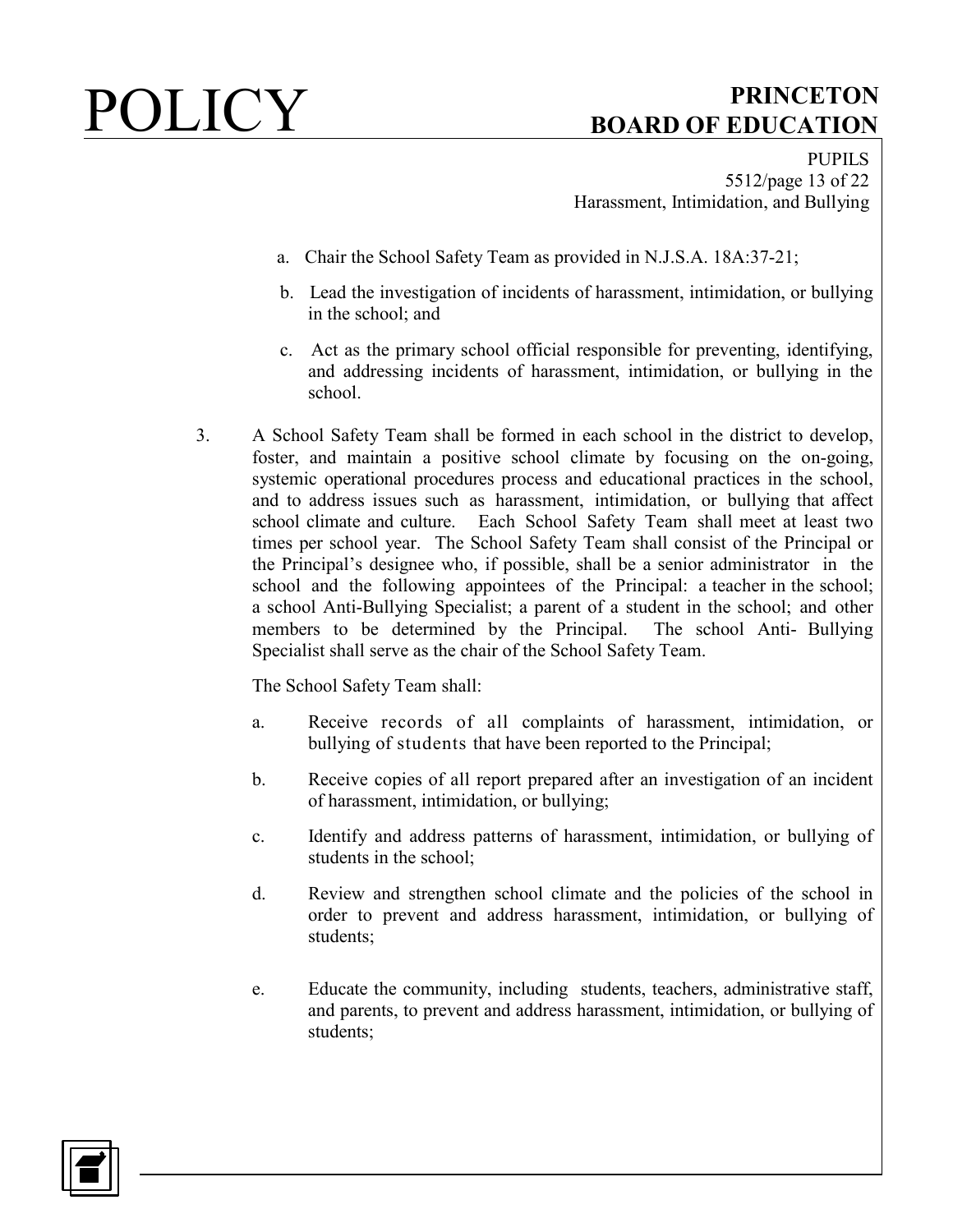PUPILS 5512/page 14 of 22 Harassment, Intimidation, and Bullying

- f. Participate in the training required pursuant to the provisions of N.J.S.A. 18A:37-13 et seq. and other training which the Principal or the district Anti-Bullying Coordinator may request; The School Safety Team shall be provided professional development opportunities that may address effective practices of successful school climate programs or approaches; and
- g. Execute such other duties related to harassment, intimidation, or bullying as requested by the Principal or district Anti-Bullying Coordinator.

Notwithstanding any provision of N.J.S.A. 18A:37-21 to the contrary, a parent who is a member of the School Safety Team shall not participate in the activities of the team set forth in 3. a., b., or c. above or any other activities of the team which may compromise the confidentiality of a student, consistent with, at a minimum, the requirements of the Family Educational Rights and Privacy Act (20 U.S.C. Section 1232 and 34 CFR Part 99), N.J.A.C 6A:32-7. Student Records and N.J.A.C 6A:14-2.9, Student Records.

G. Harassment, Intimidation, and Bullying Investigation

The Board requires a thorough and complete investigation to be conducted for each report of violations and complaints which either identify harassment, intimidation, or bullying or describe behaviors that indicate harassment, intimidation, or bullying. The investigation shall be initiated by the Principal or the Principal's designee within one school day of the verbal report of the incident. The investigation shall be conducted by the school Anti- Bullying Specialist in Coordination with the Principal. The Principal may appoint additional personnel who are not school Anti-Bullying Specialists to assist with the investigation.

The investigation shall be completed and the written findings submitted to the Principal as soon as possible, but not later than ten school days from the date of the written report of the incident. Should information regarding the reported incident and the investigation be received after the end of the ten- day period, the school Anti-Bullying Specialist shall amend the original report of the results of the investigation to ensure there is an accurate and current record of the facts and activities concerning the reported incident.

The Principal shall proceed in accordance with the Code of Student Conduct, as appropriate, based on the investigation findings. The Principal shall submit the report to the Superintendent within two school days of the completion of the investigation and in accordance with the Administrative Procedures Act (N.J.S.A. 52:14B-1 et seq.). As appropriate to the findings from the investigation, the Superintendent shall ensure the Code of Student Conduct has been implemented and may decide to provide intervention services, order counseling, establish training programs to reduce harassment, intimidation, or bullying and enhance school climate, impose discipline, or take or recommend other appropriate action, as necessary.

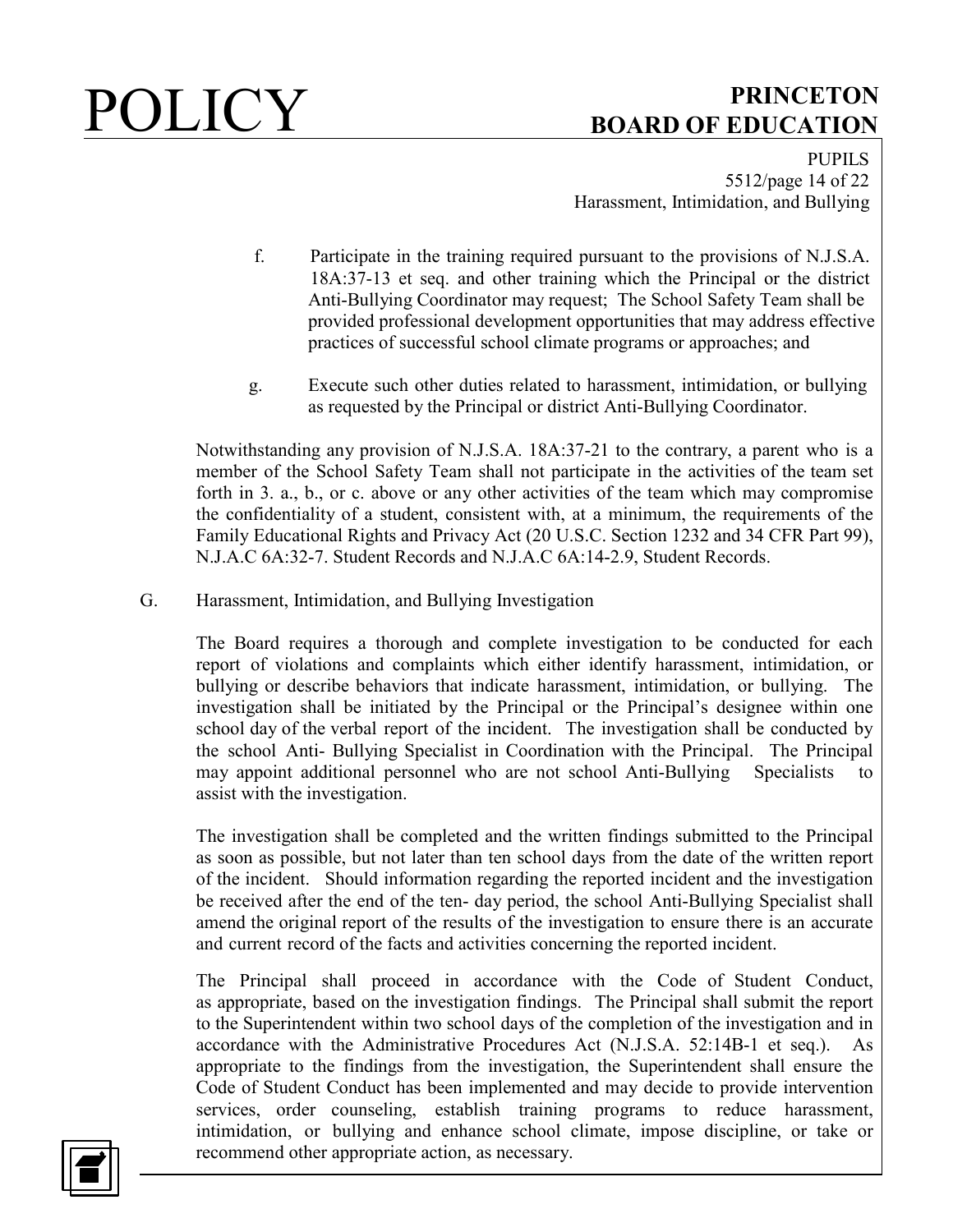PUPILS 5512/page 15 of 22 Harassment, Intimidation, and Bullying

The Superintendent shall report the results of each investigation to the Board of Education no later than the date of the regularly scheduled Board of Education meeting following the completion of the investigation. The Superintendent's report shall include information on any consequences imposed under the Code of Student Conduct, any services provided, training established or other action taken or recommended by the Superintendent.

Parents of involved student offenders and targets/victims shall be provided with information about the investigation, in accordance with Federal and State law and regulation. The information to be provided to parents shall include the nature of the investigation, whether the district found evidence of harassment, intimidation, or bullying, and whether consequences were imposed or services provided to address the incident of harassment, intimidation, or bullying. This information shall be provided in writing within five school days after the results of the investigation are reported to the Board of Education.

A parent may request a hearing before the Board of Education after receiving the information about the investigation. The hearing shall be held within ten school days of the request. The Board of Education shall conduct the hearing in executive session, pursuant to the Open Public Meetings Act (N.J.S.A. 10:4-1 et seq.), to protect the confidentiality of the student. At the hearing, the Board may hear testimony from and consider information provided by the school Anti-Bullying Specialist and others, as appropriate, regarding the incident, the findings from the investigation of the incident, recommendations for consequences or services, and any programs instituted to reduce such incidents, prior to rendering a determination.

At the regularly scheduled Board of Education meeting following its receipt of the Superintendent's report on the results of the investigations of the Board or following a hearing in executive session, the Board shall issue a decision, in writing, to affirm, reject, or modify the Superintendent's decision. The Board's decision may be appealed to the Commissioner of Education, in accordance with N.J.A.C. 6A:3, Controversies and Disputes, no later than ninety days after issuance of the Board of Education's decision.

A parent, student, or organization may file a complaint with the Division on Civil Rights within one hundred eighty days of the occurrence of any incident of harassment, intimidation, or bullying based on membership in a protected group as enumerated in the "Law Against Discrimination," P.L.1945, c.169 (C.10:5-1 et seq.).

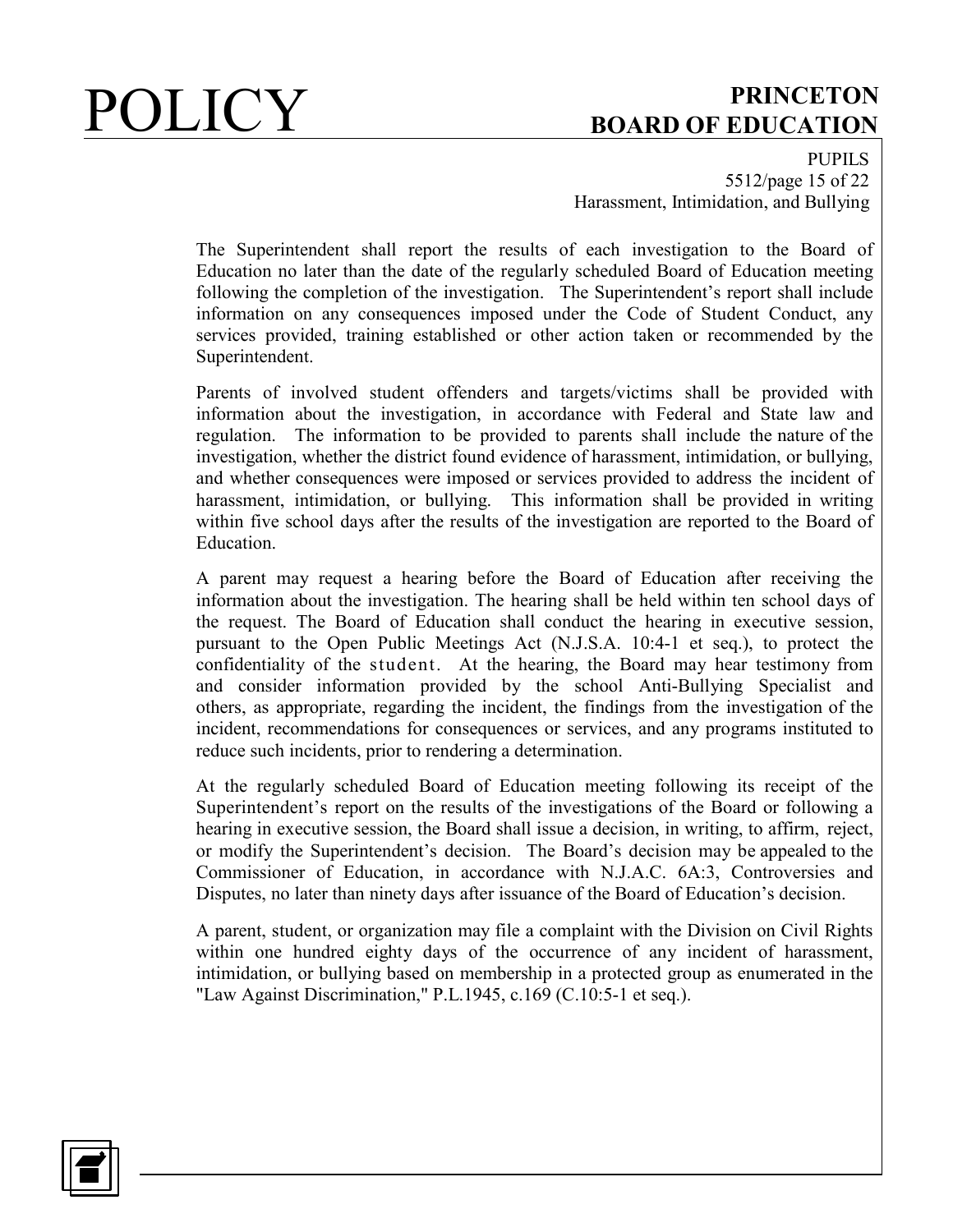PUPILS 5512/page 16 of 22 Harassment, Intimidation, and Bullying

H. Range of Responses to an Incident of Harassment, Intimidation, or Bullying

The Board shall establish a range of responses to harassment, intimidation, and bullying incidents and the Principal and the Anti-Bullying Specialist shall appropriately apply these responses, once an incident of harassment, intimidation, or bullying is confirmed. The Superintendent shall respond to confirmed harassment, intimidation, and bullying, according to the parameters described in this Policy. The range of ways in which school staff will respond shall include an appropriate combination of counseling, support services, intervention services, and other programs. The Board recognizes that some acts of harassment, intimidation, or bullying may be isolated incidents requiring the school officials respond appropriately to the individual(s) committing the acts. Other acts may be so serious or parts of a larger pattern of harassment, intimidation, or bullying that they require a response either at the classroom, school building, or school district level or by law enforcement officials.

For every incident of harassment, intimidation, or bullying, the school officials must respond appropriately to the individual who committed the act. The range of responses to confirmed harassment, intimidation, or bullying acts should include individual, classroom, school, or district responses, as appropriate to the findings from each incident. Examples of responses that apply to each of these categories are provided below:

- 1. Individual responses can include consistent and appropriate positive behavioral interventions (e.g., peer mentoring, short-term counseling, life skills groups) intended to remediate the problem behavior.
- 2. Classroom responses can include class discussions about an incident of harassment, intimidation or bullying, role plays (when implemented with sensitivity to a student's situation or involvement with harassment, intimidation, and bullying), research projects, observing and discussing audio-visual materials on these subjects, and skill-building lessons in courtesy, tolerance, assertiveness, and conflict management.
- 3. School responses can include theme days, learning station programs, "acts of kindness" programs or awards, use of student survey data to plan prevention and intervention programs and activities, social norms campaigns, posters, public service announcements, "natural helper" or peer leadership programs, "upstander" programs, parent programs, the dissemination of information to students and parents explaining acceptable uses of electronic and wireless communications devices, and harassment, intimidation, and bullying prevention curricula or campaigns.

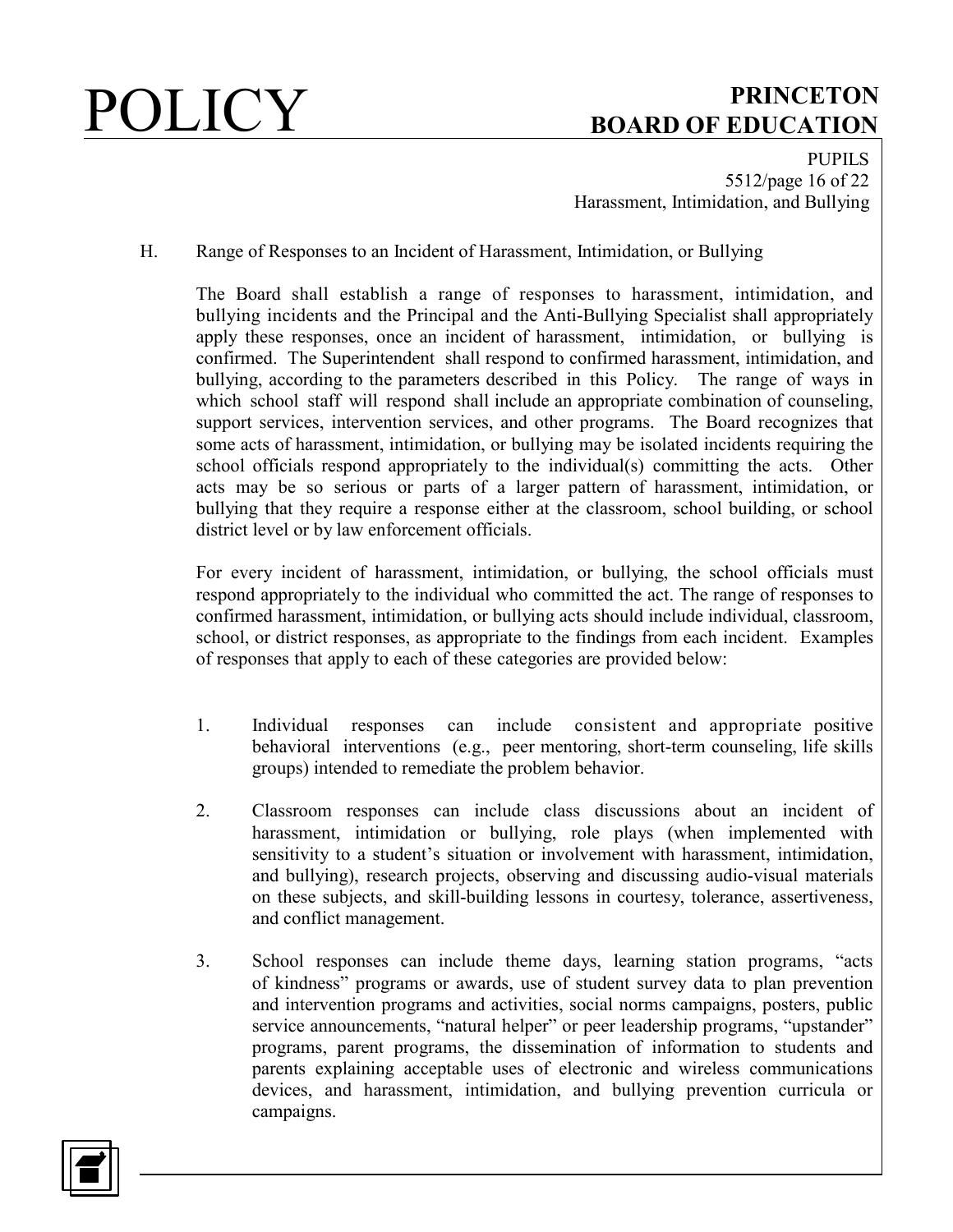

PUPILS 5512/page 17 of 22 Harassment, Intimidation, and Bullying

- 4. District-wide responses can comprise of adoption of school-wide programs, including enhancing the school climate, involving the community in policy review and development, providing professional development coordinating with community-based organizations (e.g., mental health, health services, health facilities, law enforcement, faith- based organizations), launching harassment, intimidation, and bullying prevention campaigns.
- I. Reprisal or Retaliation Prohibited

The Board prohibits a Board member, school employee, contracted service provider who has contact with students, school volunteer, or student from engaging in reprisal, retaliation, or false accusation against a victim, witness, or one with reliable information, or any other person who has reliable information about an act of harassment, intimidation, or bullying or who reports an act of harassment, intimidation, or bullying. The consequence and appropriate remedial action for a person who engages in reprisal or retaliation shall be determined by the administrator after consideration of the nature, severity and circumstances of the act, in accordance with case law, Federal and State statutes and regulations and district policies and procedures.

All suspected acts of reprisal or retaliation will be taken seriously and appropriate responses will be made in accordance with the totality of the circumstances.

Examples of consequences and remedial measures for students who engage in reprisal or retaliation are listed and described in the Consequences and Appropriate Remedial Actions section of this Policy.

Examples of consequences for a school employee or a contracted service provider who has contact with students who engage in reprisal or retaliation may include, but not be limited to: verbal or written reprimand, increment withholding, legal action, disciplinary action, termination, and/or bans from providing services, participating in school districtsponsored programs, or being in school buildings or on school grounds. Remedial measures may include, but not be limited to: in or out-of-school counseling, professional development programs, and work environment modifications.

Examples of consequences for a Board member who engages in reprisal or retaliation may include, but not be limited to: reprimand, legal action, and other action authorized by statute or administrative code. Remedial measures may include, but not be limited to: counseling and professional development.

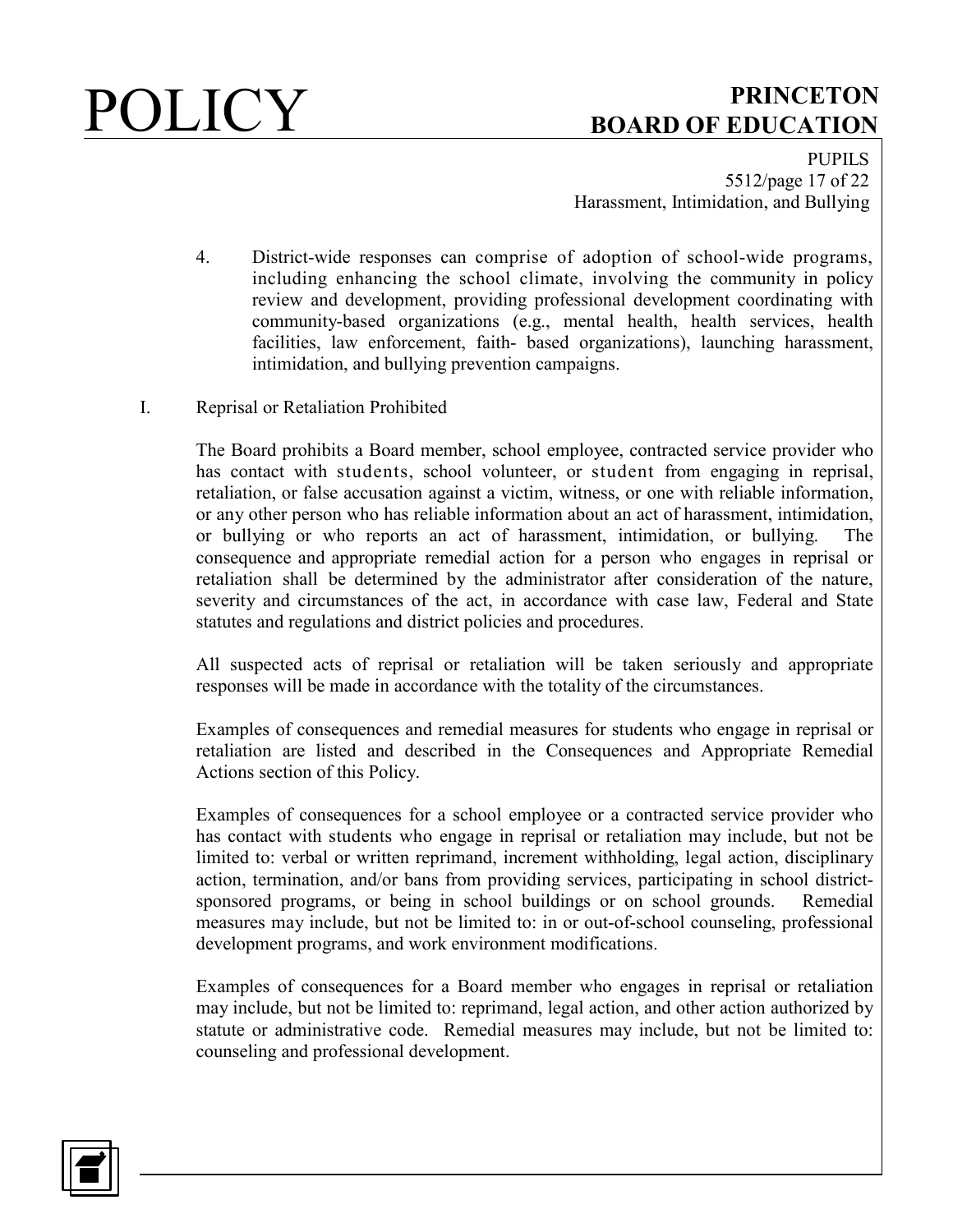PUPILS 5512/page 18 of 22 Harassment, Intimidation, and Bullying

J. Consequences and Appropriate Remedial Action for False Accusation

The Board prohibits any person from falsely accusing another as a means of retaliation or as a means of harassment, intimidation, or bullying.

- 1. Students Consequences and appropriate remedial action for a student found to have falsely accused another as a means of harassment, intimidation, or bullying or as a means of retaliation may range from positive behavioral interventions up to and including suspension or expulsion, as permitted under N.J.S.A. 18A:37-1 et seq., Discipline of Students and as set forth in N.J.A.C. 6A:16-7.2, Short-term Suspensions, N.J.A.C. 6A:16-7, Long-term Suspensions and N.J.A.C. 6A:16-7.5, Expulsions and those listed and described in the Consequences and Appropriate Remedial Actions section of this Policy.
- 2. School Employees Consequences and appropriate remedial action for a school employee or contracted service provider who has contact with students found to have falsely accused another as a means of harassment, intimidation, or bullying or as a means of retaliation could entail discipline in accordance with district policies, procedures, and agreements which may include, but not be limited to: reprimand, suspension, increment withholding, termination, and/or bans from providing services, participating in school district-sponsored programs, or being in school buildings or on school grounds. Remedial measures may include, but not be limited to: in or out-of-school counseling, professional development programs, and work environment modifications.
- 3. Visitors or Volunteers Consequences and appropriate remedial action for a visitor or volunteer found to have falsely accused another as a means of harassment, intimidation, or bullying or as a means of retaliation could be determined by the school administrator after consideration of the nature, severity, and circumstances of the act, including law enforcement reports or other legal actions, removal of buildings or grounds privileges, or prohibiting contact with pupils or the provision of student services. Remedial measures may include, but not be limited to: in or out-of-school counseling, professional development programs, and work environment modifications.
- K. Harassment, Intimidation, and Bullying Policy Publication and Dissemination

This Policy will be disseminated annually by the Superintendent to all school employees, contracted service providers who have contact with students, school volunteers, students,

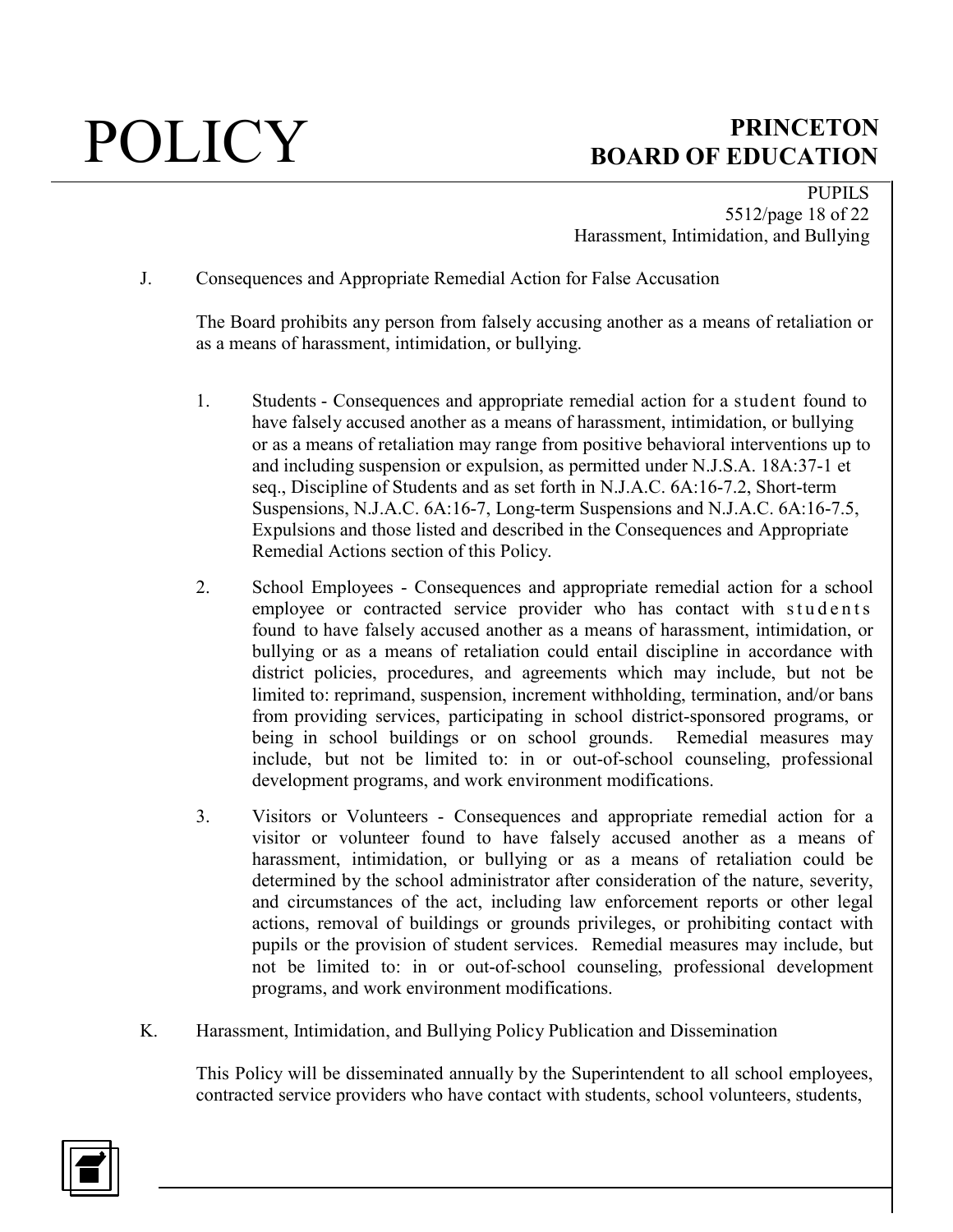PUPILS 5512/page 19 of 22 Harassment, Intimidation, and Bullying

and parents who have children enrolled in a school in the district, along with a statement explaining the Policy applies to all acts of harassment, intimidation, or bullying, pursuant to N.J.S.A. 18A:37-14 that occur on school property, at school-sponsored functions, or on a school bus and, as appropriate, acts that occur off school grounds.

The Superintendent shall ensure that notice of this Policy appears in the student handbook and all other publications of the school district that set forth the comprehensive rules, procedures, and standards for schools within the school district.

The Superintendent shall post a link to the district's Harassment, Intimidation, and Bullying Policy that is prominently displayed on the homepage of the school district's website. The district will notify student and parents this Harassment, Intimidation, and Bullying Policy is available on the school district's website.

The Superintendent shall post the name, school phone number, school address, and school email address of the district Anti-Bullying Coordinator on the home page of the school district's website. Each Principal shall post the name, school phone number, address, and school email address of both the Anti-Bullying Specialist and the district Anti-Bullying Coordinator on the home page of each school's website.

L. Harassment, Intimidation, and Bullying Training and Prevention Programs

The Superintendent and Principal(s) shall provide training on the school district's Harassment, Intimidation, and Bullying Policy to current and new school employees; including administrators, instructors, student support services, administrative/office support, transportation, food service, facilities/maintenance; contracted service providers; and volunteers who have significant contact with students; and persons contracted by the district to provide services to students. The training shall include instruction on preventing bullying on the basis of the protected categories enumerated in N.J.S.A. 18A:37-14 and other distinguishing characteristics that may incite incidents of discrimination, harassment, intimidation, or bullying.

Each public school teacher and educational services professional shall be required to complete at least two hours of instruction in harassment, intimidation, and bullying prevention within each five year professional development period as part of the professional development requirement pursuant to N.J.S.A.18:37-22.d. The required two hours of suicide prevention instruction shall include information on the risk of suicide and incidents of harassment, intimidation, or bullying and information on reducing the risk of suicide in students who are members of communities identified as having members at high risk of suicide.

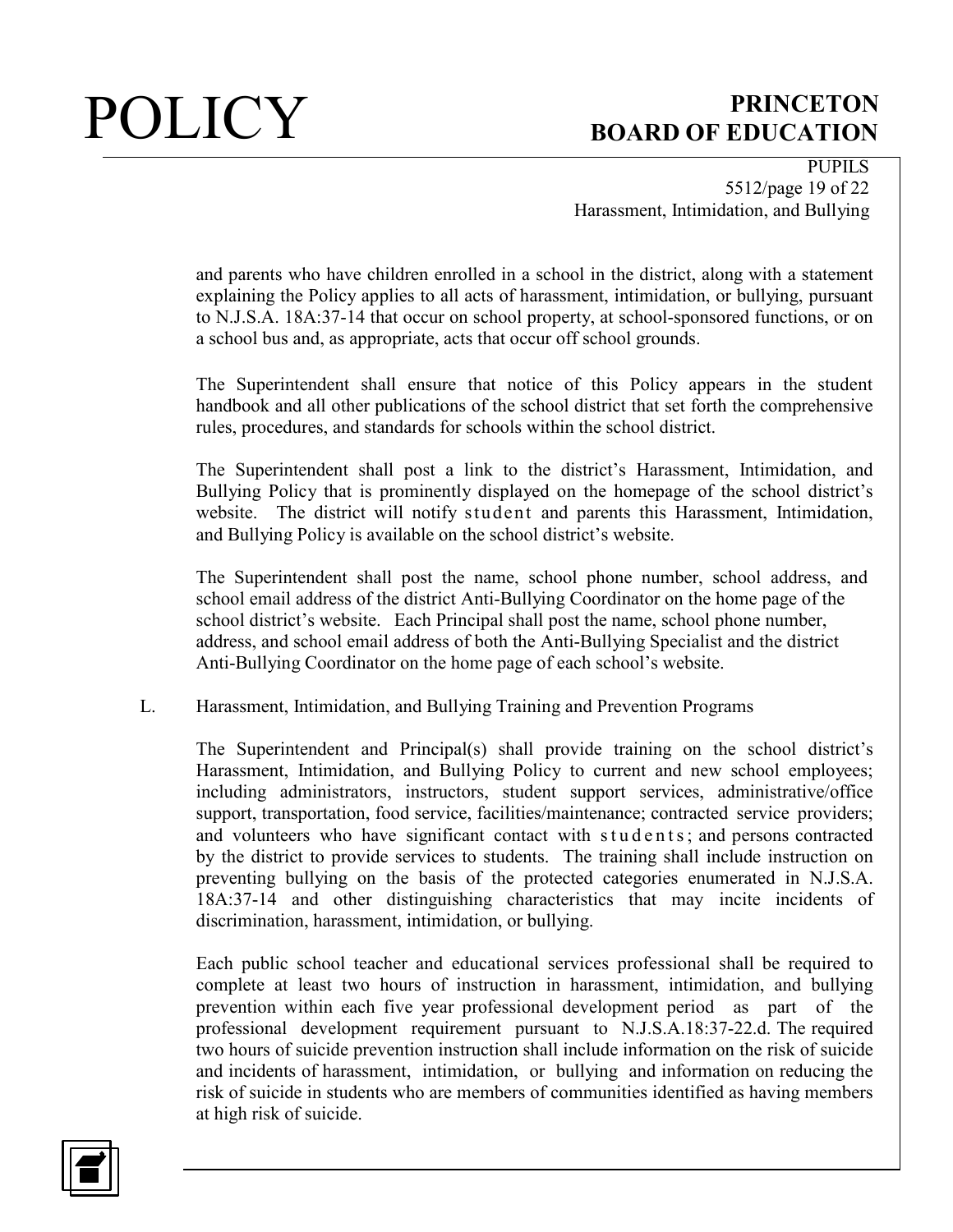PUPILS 5512/page 20 of 22 Harassment, Intimidation, and Bullying

Each newly elected or appointed Board member must complete**,** during the first year of the member's first term, a training program on harassment, intimidation, and bullying in accordance with the provisions of N.J.S.A. 18A:12-33.

The school district shall provide time during the usual school schedule for the Anti-Bullying Coordinator and each school Anti-Bullying Specialist to participate in harassment, intimidation, and bullying training programs.

A school leader shall complete school leader training that shall include information on the prevention of harassment, intimidation, and bullying as required in N.J.S.A. 18A:26-8.2.

The school district shall annually observe a "Week of Respect" beginning with the first Monday in October. In order to recognize the importance of character education, the school district will observe the week by providing age-appropriate instruction focusing on the prevention of harassment, intimidation, and bullying as defined in N.J.S.A. 18A:37-14. Throughout the school year the district will provide ongoing age-appropriate instruction on preventing harassment, intimidation, or bullying, in accordance with the Core Curriculum Content Standards, pursuant to N.J.S.A. 18A:37-29.

The school district and each school in the district will annually establish, implement, document, and assess harassment, intimidation, and bullying prevention programs or approaches, and other initiatives in consultation with school staff, students, administrators, volunteers, parents, law enforcement, and community members. The programs or approaches and other initiatives shall be designed to create school-wide conditions to prevent and address harassment, intimidation, and bullying in accordance with the provisions of N.J.S.A. 18A:37-17 et seq.

M. Harassment, Intimidation, and Bullying Policy Reevaluation, Reassessment and Review

The Superintendent shall develop and implement a process for annually discussing the school district's Harassment, Intimidation, and Bullying Policy with students.

The Superintendent and the Principal(s) shall annually conduct a reevaluation, reassessment, and review of the Harassment, Intimidation, and Bullying Policy, with input from the schools' Anti-Bullying Specialists, and recommend revisions and additions to the Policy as well as to harassment, intimidation, and bullying prevention programs and approaches based on the findings from the evaluation, reassessment, and review.

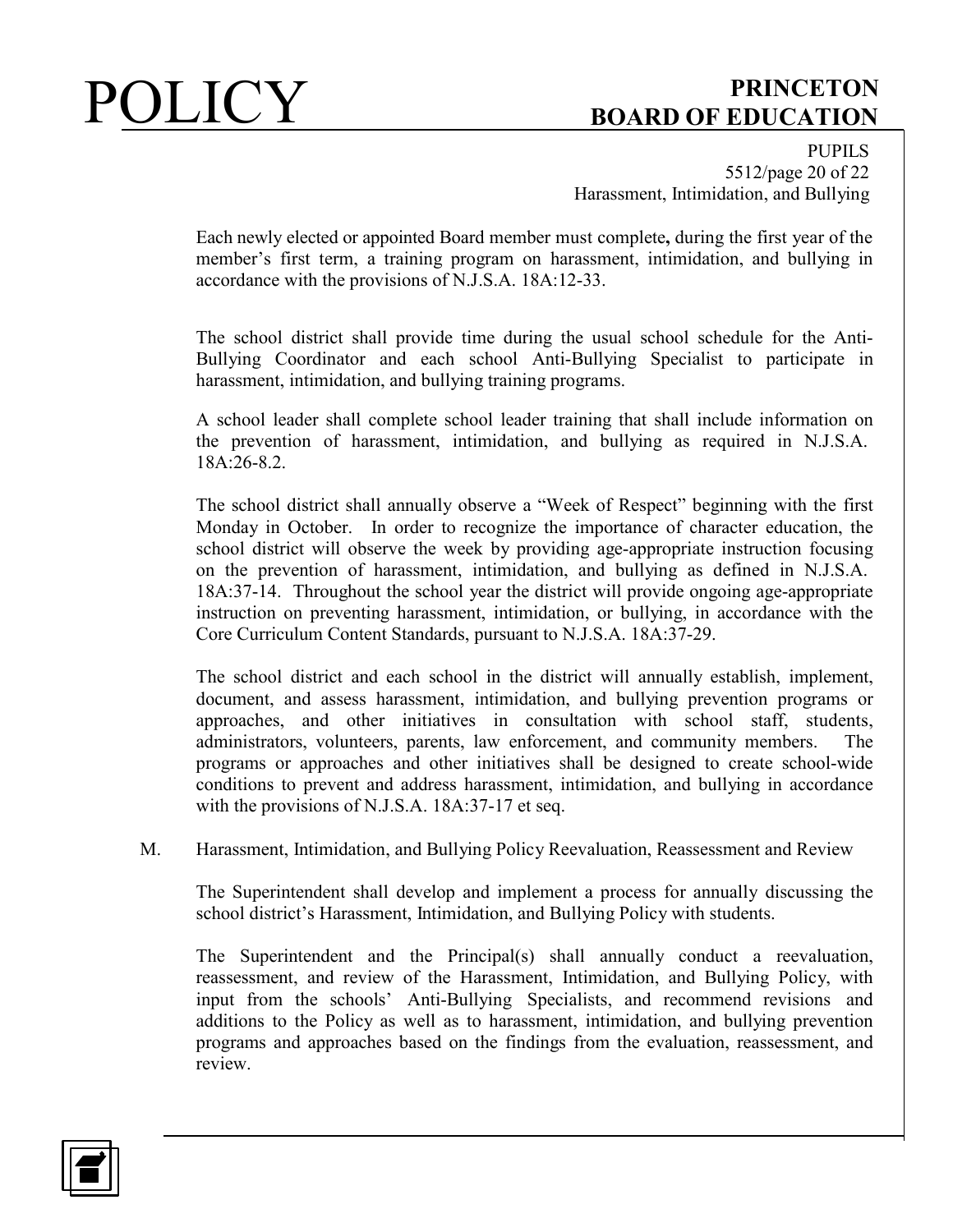

PUPILS 5512/page 21 of 22 Harassment, Intimidation, and Bullying

N. Reports to Board of Education and New Jersey Department of Education

The Superintendent shall report two times each school year, between September 1 and January 1 and between January 1 and June 30 at a public hearing all acts of violence, vandalism, and harassment, intimidation, and bullying which occurred during the previous reporting period in accordance with the provisions of N.J.S.A. 18A:17-46. The information shall also be reported to the New Jersey Department of Education in accordance with N.J.S.A. 18A:17-46.

O. School and District Grading Requirements

Each school and each district shall receive a grade for the purpose of assessing their efforts to implement policies and programs consistent with the provisions of N.J.S.A 18:37-13 et seq.The grade received by a school and the district shall be posted on the homepage of the school's website and the district's website in accordance with the provisions of N.J.S.A.18A:17-46. A link to the report that was submitted by the Superintendent to the Department of Education shall also be available on the school district's website. This information shall be posted on the websites within ten days of receipt of the grade for each school and the district.

P. Reports to Law Enforcement

Some acts of harassment, intimidation, and bullying may be bias-related acts and potentially bias crimes and school officials must report to law enforcement officials either serious acts or those which may be part of a larger pattern in accordance with the provisions of the Memorandum of Agreement Between Education and Law Enforcement Officials.

Q. Collective Bargaining Agreements and Individual Contracts

Nothing in N.J.S.A. 18A:37-13.1 et seq. may be construed as affecting the provisions of any collective bargaining agreement or individual contract of employment in effect on the Anti-Bullying Bill of Rights Act's effective date (January 5, 2011). N.J.S.A. 18A:37-30.

The Board of Education prohibits the employment of or contracting for school staff positions with individuals whose criminal history record check reveals a record of conviction for a crime of bias intimidation or conspiracy to commit or attempt to commit a crime of bias intimidation.

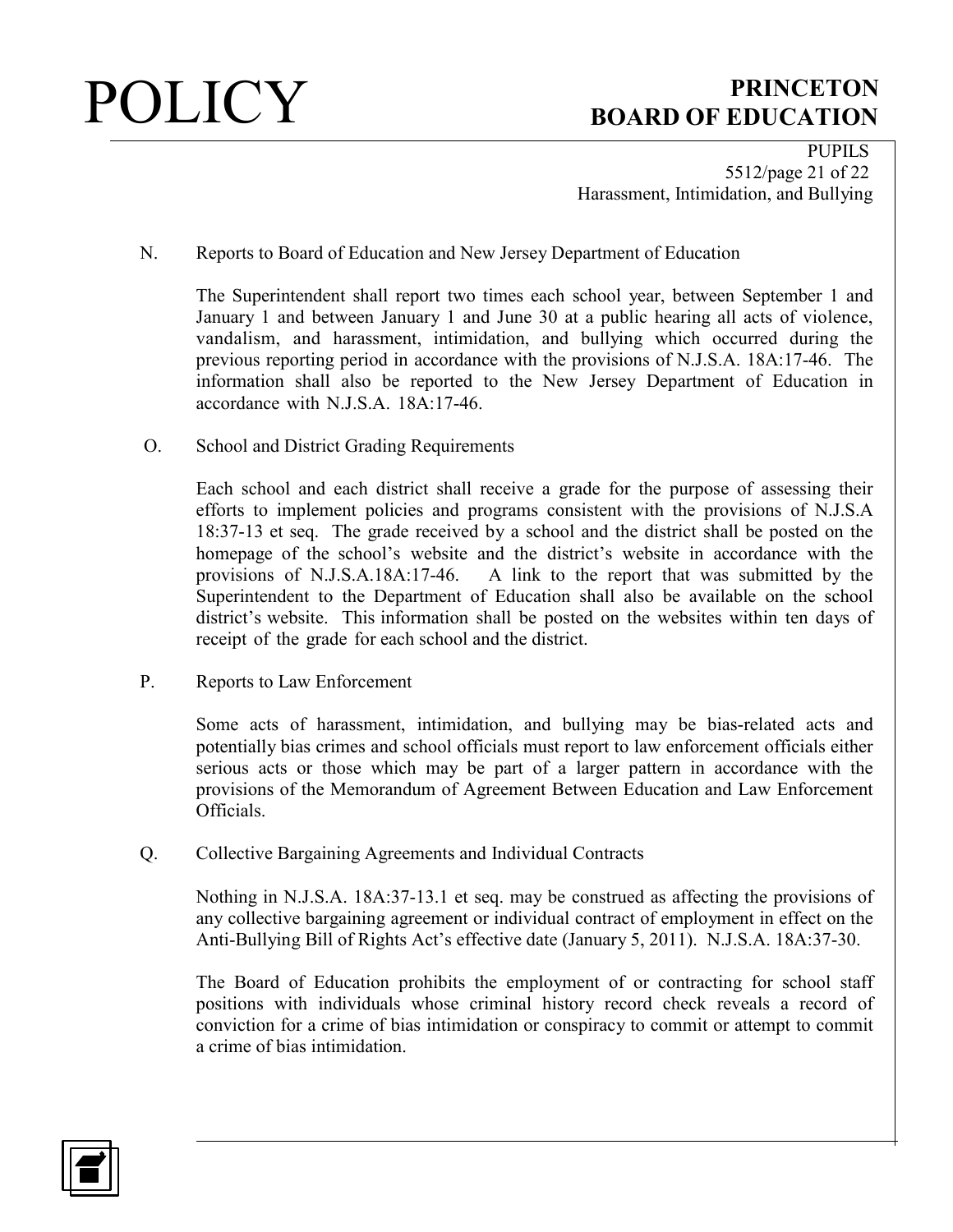PUPILS 5512/page 22 of 22 Harassment, Intimidation, and Bullying

### R. Students with Disabilities

Nothing contained in N.J.S.A. 18A:37-13.1 et seq. may alter or reduce the rights of a pupil with a disability with regard to disciplinary actions or to general or special education services and supports. N.J.S.A. 18A:37-32.

The school district shall submit all subsequent amended Harassment, Intimidation, and Bullying Policies to the appropriate Executive County Superintendent of Schools within thirty days of Board adoption.

N.J.S.A. 18A:37-13 through 18A:37-32

N.J.A.C. 6A:16-7.1 et seq.; 6A:16-7.9 et seq.

Model Policy and Guidance for Prohibiting Harassment, Intimidation, and Bullying on School Property, at School-Sponsored Functions and on School Buses – April 2011 – New Jersey Commissioner of Education Memorandum – New Jersey Commissioner of Education – Guidance for Schools on Implementing the Anti-Bullying Bill of Rights Act – December 16, 2011

Adopted: 07 October 2008 Revised: 27 October 2009, 30 August 2011, 19 November 2013

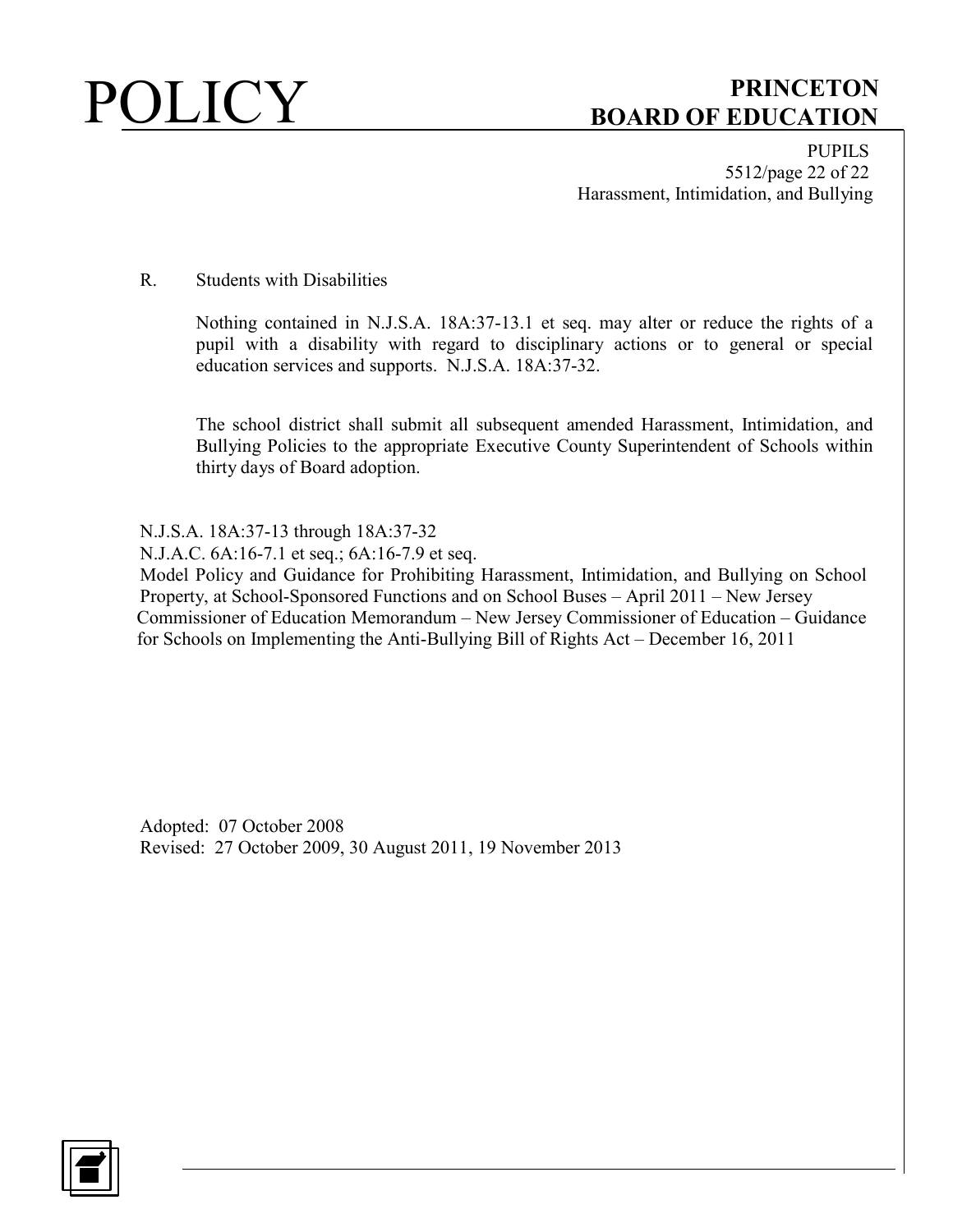ALUMNOS 5512 / Página 1 de 22 Acoso, Intimidación, y Agresión

### 5512 ACOSO, INTIMIDACIÓN Y AGRESIÓN

Índice

| Sección      | Título de la Sección.                                                        |
|--------------|------------------------------------------------------------------------------|
| A            | Declaración de la Política.                                                  |
| B            | Definiciones de Acoso, Intimidación y Agresión.                              |
| $\mathsf{C}$ | Expectativas del Comportamiento de los Alumnos.                              |
| D            | Consecuencias y Acciones Correctivas Pertinentes.                            |
| E            | Procedimiento para Denunciar Actos de Acoso, Intimidación y Agresión.        |
| $\mathbf{F}$ | Coordinador Contra Agresión, Especialista Contra Agresión, y el Equipo de    |
|              | Seguridad Escolar.                                                           |
| G            | Investigación de Denuncias de Acoso, Intimidación y Agresión.                |
| H            | Respuestas a Incidentes de Acoso, Intimidación y Agresión.                   |
| $\mathbf I$  | Prohibición de Represalias o Venganza.                                       |
| J            | Consecuencias y Acción Correctiva Apropiada para las Falsas Acusaciones.     |
| K            | Publicación y Diseminación de la Política de Acoso, Intimidación y Agresión. |
| L            | Programas de Capacitación y Prevención de Acoso, Intimidación, y Agresión    |
| M            | Re evaluación, Revisión y Enmiendas a la Política de Acoso, Intimidación, y  |
|              | Agresión                                                                     |
| N            | Informes elevados al Comité Directivo de Educación y al Departamento de      |
|              | Educación del estado de Nueva Jersey.                                        |
| $\Omega$     | Requisitos de Asignación de Calificaciones a Distritos y Escuelas.           |
| P            | Informes a las Fuerzas de Orden Público.                                     |
| Q            | Convenios Laborales Colectivos e Individuales.                               |
| $\mathbb{R}$ | Alumnos con Discapacidades.                                                  |
|              |                                                                              |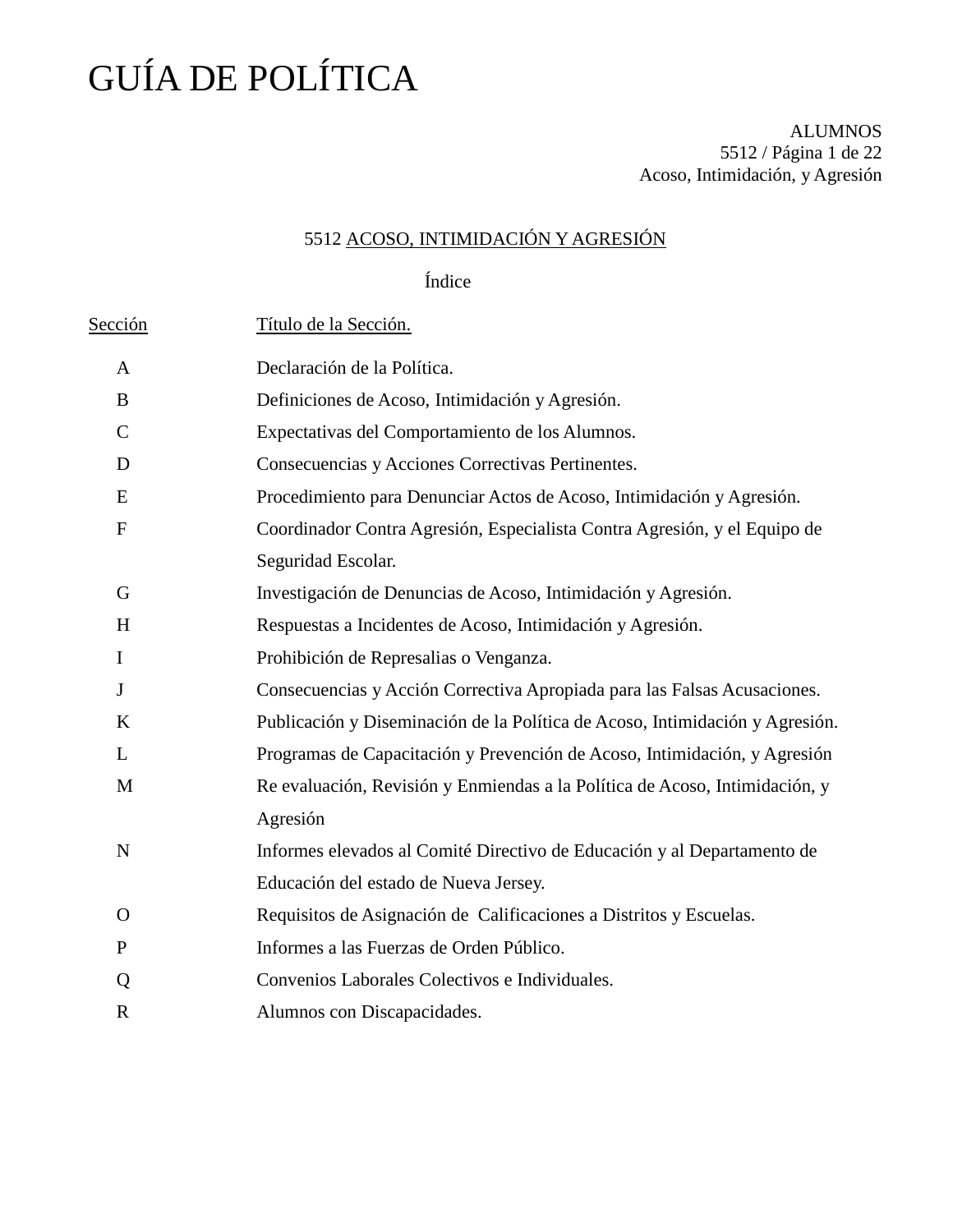ALUMNOS 5512 / Página 2 de 22 Acoso, Intimidación, y Agresión

### A. Declaración de la Política.

El Comité Directivo de Educación prohibe actos de acoso, intimidación o agresión a un alumno. Para realizar metas académicas altas y aprender es importante mantener un ambiente educativo de seguridad y civilidad. El acoso, la intimidación y la agresión, al igual que otros ejemplos de comportamientos perturbadores o violentos, interfieren con la capacidad de los alumnos de aprender y de la escuela de proveer educación a sus alumnos en un ambiente seguro y disciplinado. Siendo que los estudiantes aprenden de ejemplos, se recomienda que los administradores, docentes y voluntarios eduquen con ejemplos de conductas apropiadas, tratando a los demás con civilidad y respeto y no tolerando el acoso, la intimidación o la agresión.

Para los propósitos de esta Política, el término "padres", según el artículo de la ley estatal N.J.A.C.6A:16-1.3, representa a los progenitores naturales, adoptivos (temporales o permanentes), o representantes legales de un alumno. En casos de divorcio o separación, "padres" significa la persona o entidad que tiene la patria potestad del alumno además de los progenitores naturales o adoptivos de dicho alumno, siempre y cuando la patria potestad no haya sido removida o eliminada por el juzgado pertinente a la causa.

B. Definición de Acoso, Intimidación y Agresión.

"Acoso, intimidación y agresión" significa cualquier gesto o acto verbal, escrito o físico, cualquier comunicación por vía electrónica, según lo define el artículo de la ley estatal N.J.S.A.18A:37-14, que haya ocurrido en una única instancia o en una serie de instancias, el cual:

1. Razonablemente parezca motivado por juicios basados en hechos reales of percibidos, de características de tipo racial, étnico, religioso, ancestral, de nacionalidad, sexo, orientación sexual, identidad y expresión sexual, o discapacidad mental, física o sensorial, o cualquier otra característica distintiva;

2. Tome lugar en el establecimiento educativo, en cualquier evento convocado por la escuela, en un medio de transporte escolar, o fuera del establecimiento educativo, según el artículo de la ley estatal N.J.S.A.18A:37-15.3,

3. que sustancialmente perturbe o interfiera con la operación ordenada de la institución o los derechos del alumnado; y que:

- a. En la opinión de cualquier persona razonable sea claro que, bajo las circunstancias, dichos actos producirán daños físicos o emocionales al alumno o dañarán sus posesiones, o pondrán a la víctima en riesgo de daño físico, emocional o de temor por su seguridad o la de sus efectos personales;
	- o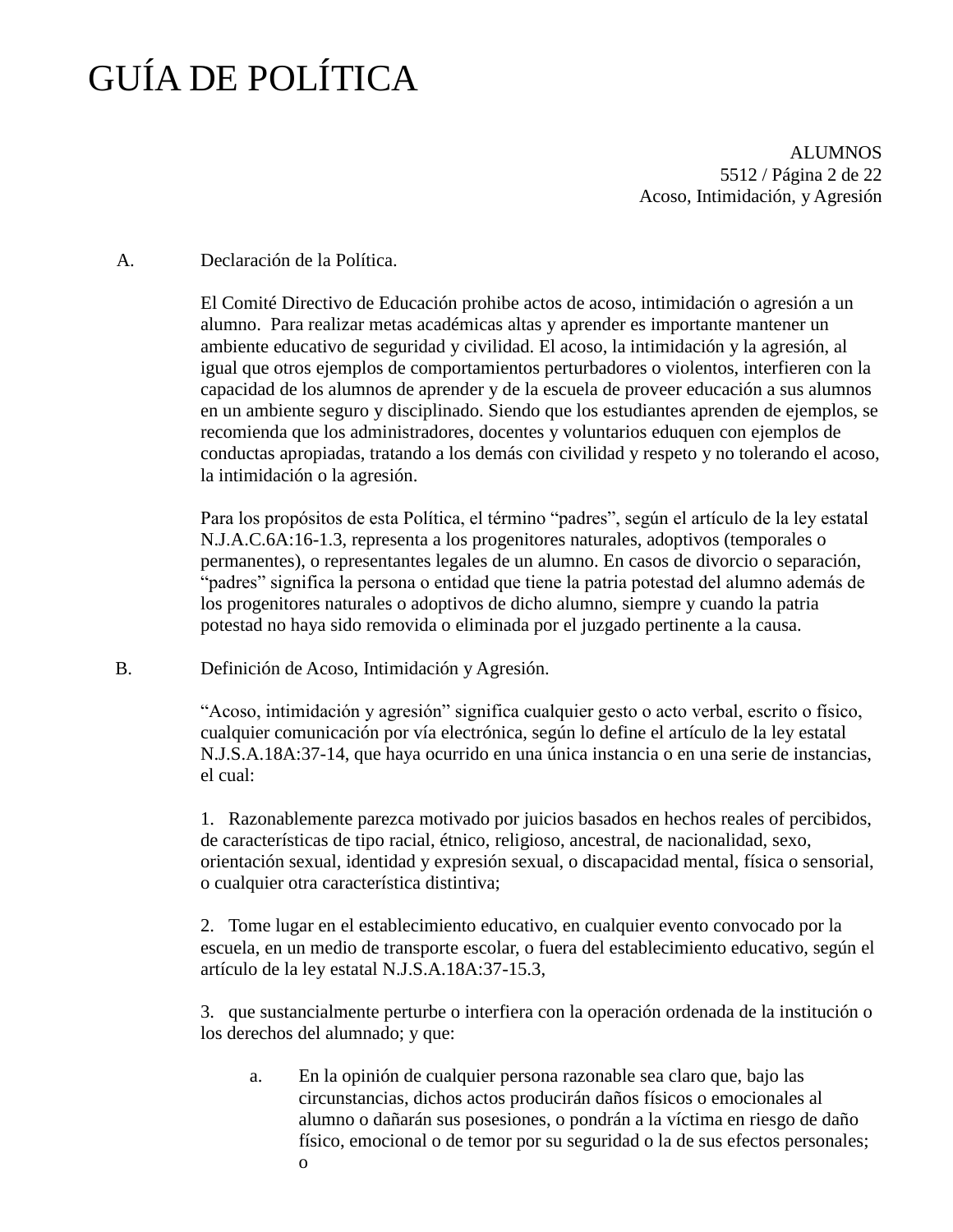ALUMNOS 5512 / Página 3 de 22 Acoso, Intimidación, y Agresión

- b. pueda insultar o menospreciar a un alumno o grupo de alumnos; o
- c. cree un ambiente educativo hostil para el alumno al interferir con su educación o causar daños físicos o emocionales severos o sostenidos.

Los establecimientos educativos están obligados a involucrarse en actos de acoso, intimidación o agresión que ocurran fuera del terreno de dicho establecimiento, toda vez que se establezca un nexo entre el acto de acoso o intimidación o agresión y la escuela (por ejemplo, el acto de acoso, intimidación o agresión interfiere o interrumpe sustancialmente la operación ordenada de la escuela o afecta los derechos de los otros estudiantes).

"Comunicación electrónica" se define como un mensaje transmitido mediante un aparato electrónico, incluyendo sin eliminar otras opciones, un teléfono celular, una computadora o paginador.

C. Expectativas del Comportamiento de los Alumnos.

El Comité Directivo espera que los alumnos se conduzcan de acuerdo a sus niveles de desarrollo y madurez demostrando reconocimiento de los derechos y bienestar de sus pares y docentes en la escuela, manteniendo siempre presente el propósito educativo de todas las actividades escolares y el uso a conciencia del establecimiento y equipamiento según el Código de Conducta de los Alumnos.

El Comité Directivo considera que los lineamientos de comportamiento de los alumnos deben ser establecidos cooperativamente a través de la interacción entre los estudiantes, padres, empleados del distrito, administradores, voluntarios y representantes de la comunidad, produciendo de esta manera una atmósfera que incentive a los estudiantes a crecer y desarrollarse bajo principios de auto-disciplina. El desarrollo de esta atmósfera requiere, de parte de cada miembro de la comunidad educativa, el respeto por uno mismo y los demás, al igual que el respeto por la propiedad de las escuelas y la comunidad.

Los alumnos deben conducirse de manera tal que su comportamiento contribuya a la creación de un ambiente de aprendizaje positivo. El Comité cree que la mejor disciplina es aquella auto impuesta, y que es la responsabilidad de los empleados el usar instancias de violaciones al Código de Conducta de los Alumnos como oportunidades para ayudar a los estudiantes a aprender a asumir y aceptar la responsabilidad y consecuencias de su conducta. Los empleados que interactúan con alumnos deben hacer uso de buenas prácticas diseñadas para prevenir problemas de conducta por parte de los estudiantes y promover el desarrollo de sus habilidades de auto-disciplina.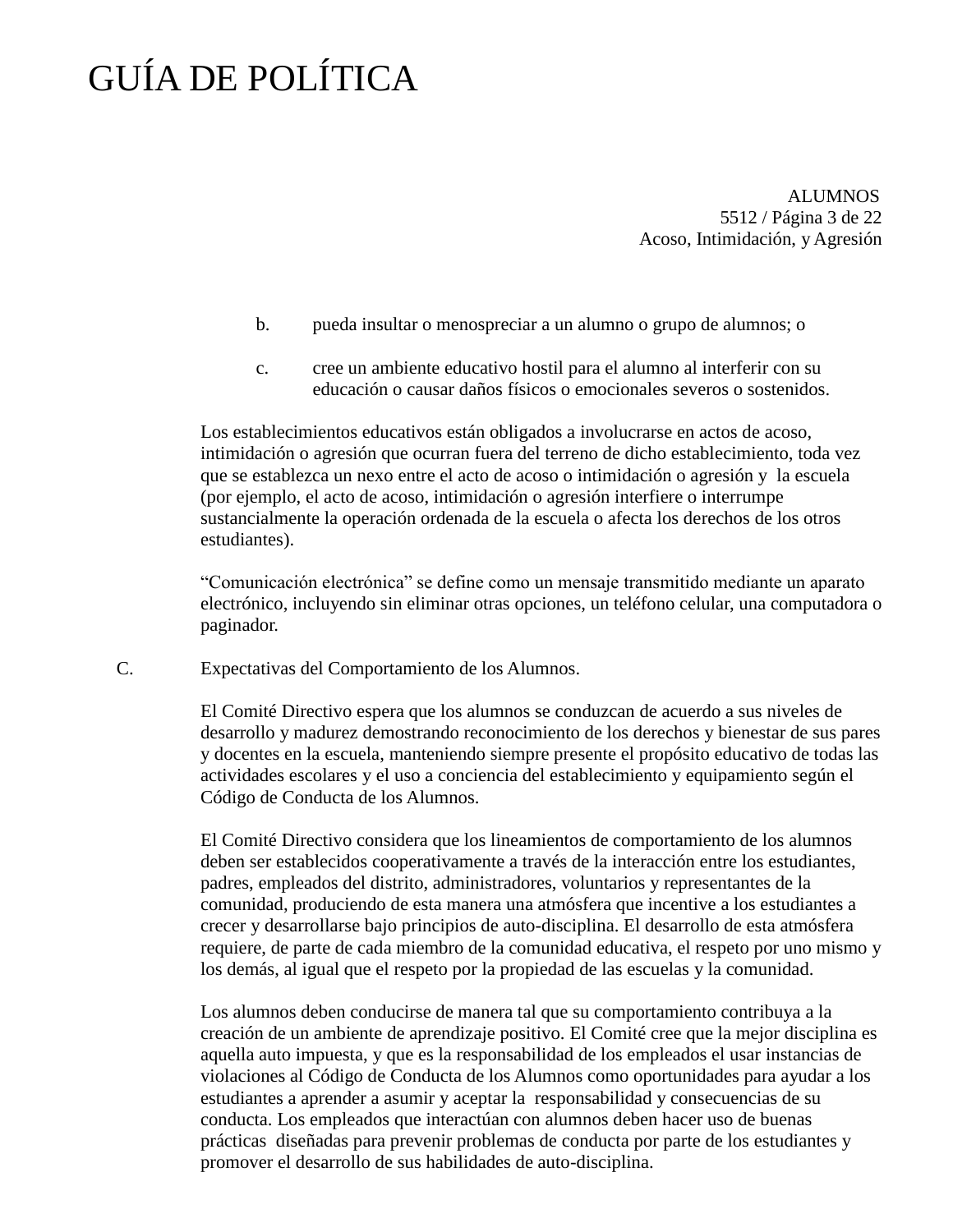.

ALUMNOS 5512 / Página 4 de 22 Acoso, Intimidación, y Agresión

El Comité Directivo espera que todos los estudiantes actúen en concordancia con las expectativas y lineamientos de comportamiento en cuanto a acoso, intimidación y agresión, incluyendo:

- 1. Responsabilidad del alumnado (por ej.: la expectativa de que los alumnos desplieguen un comportamiento socialmente aceptable de respeto a los demás y a sus derechos y posesiones; obediencia a la autoridad; y a aquellos que la envisten);
- 2. El reconocimiento de mérito por parte de los educadores cuando ha habido buena conducta, evidencia de auto-disciplina y buen carácter cívico;
- 3. Los derechos del alumnado; y
- 4. Las sanciones y procesamiento de violaciones al Código de Conducta del Alumnado.

De acuerdo a los artículos N.J.S.A 18A:37-15(a) y N.J.A.C. 6A:16-7(a)1 del marco legal estatal, el distrito ha involucrado a un amplio segmento de educadores y miembros de la comunidad en el desarrollo de esta Política, incluyendo a padres, alumnos, docentes, empleados de servicios de apoyo a estudiantes, miembros del sector comercial y de las fuerzas de orden público. Basándose en principios básicos éticos estipulados y aceptados en nuestra localidad y de acuerdo con el artículo N.J.A.C. 6A:16-7.1(a)2, el Comité Directivo debe desarrollar los lineamientos para la conducta de los estudiantes siguiendo las directivas del artículo N.J.A.C 6A:7.1 de la ley estatal. Estos lineamientos de conducta para los estudiantes tendrán en consideración las edades y estadios de desarrollo de los estudiantes, la severidad de las ofensas perpetradas, la historia de comportamiento inapropiado y las misiones y características físicas de cada establecimiento individual en el distrito. Esta Política requiere que todos los alumnos adhieran a las reglas establecidas por el distrito escolar y se sometan a las medidas de corrección asignadas apropiadamente a las infracciones a dichas reglas.

De acuerdo al artículo de la ley estatal N.J.A.C. 6A:16-7.1, el Superintendente debe proveer a los estudiantes y sus padres anualmente las reglas de conducta del distrito. El distrito debe encargarse de que esta información llegue a aquellos padres y estudiantes cuya lengua nativa no es el inglés.

El distrito prohibe el apoyo de acoso, intimidación o agresión en forma activa o pasiva. Los estudiantes deben apoyar a aquellos compañeros que:

- 1. Se distancien de actos de acoso, intimidación y agresión cuando los vean;
- 2. Intenten constructivamente de parar dichos actos de acoso, intimidación o agresión;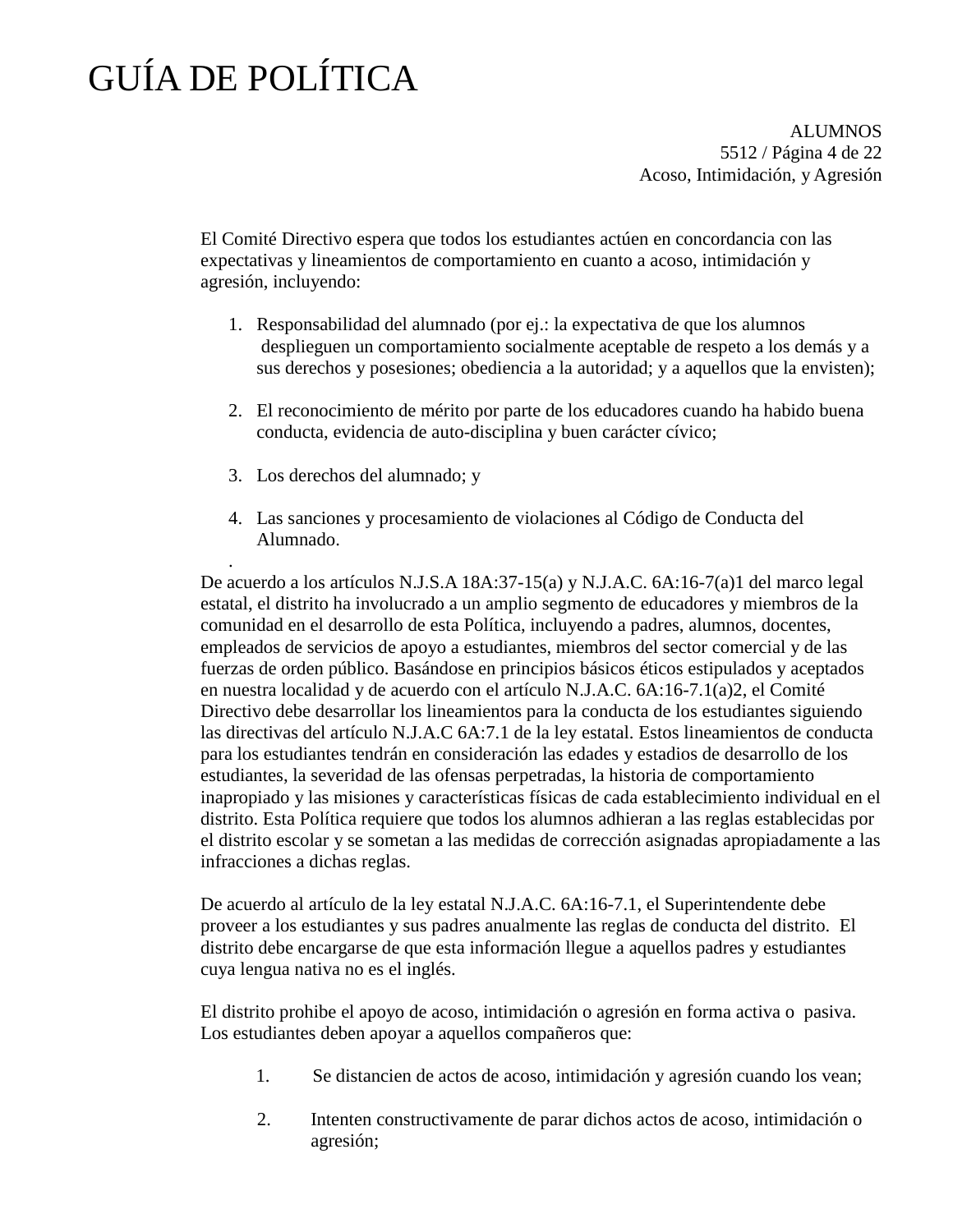ALUMNOS 5512 / Página 5 de 22 Acoso, Intimidación, y Agresión

- 3. Provean apoyo a las víctimas de actos de acoso, intimidación o agresión; y
- 4. Denuncien incidentes de acoso, intimidación y agresión a las autoridades educativas designadas para tal fin.
- D. Consecuencias y Acciones Correctivas Pertinentes.

Consecuencias y Acciones Correctivas Pertinentes – Alumnos.

El Comité Directivo de Educación requiere que los administradores de cada escuela implementen procedimientos que garanticen respuestas correctivas y consecuencias apropiadas para estudiantes que cometan uno o más actos de acoso, intimidación o agresión consistentes con el Código de Conducta de los Alumnos. Los siguientes factores, como mínimo, serán considerados por la administración en la implementación de medidas correctivas o consecuencias para cada acto de acoso, intimidación o agresión por parte de los estudiantes. Medidas correctivas y consecuencias apropiadas son aquellas que contemplan la severidad de la(s) ofensa(s), consideran los estadios de desarrollo y madurez de los pupilos, así como su historial de conductas similares, de acuerdo con el Código de Conducta de Alumnos y el artículo de la ley estatal N.J.A.C. 6A:16-7.

Factores para determinar las consecuencias – Consideraciones para los estudiantes

- 1. La edad y estadios de desarrollo y madurez de las partes involucradas y su relación con el distrito escolar;
- 2. La gravedad de los daños ocasionados;
- 3. Las circunstancias rodeando el hecho;
- 4. La naturaleza y gravedad del comportamiento;
- 5. La incidencia de patrones de conductas sostenidas en el pasado;
- 6. La relación entre las partes involucradas; y
- 7. El contexto en el cual ocurrieron los incidentes.

Factores para determinar las medidas correctivas – Determinación por parte de la escuela

- 1. El ambiente de aprendizaje com porducto de la cultura, el clima y la modalidad de manejo de personal;
- 2. El nivel de apoyo social, emocional y de comportamiento existente;
- 3. La relación entre estudiantes y docentes y viceversa;
- 4. La situación reinante en el barrio, comunindad, familia; y
- 5. El alineamiento con los lineamientos y procedimientos establecidos por el Comité Directivo Escolar.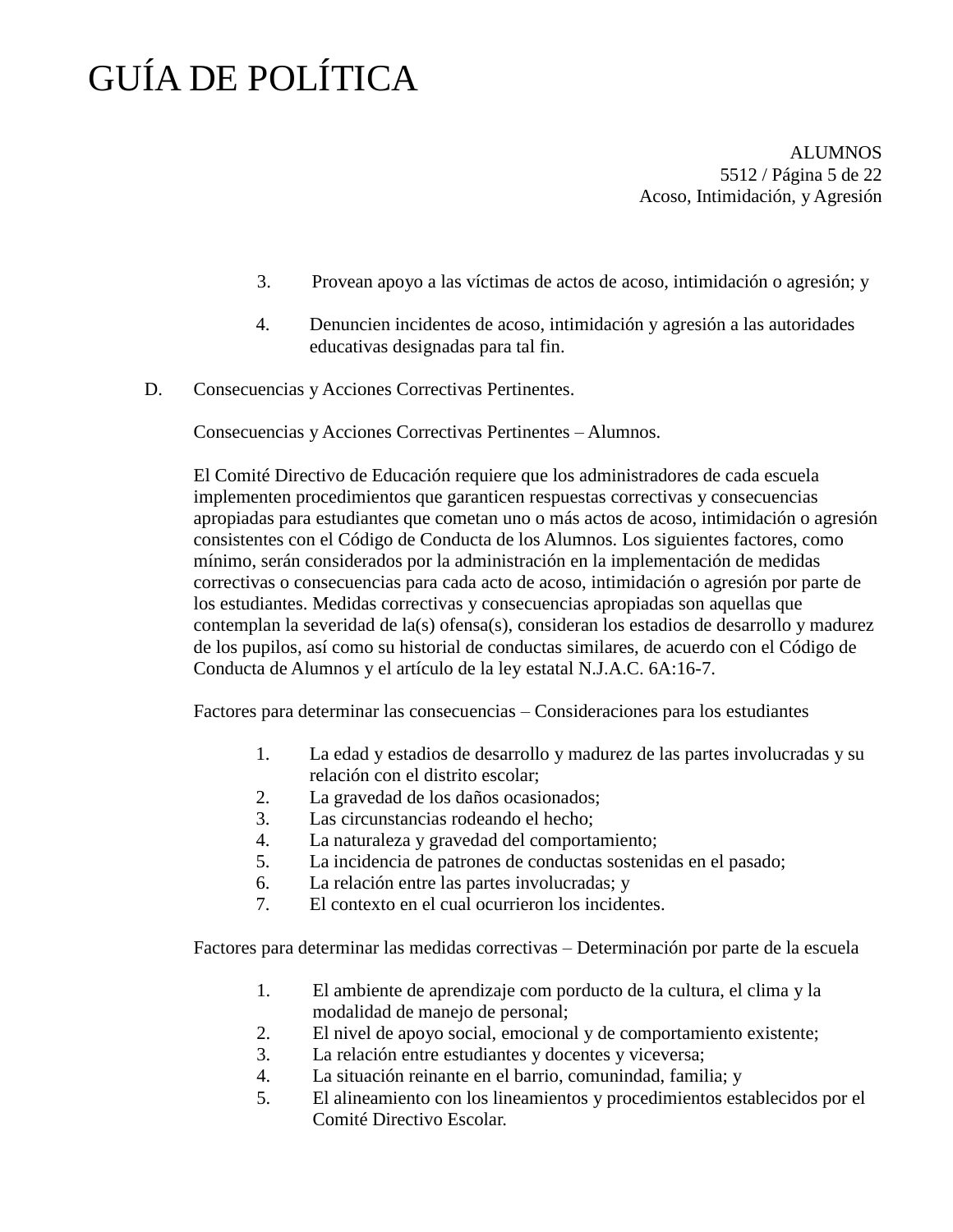ALUMNOS 5512 / Página 6 de 22 Acoso, Intimidación, y Agresión

### Factores para Determinar Medidas Correctivas

### Personales

- 1. Deficiencias de comportamiento general;
- 2. Relaciones sociales;
- 3. Aptitudes
- 4. Talentos;
- 5. Intereses;
- 6. Pasatiempos;
- 7. Actividades extra curriculares;
- 8. Participación en clase;
- 9. Rendimiento académico; y
- 10. Relaciones con compañeros y el distrito escolar.

### Ambientales

- 1. La cultura de la escuela;
- 2. El clima en la escuela;
- 3. Relaciones entre el alumno y el docente y conducta del docente hacia el alumno;
- 4. El manejo general de las clases y otros ambientes educativos;
- 5. La capacidad de los docentes de prevenir y manejar situaciones difíciles o inflamatorias;
- 6. Los grupos de apoyo de conducta socio-emocional;
- 7. Las relaciones sociales;
- 8. Las actividades comunitarias;
- 9. La situación barrial; y
- 10. La situación familiar.

Las consecuencias para un alumno o un miembro que comete uno o más de estos actos de acoso, intimidación o agresión puede abarcar desde intervenciones de conducta positivas hasta e incluyendo la suspensión o expulsión de un alumno, según el Código de Conducta de Alumnos aprobado por el Comité Directivo en concordancia con el artículo de la ley estatal N.J.A.C. 6A:16-7.1. Las consecuencias para un alumno que comete un acto de acoso, intimidación o agresión serán graduales de acuerdo la severidad de la ofensa, en la determinación de dichas consecuencias se tomará en cuenta el estadio de desarrollo del alumno y su historial de rendimiento y comportamiento problemáticos. Además el alumno debe ser consistente con el Código de Conducta de Alumnos aprobado por el Comité Directivo y el artículo de la ley estatal N.J.A.C 6A:16-7 sobre la conducta de los estudiantes. Asímismo el uso de consecuencias negativas deberá ocurrir en conjunción con medidas paliativas en lugar de valerse solamente en métodos interventivos.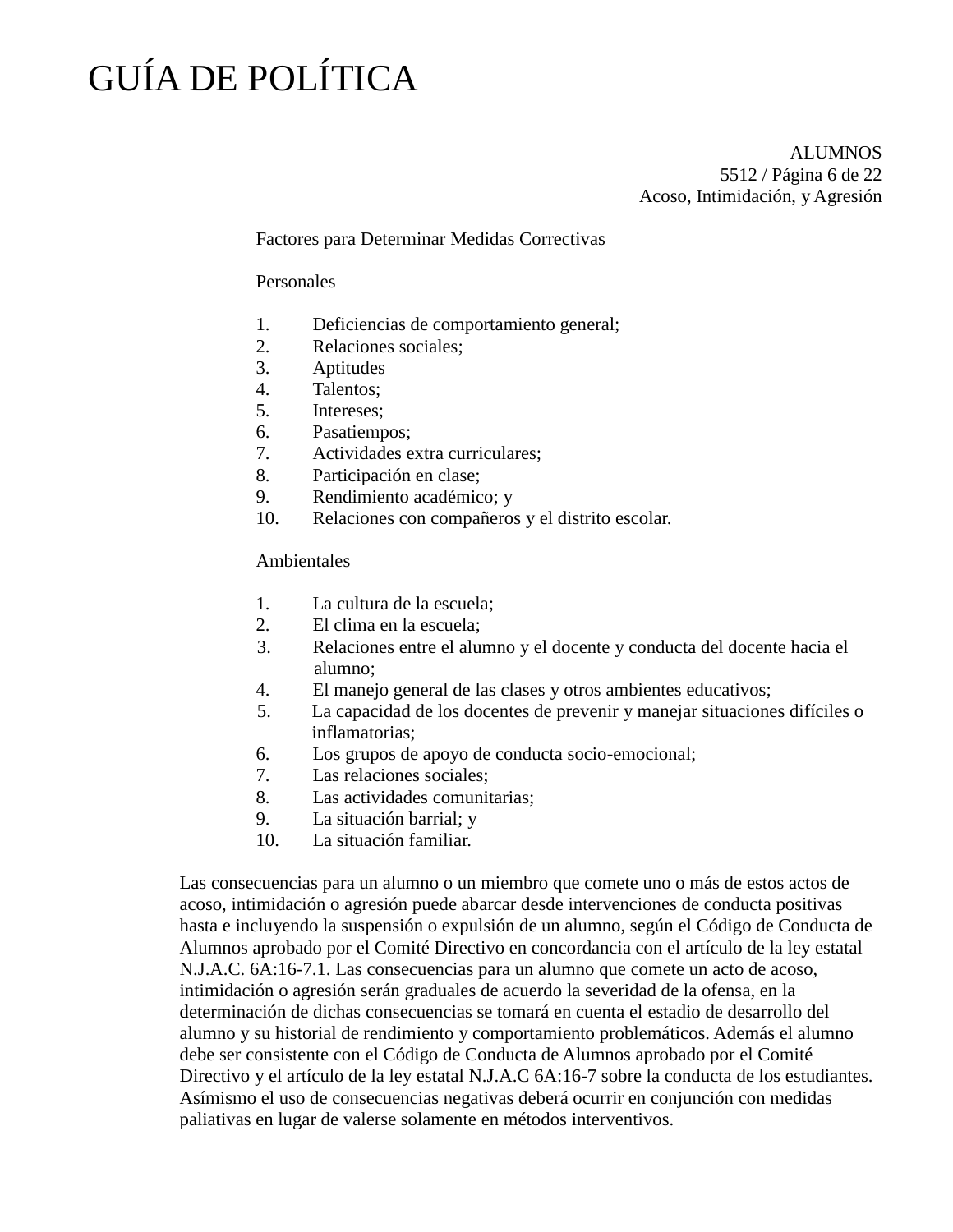ALUMNOS 5512 / Página 7 de 22 Acoso, Intimidación, y Agresión

Las medidas correctivas serán diseñadas con el objetivo de corregir el problema de conducta, prevenir la recurrencia del problema, proteger y proveer apoyo a la víctima del acto, y tomar medidas correctivas contra problemas sistémicos relacionados con el acoso, la intimidación y la agresión. Las consecuencias y las medidas correctivas pueden incluir, aunque no se limitan a, ejemplos que aparecen en la subsecuente lista:

Ejemplos de Consecuencias

- 1. Amonestación
- 2. Remoción temporaria del aula;
- 3. Retiro de privilegios;
- 4. Detención en el aula o detención administrativa;
- 5. Derivación a un agente disciplinario;
- 6. Suspensión dentro de la escuela durante la semana o el fin de semana;
- 7. Suspensión fuera de la escuela (de corto o largo plazo)
- 8. Denuncia a las fuerzas del orden público u otras acciones legales; o
- 9. Expulsión;

Ejemplos de Medidas Correctivas

Personales – Para el alumno que exhibe conductas de acoso, intimidación o agresión

- 1. Desarrollar un contrato de comportamiento con el estudiante asegurándose de que el estudiante tenga voz y voto en el desarrollo de la solución, identificando maneras de resolver el problema y modificar su comportamiento;
- 2. Reunirse con los padres para desarrollar un acuerdo familiar para asegurar que los padres y el alumno comprenden las expectativas y reglas de la escuela;
- 3. Explicar las consecuencias a futuro para todos los involucrados en actos de acoso, intimidación o agresión;
- 4. Asegurar la comprensión de las consecuencias, de continuar estos actos de acoso, intimidación y agresión;
- 5. Reunirse con el consejero escolar, el trabajador social, o el psicólogo escolar para decifrar problemas de salud mental (por ejemplo, qué está pasando y por qué?);
- 6. Desarrollar un plan educativo que incluya consecuencias conjuntamente con estrategias para desarrollar habilidades;
- 7. Considerar servicios de contención o programas o servicios en horarios extendiendo la jornada escolar;
- 8. Proveer entrenemiendo para desarrollar habilidades de control de impulso, manejo de impulsos agresivos, desarrollo de empatía y resolución de conflictos y problemas;
- 9. Ayudar en la creación de una misiva pidiendo disculpas, preferentemente escrita;
- 10. Exigir la redacción de una composición refexiva que asegure que el alumno comprende el impacto de sus actos sobre los demás;
- 11. Hacer que el alumno investigue el tema y haga una presentación a su clase sobre el acoso, el poder de la empatía o u n tema similar;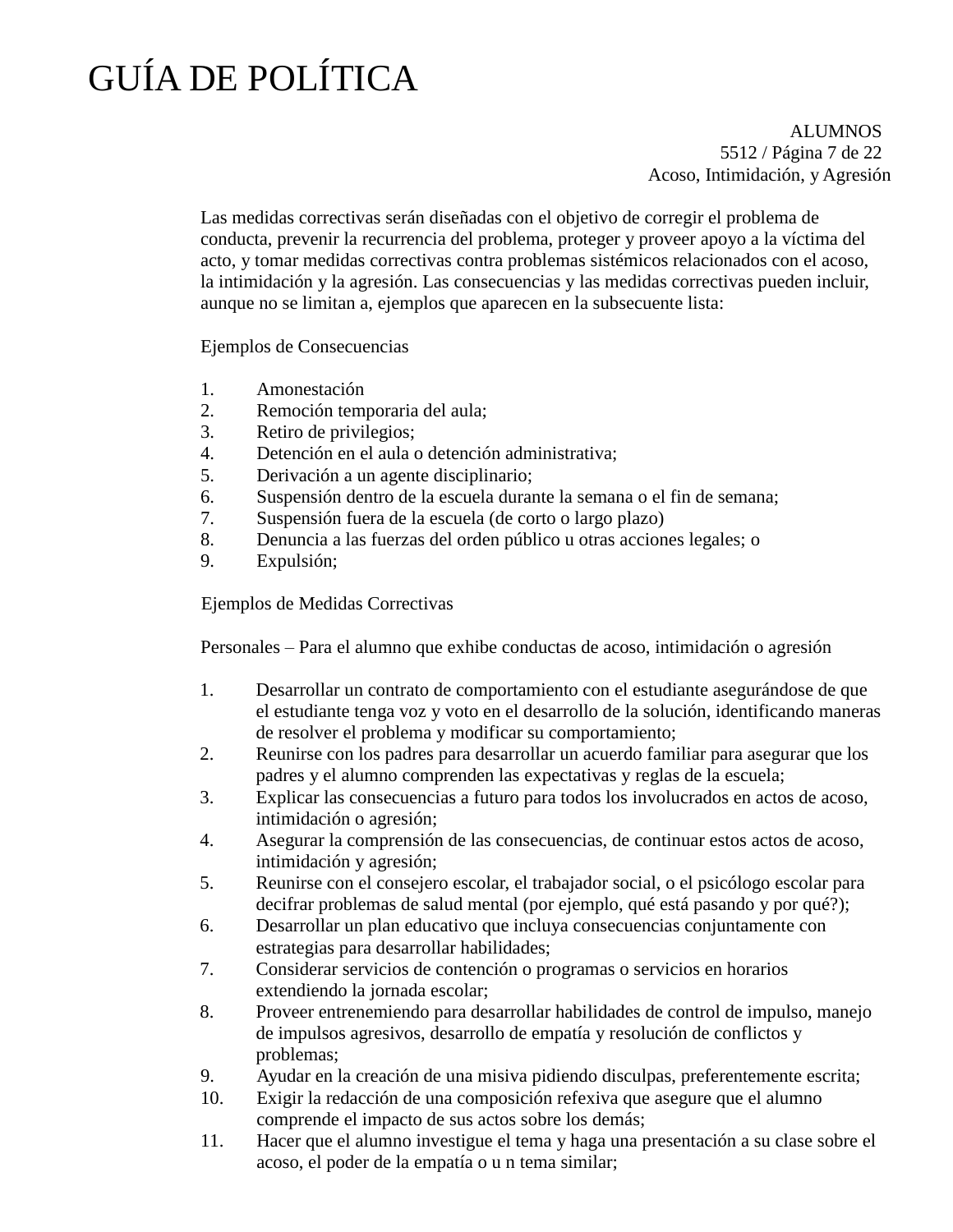ALUMNOS 5512 / Página 8 de 22 Acoso, Intimidación, y Agresión

- 12. Arreglar la restitutición (es decir, compensación monetaria, reembolso, enmiendas, pagos) cuando haya habido efectos personales materiales dañados o robados;
- 13. Explorar práctivas restorativas apropiadas para la edad del educando (es decir, medidas curativas, sanativas o de recuperación)
- 14. Apuntar conferencias de seguimiento con el estudiante.

Personales – Para las víctimas del acto de acoso, intimidación y agresión

- 1. Reunirse con un docente en el que la víctima confía para exporar sus sentimientos sobre el incidente.
- 2. Desarrollar un plan para asegurar la seguridad física y emocional del estudiante en la escuela.
- 3. Arreglar un encuentro del estudiante con el consejero escolar o el trabajador social de la escuela para asegurarse de que la víctima no se siente responsable por el acto de acoso, intimidación o agresión.
- 4. Pedir al estudiante que documente futuros comportamientos intimidantes;
- 5. Ayudar al alumno a desarrollar habilidades y estrategias para resistir el acoso y la intimidación; y
- 6. Apuntar conferencias de seguimiento con el alumno.

Padres, Familia y Comunidad

- 1. Desarrollar un acuerdo familiar;
- 2. Referir a la familia para que reciba servicios de consejería; y
- 3. Ofrecer cursillos de educación a los padres relacionados con el acoso y el aprendizaje socio-emocional.

Ejemplos de Medidas Correctivas – Ambientales (el aula, la escuela o el distrito)

- 1. Análisis de los datos existentes para identificar problemas de acoso:
- 2. Uso de hallazgos mediante encuestas escolares (por ej.: encuestas del clima escolar);
- 3. Grupos de foco;
- 4. Campañas postales tradicionales y digitales;
- 5. Programación televisiva de acceso por cable;
- 6. Cambios culturales en la escuela;
- 7. Mejoramiento del clima escolar;
- 8. Incrementos en supervisión en puntos clave (casilleros, corredores, áreas de recreo, cafeterías, perímetros escolares, autobuses);
- 9. Adopción de prácticas y programas preventivos sistémicos y probados por evidencia.
- 10. Entrenamiento de todo el personal certificado y no certificado para enseñar e implementar técnicas y estrategias efectivas de prevención.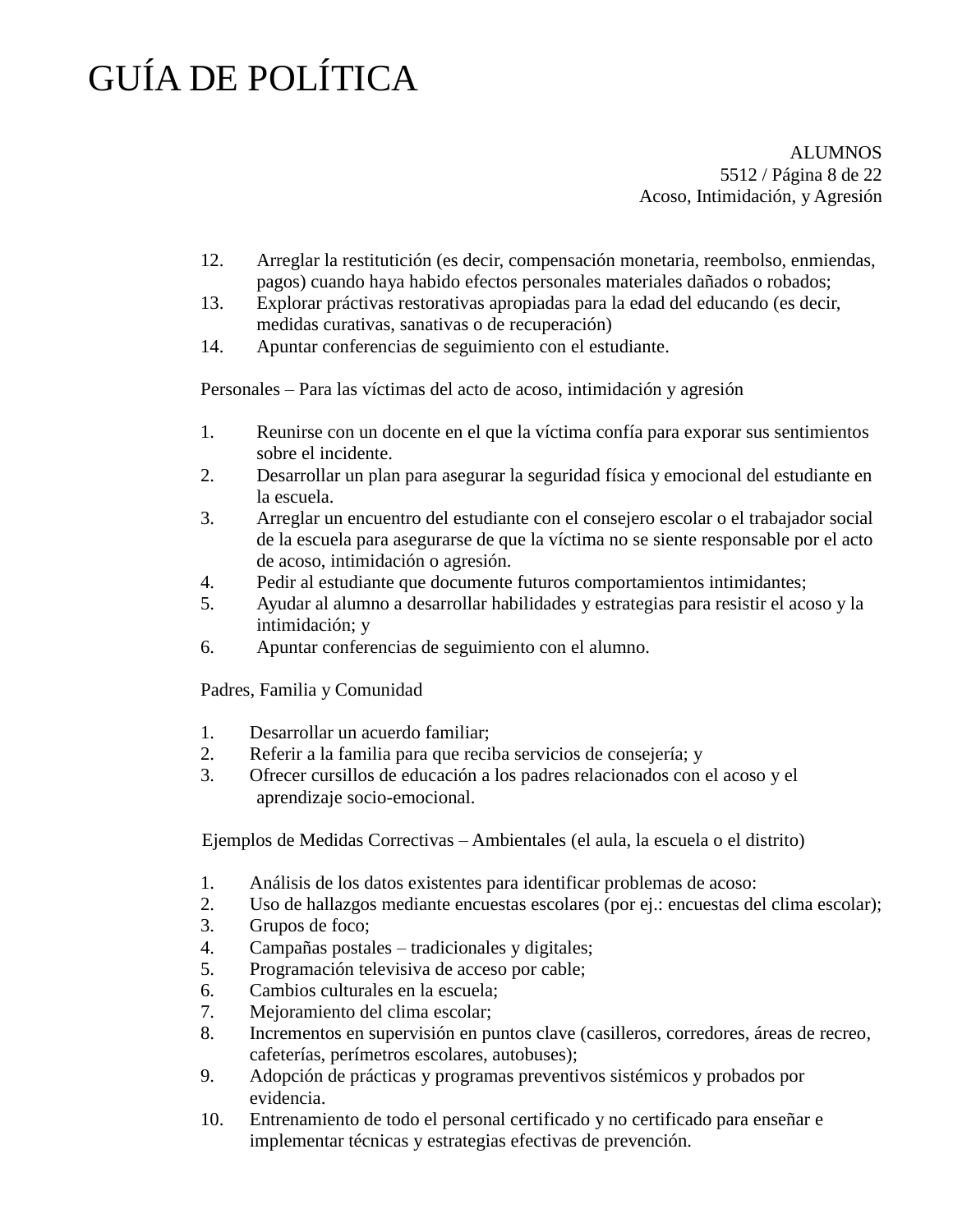ALUMNOS 5512 / Página 9 de 22 Acoso, Intimidación, y Agresión

- 11. Planes de perfeccionamiento profesional para todo el personal involucrado;
- 12. Participación de los padres y otros miembros de la comunidad y organizaciones (por ej.: Asociación escolar de padres, Organización escolar de padres) en el programa educacional y en la resolución de problemas de acoso encontrados;
- 13. Formación de comunidades de perfeccionamiento profesional para manejar problemas de acoso encontrados;
- 14. Presentacións a grupos pequeños y grandes para cubrir todas las acciones y las respuestas del distrito a dichas acciones en el contexto del comportamiento aceptable de alumnos y personal y las consecuencias de dichos actos.
- 15. Revisiones a las políticas y procedimientos de la escuela;
- 16. Modificaciones a las estructuras horarias;
- 17. Ajustes a los patrones de tráfico en los corredores;
- 18. Examen y adopción de prácticas educativas para involucrar activamente a estudiantes en el proceso de aprendizaje y promover la conexión a instituciones y personas pro-sociales;
- 19. Modificaciones a rutas o patrones de desplazamiento desde y a la escuela;
- 20. Supervisión de las víctimas de acoso antes y después de la jornada escolar, incluyendo a bordo de transporte escolar;
- 21. Uso de monitores específicos (ej.: corredores, cafetería, casilleros, áreas de recreo, perímetro escolar, autobuses);
- 22. Uso de personal de ayuda educativa en lugares específicos;
- 23. Acciones disciplinarias, incluyendo despido de empleados quienes contribuyeron al problema;
- 24. Intervensiones institucionales de apoyo, incluyendo la participación en el Equipo de Servicios de Intervensión y Referimiento, según N.J.A.C. 6ª:16-8
- 25. Conferencias con los padres;
- 26. Consejería familiar;
- 27. Desarrollo de un plan de acción general para casos de acoso, intimidación y agresión;
- 28. Comunicación a los padres de las espectativas de comportamiento del alumnado.
- 29. Participación del alumnado completo en entrenamiento sobre resolución de conflictos, acoso, intimidación y agresión;
- 30. Recomendación por comportamiento estudiantil o a un servicio de consejo de ética;
- 31. Participación en grupos de apoyo de pares;
- 32. Transferencia a otro establecimiento escolar; y
- 33. Participación de oficiales de policía, incluyendo oficiales escolares y juveniles u otras acciones legales pertinentes.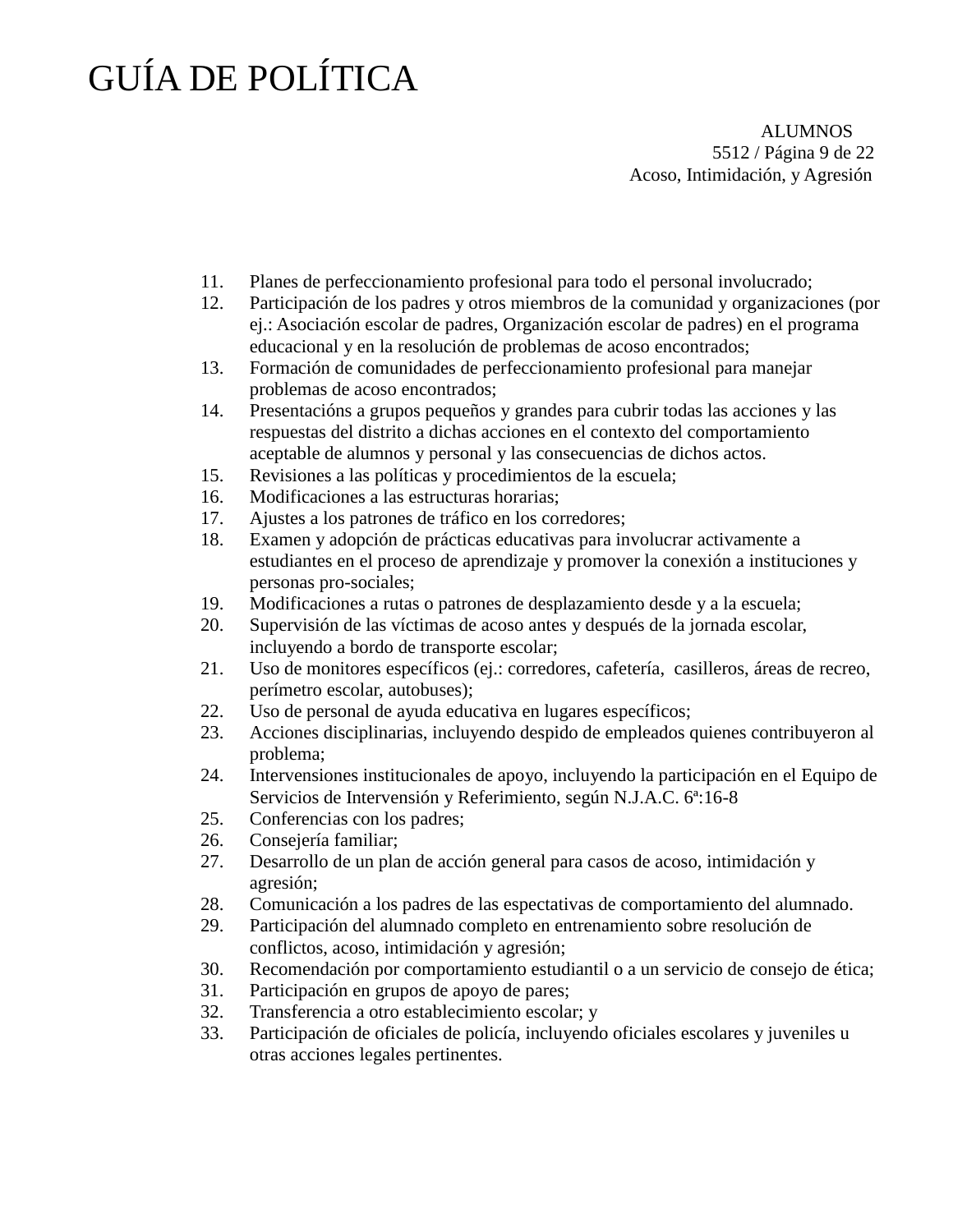ALUMNOS 5512 / Página 10 de 22 Acoso, Intimidación, y Agresión

Consecuencias y Acciones Paliativas Pertinentes – Adultos

El distrito asímismo impondrá consecuencias y acciones correctivas pertinentes a todo adulto perpetrador de actos de acoso, intimidación o agresión contra un alumno. Las concuencias pueden incluir y no limitarse a: reprimendas verbales o escritas; suspensión de aumentos de sueldo; acciones legales; acciones disciplinarias; despido; y/o discontinuidad de contrato de servicios, prohibición de participar en programas convocados por la escuela, o estar presente en el edificio o las áreas adyacentes a una institución educativa. Las medidas correctivas podrán incluir, sin limitarse a, imposición de terapia en la escuela o fuera de ella, programas de desarrollo profesional y modificaciones del ambiente laboral.

Apoyo a la Víctima

Los distritos deben identificar una serie de estrategias y recursos disponibles para ayudar a víctimas de acoso, intimidación y agresión, y responder de manera que la víctima reciba apoyo y no sea víctima de estigmas que puedan perpetuar el sentido de la persecución. El tipo, diversidad, ubicación y grado de apoyo serán determinados por la percepción de seguridad que exprese el estudiante.

Deberán tomarse todas las medidas necesarias para asegurar que el estudiante se sienta física, social y emocionalmente a salvo y pueda continuar su crecimiento en un ambiente educacional sano, seguro y civil.

Algunos ejemplos de apoyo a las víctimas de acoso, intimidación y agresión incluyen:

- 1. Personal de asistencia académica;
- 2. Monitores de corredores y áreas de recreo;
- 3. Asociación con líderes dentro de la escuela;
- 4. Provisión de un adulto mentor;
- 5. Asignar a un adulto que acompañe al estudiante para protegerlo;
- 6. Cambios de asientos;
- 7. Cambios de horarios;
- 8. Transferencias a otras escuelas;
- 9. Supervisión antes y después de la jornada escolar;
- 10. Supervisión a bordo de transporte escolar;
- 11. Servicios de consejería; y
- 12. Tratamiento o terapia psicológica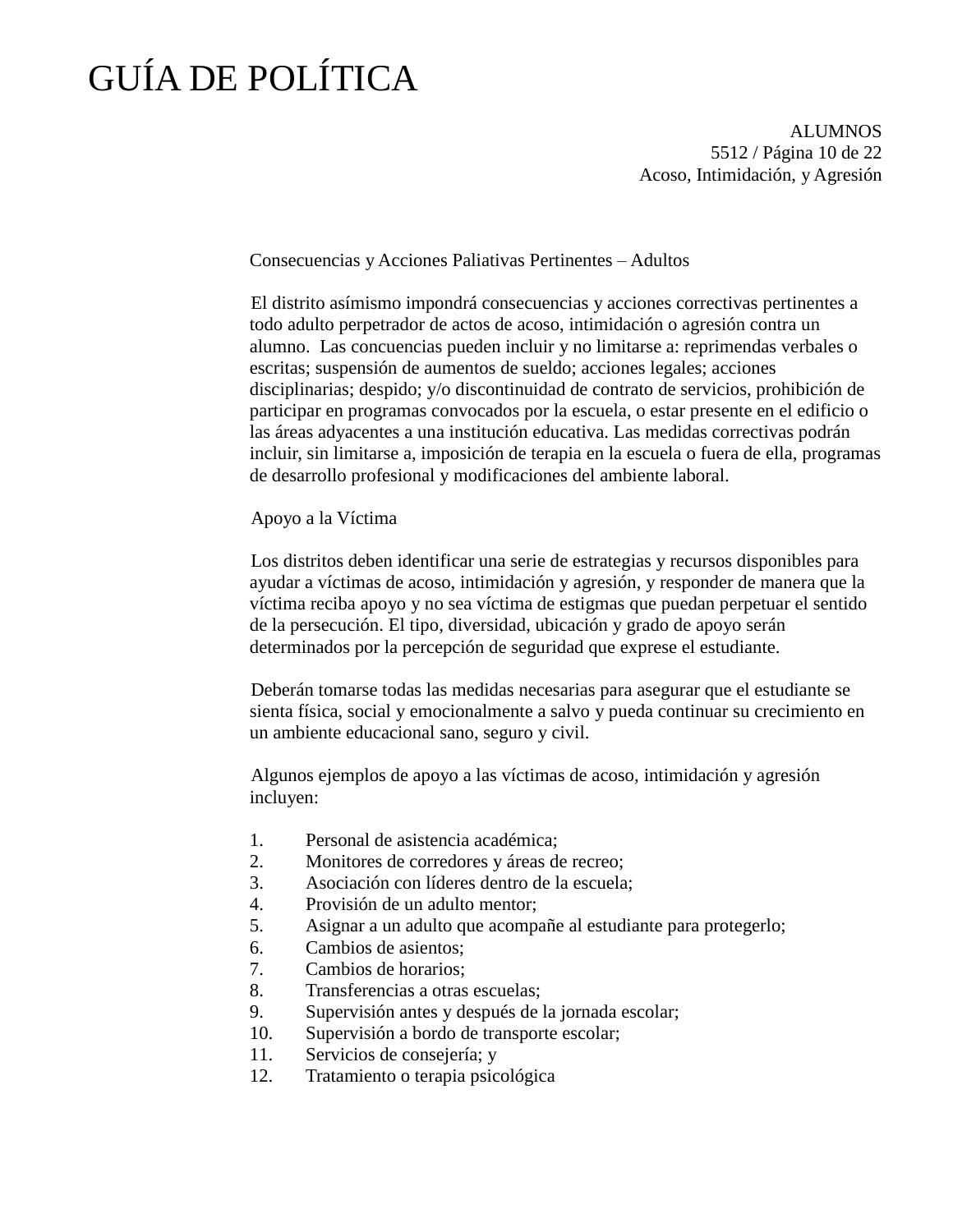ALUMNOS 5512 / Página 11 de 22 Acoso, Intimidación, y Agresión

### E. Procedimiento para Denunciar Actos de Acoso, Intimidación o Agresión

El Comité Directivo de Educación requiere que el Director de cada escuela sea responsable de recibir denuncias de supuestas violaciones a esta Política. Todos los miembros del Comité Directivo, el plantel de educadores y voluntarios y proveedores de servicios bajo contrato que tengan contacto con los estudiantes deben denunciar presuntas violaciones a esta Política al Director de la escuela o a la persona a quien el Director ha designado para tal cargo durante el mismo día en que el individuo presenció o recibió información confiable sobre el incidente. Todos los miembros del Comité Directivo, el plantel de educadores y voluntarios y proveedores de servicios bajo contrato que tengan contacto con los estudiantes deben elevar un informe escrito al Director de la escuela durante los dos días subsecuentes al informe verbal sobre el incidente. El Director informará a los padres de todos los alumnos involucrados en presuntos incidentes, y de ser necesario, discutirá la disponibilidad del consejero y otras intervenciones posibles.

El Director, ni bien reciba el informe verbal o escrito, puede tomar medidas inmediatas para resstablecer el orden, salvaguardar la salud y el bienestar de todos los involucrados mientras se lleva a cabo la investigación de los hechos.

Se recomienda a los estudiantes, padres y visitantes denunciar presuntas violaciones a esta Política al Director durante el mismo día en que un individuo haya presenciado o recibido información confiable sobre un incidente. Los estudiantes, padres o visitantes pueden elevar denuncias anónimas sobre violaciones a esta Política. Sin embargo, no habrá acciones formales contra violaciones al Códico de Conducta de los Alumnos basadas solamente en denuncias anónimas.

Cualquier miembro del Comité Directivo o empleado de la escuela que denuncie un incidente de acoso, intimidación o agresión siguiendo los lineamientos de esta Política, será inmune a demandas por daños derivados de falla alguna de remediar el incidente denunciado.

En concordancia con las proviciones del artículo de la ley estatal N.J.S.A18A:37-18, la ley contra acoso, intimidación y agresión no impide a la víctima el uso de cualquier otra ley disponible, ya sea en el código civil o criminal, y no crea o altera el defecto del agravio.

El distrito va a contemplar todos los mecanismos disponibles para simplificar la presentación de denuncias, incluso los formularios de denuncias estándares y/o formularios disponibles en la Internet. Para denuncias anónimas, el distrito pondrá a disposición cajas cerradas ubicadas en zonas de una escuela que garanticen discreción y protejan el anonimato.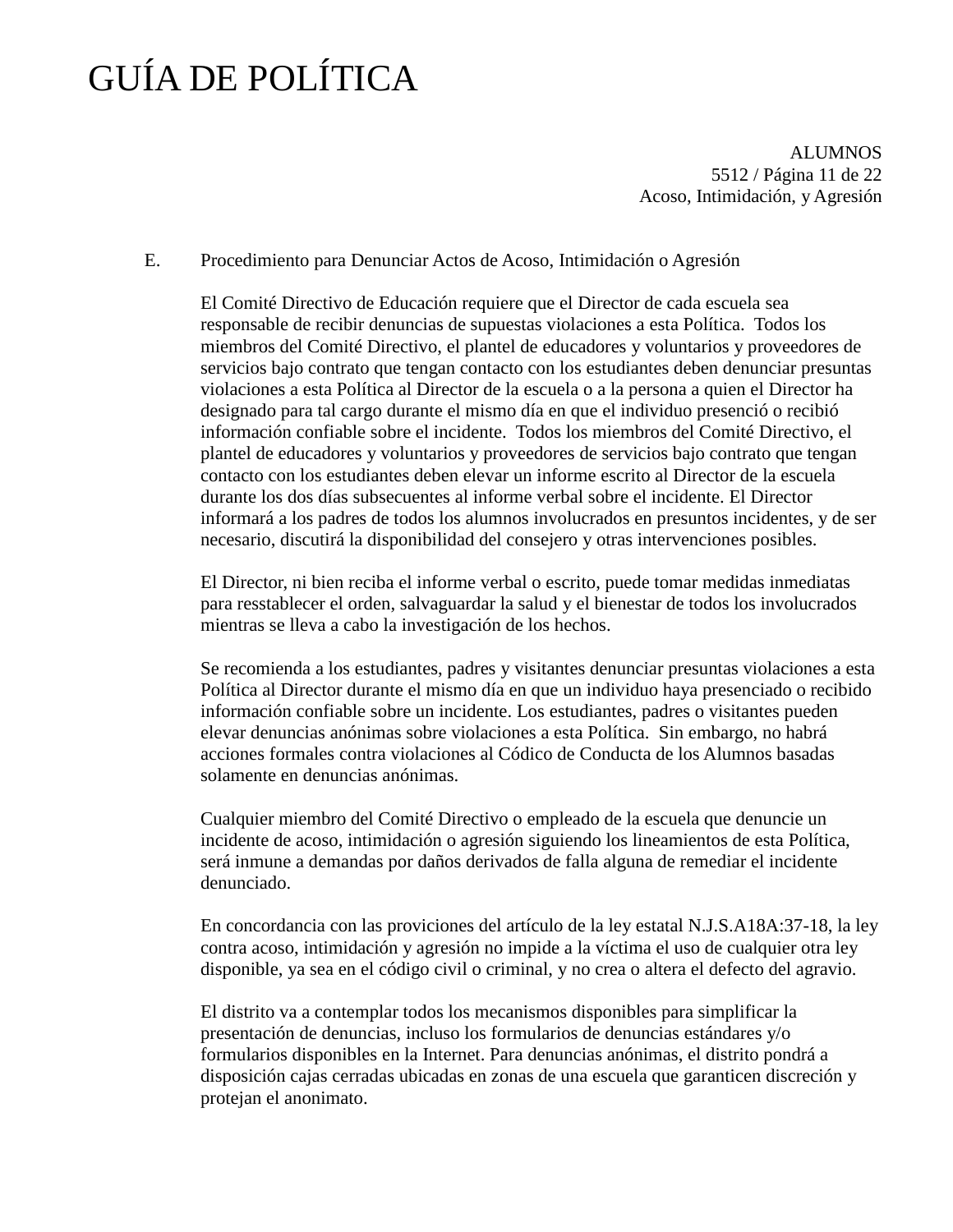ALUMNOS 5512 / Página 12 de 22 Acoso, Intimidación, y Agresión

Un administrador de la escuela que reciba una denuncia de acoso, intimidación o agresión de un empleado del distrito, y no inicie o lleve a cabo una investigación, o que debiera haber sabido de un incidente de acoso, intimidación o amenaza, y no tomara las medidas suficientes para minimizar o eliminar el acoso o agresión, estará sujeto a acciones disciplinarias.

- F. Coordinador Contra Agresión, Especialista Contra Agresión, y el Equipo de Seguridad Escolar.
	- 1. El Superintendente nombrará a un coordinador contra agresión para el distrito. El Superintendente deberá hacer todo lo posible para designar a un empleado del distrito a esta posición.

El Coordinador contra agresión del distrito :

- a. Se encargará de coordinar y fortalecer las políticas del distrito escolar para prevenir, identificar y tomar en cuenta el acoso, la intimidación o agresión contra los alumnos;
- b. Colaborará con los especialistas contra la agresión en el distrito, el Comité Directivo (*Board of Education*) de Educación y el Superintendente para prevenir, identificar y responder al acoso, la intimidación o agresión contra los alumnos en el distrito;
- c. Proporcionará datos, en colaboración con el Superintendente, para el Departamento de Educación en relación con el acoso, la intimidación o agresión contra los alumnos;
- d. Implementará las demás funciones relacionadas con el acoso escolar, intimidación o agresión a pedido del Superintendente; y
- e. Se reunirá al menos dos veces al año escolar con los especialistas contra agresión para hablar y fortalecer los procedimientos y políticas para prevenir, identificar y combatir el acoso, la intimidación y agresión en el distrito.
- 2. El director de cada escuela en el distrito nombrará un especialista contra agresión para cada escuela. El especialista contra la agresión será un consejero escolar, psicólogo escolar y otro miembro certificado actualmente empleado en la escuela entrenado para actuar como el especialista contra agresión.

El especialista contra agresión en la escuela deberá: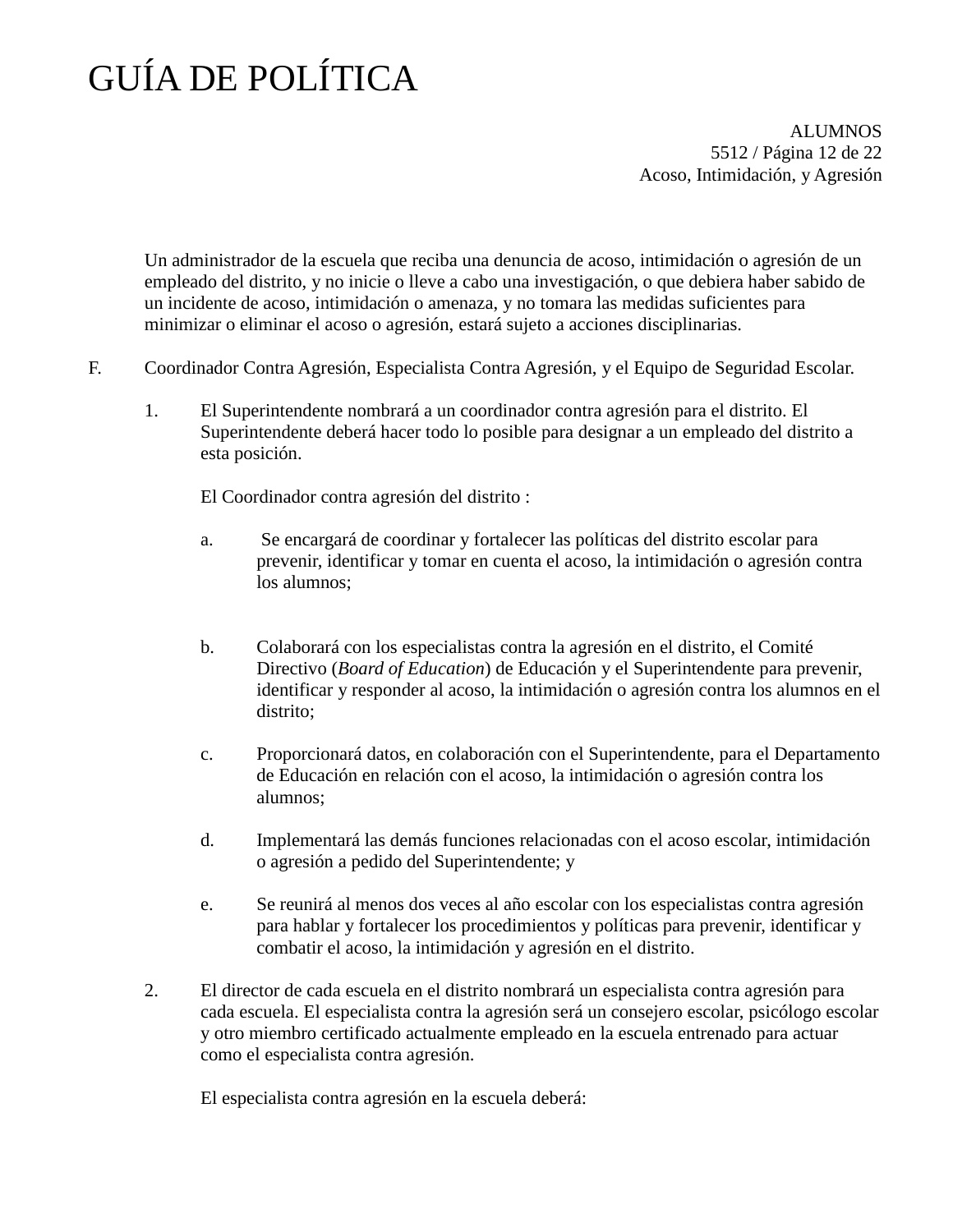**ALUMNOS** 5512 / Página 13 de 22 Acoso, Intimidación, y Agresión

- a. Encabezar el equipo de seguridad escolar conforme a lo dispuesto en el arículo N.J.S.A. 18A :37-22 de la ley estatal;
- b. Dirigir la investigación de los incidentes de acoso, intimidación o agresión en la escuela; y
- c. Actuar como encargado principal de la escuela responsable de prevenir, identificar y combatir los incidentes de acoso, intimidación o agresión en la institución escolar.
- 3. Un Equipo de Seguridad Escolar será organizado en cada escuela en el distrito para desarrollar, fomentar y mantener un ambiente escolar positivo, enfocado en el proceso continuo y sistemático y las prácticas educativas en la escuela, y para influir en el ambiente escolar en cuanto al acoso, la intimidación, o la agresión que afectan el clima y la cultura de la escuela. Cada equipo de seguridad escolar se reunirá al menos dos veces por año escolar. El equipo de seguridad escolar estará compuesto del Principal de la escuela o persona asignada por él, quien, de ser posible, deberá ser un administrador de alto nivel y el plantel asignados por el director comprenderá: un docente, un especialista contra agresión, un padre de un alumno en la escuela, y otros miembros designados por el Principal. El especialista contra agresión actuará como presidente del equipo de seguridad escolar.

El equipo de Seguridad Escolar deberá:

- a. Recibir documentación de cada denuncia de acoso. intimidación o agresión contra los alumnos que haya sido reportada al Principal;
- b. Recibir copias de todos los informes elaborados tras una investigación de un incidente de acoso, intimidación o acoso;
- c. Identificar y estudiar ejemplos de acoso, intimidación o agresión contra los alumnos en la escuela;
- d. Revisar y fortalecer el ambiente escolar y las políticas de la escuela con el fin de prevenir y combatir el acoso, la intimidación o la agresión contra los alumnos;
- e. Educar a la comunidad, incluyendo a los alumnos, docentes, empleados no docentes y padres, en cuanto a modos de prevenir y combatir el acoso, la intimidación o agresión contra los alumnos;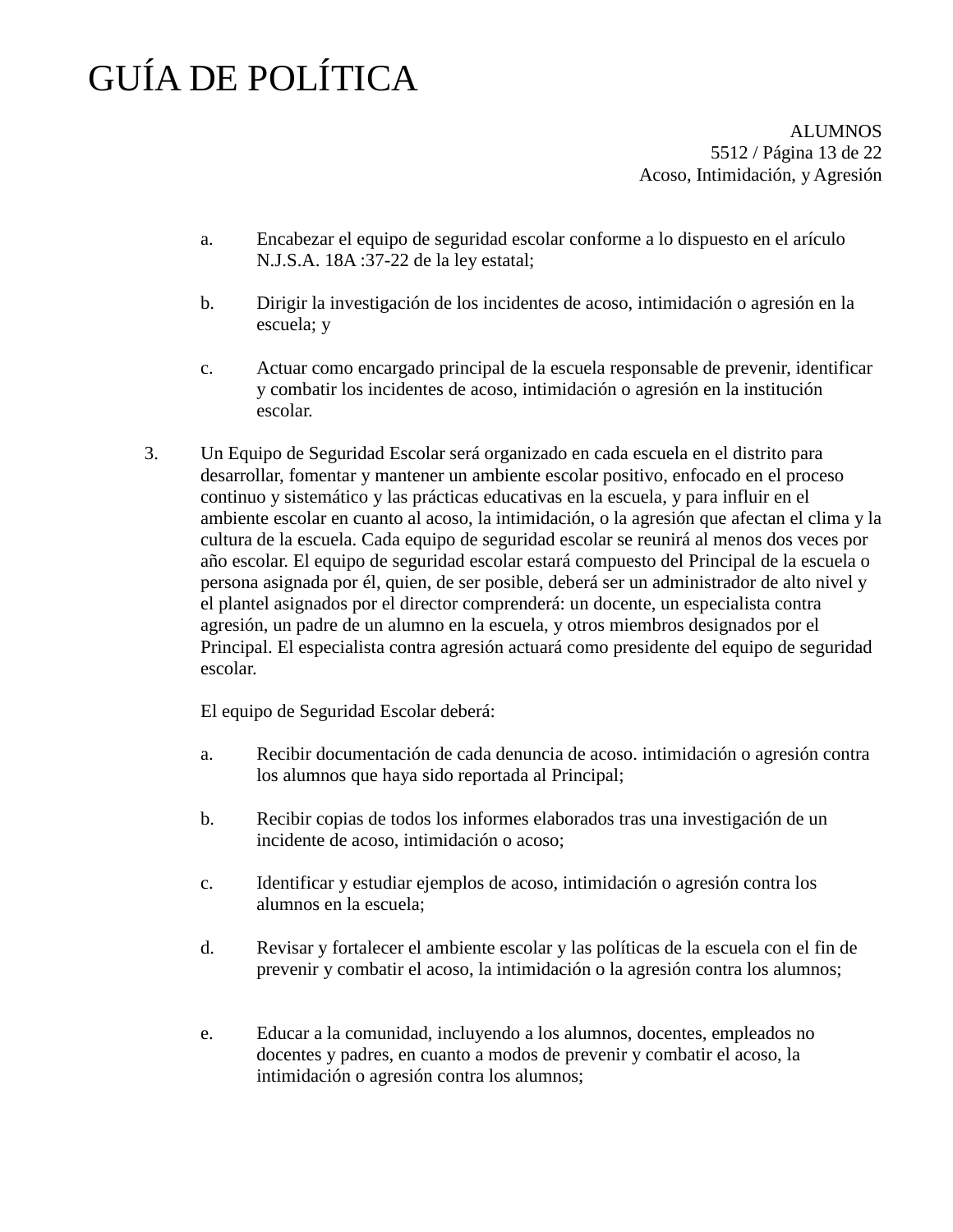ALUMNOS 5512 / Página 14 de 22 Acoso, Intimidación, y Agresión

- f. Participar en talleres de capacitación necesarios para conformar con las disposiciones del artículo de la ley estatal N.J.S.A. 18A :37-13 et seq. y otros tipos de entrenamiento a pedido del director o el coordinador contra la agresión; El equipo de seguridad escolar recibirá oportunidades de entrenamiento profesional sobre programas y estrategias de prácticas efectivas para fomentar un clima escolar exitoso; y
- g. Cumplir las demás funciones relacionadas con el acoso, la intimidación o agresión a pedido del Principal o el coordinador contra agresión del distrito.

A pesar de cualquier disposición de N.J.S.A. 18A :37-22 al contrario, un padre o madre que es un miembro/a del equipo de seguridad escolar no podrá participar en las actividades del equipo se establece en 3. a., b., que puedan comprometer identidad confidencial de un alumno, consistente con, mínimamente, el requisito de la Ley de Derechos y Privacidad Educativa Familiar (20 U.S.C. Sección 1232 y 34 CFR Parte 99), N.J.A.C 6A:32-7. Antecedentes del Estudiante y N.J.A.C 6A:14-2.9, Antecedentes del Estudiante.

G. Investigación de Denuncias de Acoso, Intimidación y Agresión

El Comité Directivo exige una investigación exhaustiva y completa a llevarse a cabo relativa a cada informe de violaciones y protestas que constituyan acoso, intimidación o agresión o que describan comprtamientos que indiquen acoso, intimidación o agresión. La investigación será iniciada por el Principal o su persona designada en el lapso de un día posterior a la recepción de una denuncia verbal sobre el incidente. La investigación será manejada por el especialista contra agresión de la escuela en coordinación con el Principal de la escuela. El principal podrá nombrar personal adicional no especializado para ayudar con la investigación.

La investigación deberá ser completada y los resultados presentados por escrito al Principal tan pronto como sea posible, pero sin excederse al lapso de diez días hábiles desde la fecha de recepción del informe por escrito del incidente. En caso de recibir información sobre hechos relacionados con la denucia e investigados posteriormente al plazo de diez días, el especialista contra agresión deberá modificar el informe original para asegurar el registro exacto y factual de los hechos y actividades relacionadas con dicho incidente.

El Principal procederá en conformidad con el Código de Conducta del Alumno, en cada caso y según los hallazgos de la investigación. El Principal presentará el informe al Superintendente dentro de dos días de la finalización de la investigación y en conformidad con la Ley de Procedimientos Administrativos (NJSA 52:14-B et seq.). Según indiquen las conclusiones de la investigación, el Superintendente deberá garantizar que el Código de Conducta del alumno sea implementado y podrá decidir proporcionar servicios de intervención, ordenar consejos, establecer programas de capacitación para reducir el acoso, la intimidación o agresión y mejorar el ambiente escolar, imponer medidas disciplinarias, tomar o recomendar otras medidas necesarias.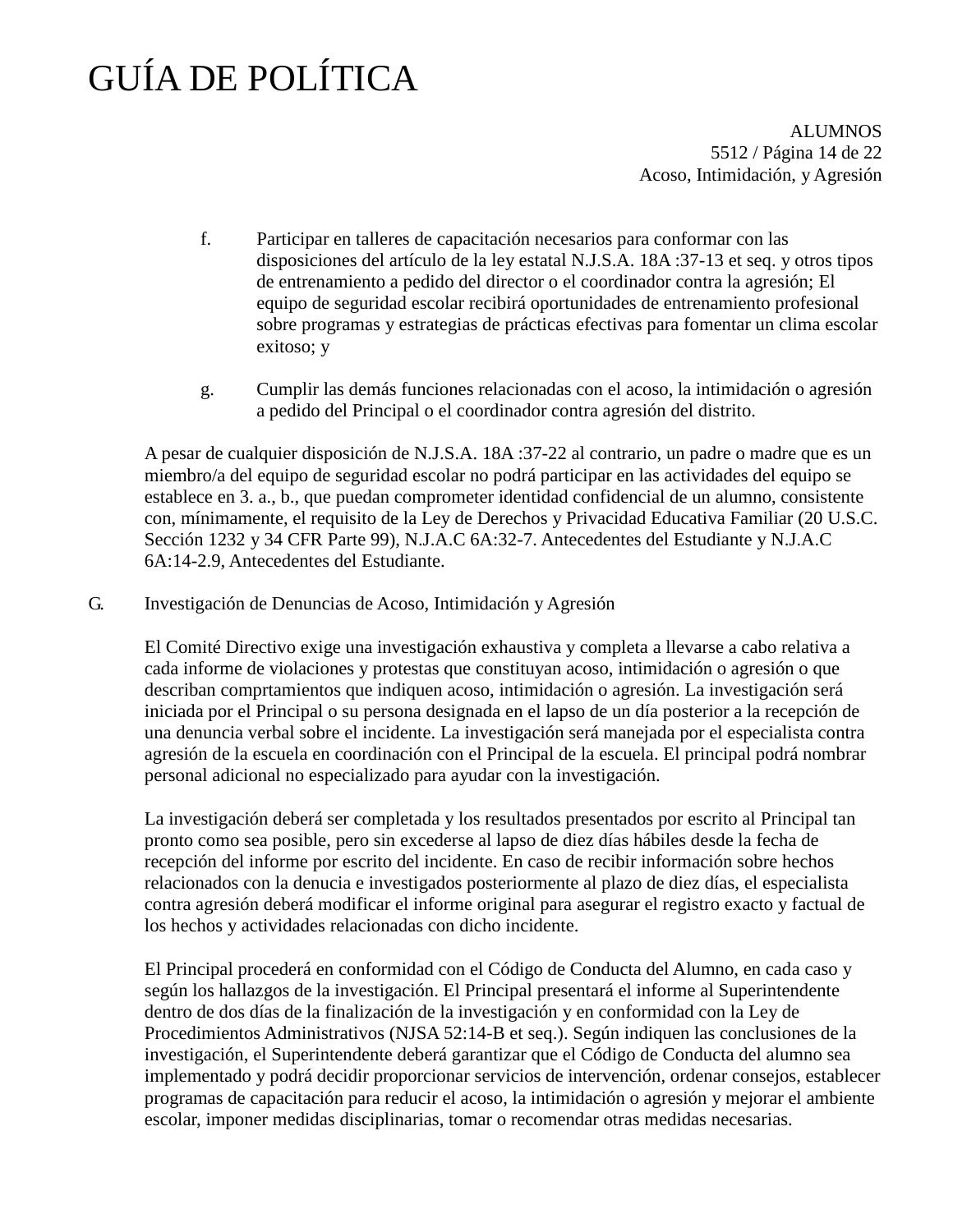ALUMNOS 5512 / Página 15 de 22 Acoso, Intimidación, y Agresión

El Superintendente informará sobre los resultados de cada investigación al Comité Directivo de Educación en la próxima reunión del Comité Directivo una vez concluida la investigación. El informe del Superintendente incluirá información sobre las consecuencias impuestas por el Código de Conducta del Alumno, cualquier servicios de intervención, capacitación establecida u otras acciones adoptadas o recomendadas por el Superintendente.

Los padres de los alumnos involucrados, sean agresores o víctimas, deberán recibir información sobre la investigación, de acuerdo con leyes federales y estatales y la esta Política. La información que se proporcione a los padres deberá incluir el tema de la investigación, si el distrito encontró evidencia de acoso, intimidación o amenaza, y si las consecuencias fueron impuestas o los servicios prestados para resolver el incidente de acoso, intimidación o agresión. Esta información será entregada por escrito dentro de cinco días hábiles después de que los resultados de la investigación sean reportados al Comité Directivo de Educación.

Un padre o madre puede solicitar una audiencia ante el Comité Directivo de Educación después de recibir la información sobre la investigación. Una vez que haya sido concedida, la audiencia se realizará dentro de diez días después de la solicitud. El Comité Directivo de Educación llevará a cabo la audiencia en sesión ejecutiva, de conformidad con la Ley de Reuniones Públicas abiertas (NJSA 10:4-1 et seq.), para proteger la identidad de los alumnos. En la audiencia, el Comité podrá escuchar el testimonio de los padres y considerar la información proporcionada por el especialista contra agresión de la escuela y otros especialistas, cuando sea apropiado, en relación con el incidente, los resultados de la investigación, las recomendaciones de las consecuencias o servicios, y los programas establecidos para reducir este tipo de incidentes, antes de tomar una determinación.

Posterior a la revisión del informe del Superintendente sobre los resultados dela invenstigación o a la audiencia en sesión ejecutiva con respecto a la denuncia, el Comité Directivo emitirá una decisión, por escrito, para ratificar, anular o rectificar la decisión del Superintendente. La decisión del Comité Directivo puede ser apelada ante el Comisionado de educación, de acuerdo con NJAC 6A: 3, Controversias y Disputas, en un lapso no superior a los noventa días después de recibir la decisión tomada por Comité Directivo de Educación.

Un padre, alumno, u organización pueden presentar una queja ante la División de Derechos Civiles dentro de ciento ochenta días de la ocurrencia de cualquier incidente de acoso, intimidación o agresión basado en la pertenencia a un grupo protegido como lo dispone la "Ley Contra la Discriminación" PL1945, C.169 (C.10 :5-1 et seq.).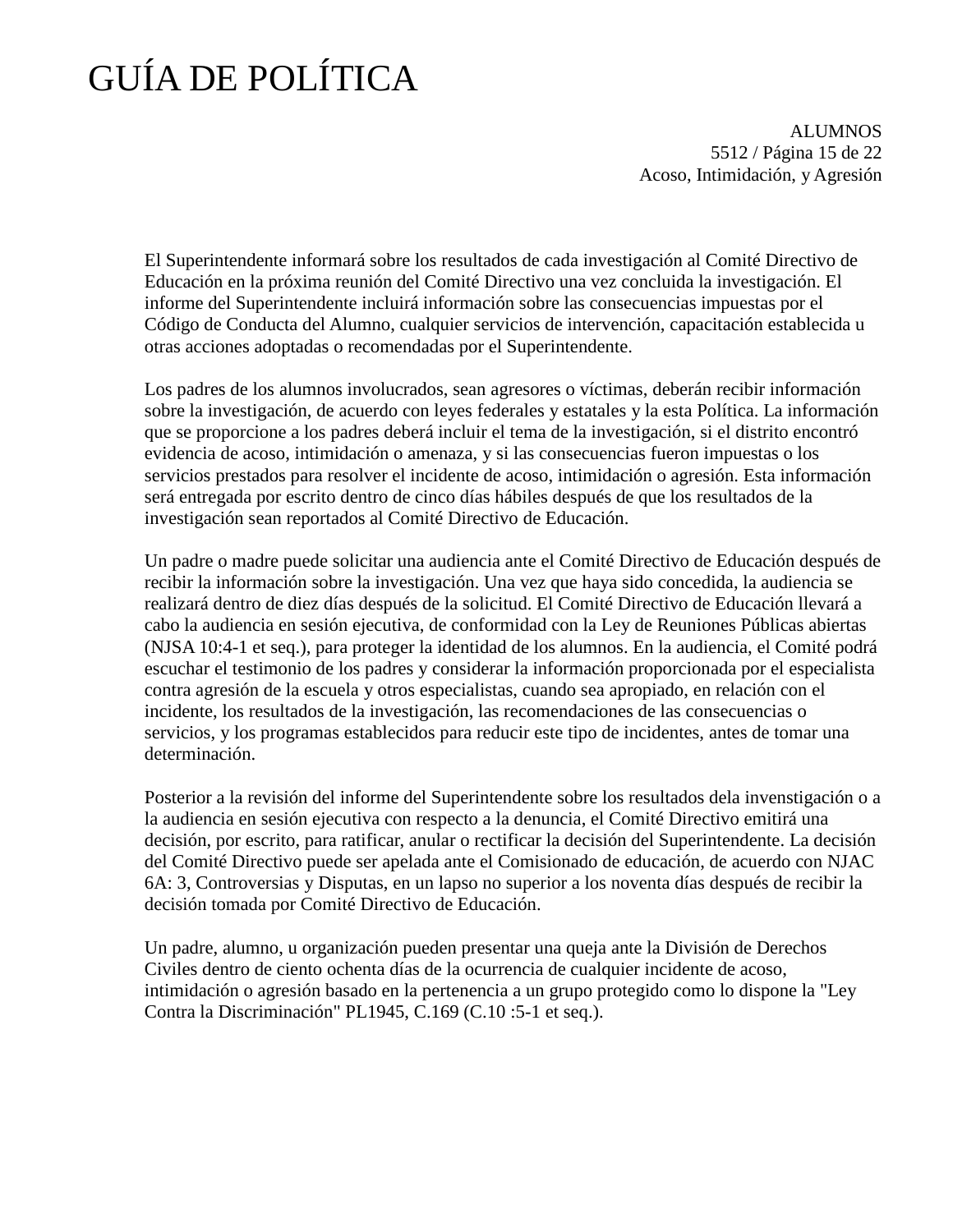**ALUMNOS** 5512 / Página 16 de 22 Acoso, Intimidación, y Agresión

H. Respuestas a Incidentes de Acoso, Intimidación o Agresión.

El Comité Directivo establecerá un rango de respuestas para incidentes de acoso, intimidación o agresión y el Principal y el especialista contra agresión aplicarán apropiadamente estas respuestas, una vez confirmado un incidente de acoso, intimidación o agresión .El Superintendente deberá responder dicho incidente de acoso, intimidación o agresión confirmado de acuerdo con los parámetros descritos en esta Política. La variedad de maneras en que los empleados de la escuela responderán deberá incluir una combinación apropiada de consejo, servicios de apoyo, servicios de intervención, y otros programas**.** el Comité Directivo reconoce que algunos actos de acoso, intimidación o agresión pueden ser incidentes aislados que requieren una respuesta adecuada a la persona que ha cometido el delito por parte las autoridades de la escuela. Otros actos pueden ser tan graves o sostenidos que requieran una respuesta al nivel de la clase, la escuela, o al nivel de distrito escolar o por parte de autoridades legales o policiales.

Para cada incidente de acoso, intimidación o agresión, las autoridades escolares deben responder adecuadamente a la persona que cometió el acto. Las posibles respuestas a un caso de acoso, intimidación, agresión confirmado deben incluir respuestas al nivel del individuo, aula, escuela, o del distrito, según lo que corresponda a los resultados de cada incidente. Ejemplos de respuestas que se aplican a cada una de estas categorías se proporcionan a continuación:

- 1. Las respuestas individuales pueden incluir intervenciones de conducta positivas, consistentes y apropiadas (por ejemplo, la tutoría entre pares, el asesoramiento a corto plazo, los grupos de habilidades para la vida) con el propósito de remediar el problema de conducta.
- 2. Las respuestas al nivel del aula pueden incluir conversaciones acerca de un incidente de acoso, intimidación, o agresión, juegos de rol, (siempre y cuando sean implementadas demostrando sensibilidad a la situación del estudiante o al fenómeno del acoso, intimidación y agresión), proyectos de investigación, exposición y debate sobre materiales audiovisuales, y desarrollo de habilidades en lecciones de cortesía, tolerancia, defensa y resolución de conflictos.
- 3. Las respuestas al nivel de la escuela pueden incluir días temáticos, programas de aprendizaje en estaciones, programas de "actos de afecto", uso de datos derivados de encuestas estudiantiles para planear intervenciones o actividades, campañas de concientización social, afiches, letreros de servicios públicos, programas de "ayudantes naturales" o de liderazgo entre pares, programas de autodefensa, programas para los padres, diseminación de información para estudiantes y padres explicando el uso aceptable de aparatos electrónicos con acceso a redes de comunicación inalámbricas, curriculum y campañas de prevención del acoso, intimidación y agresión.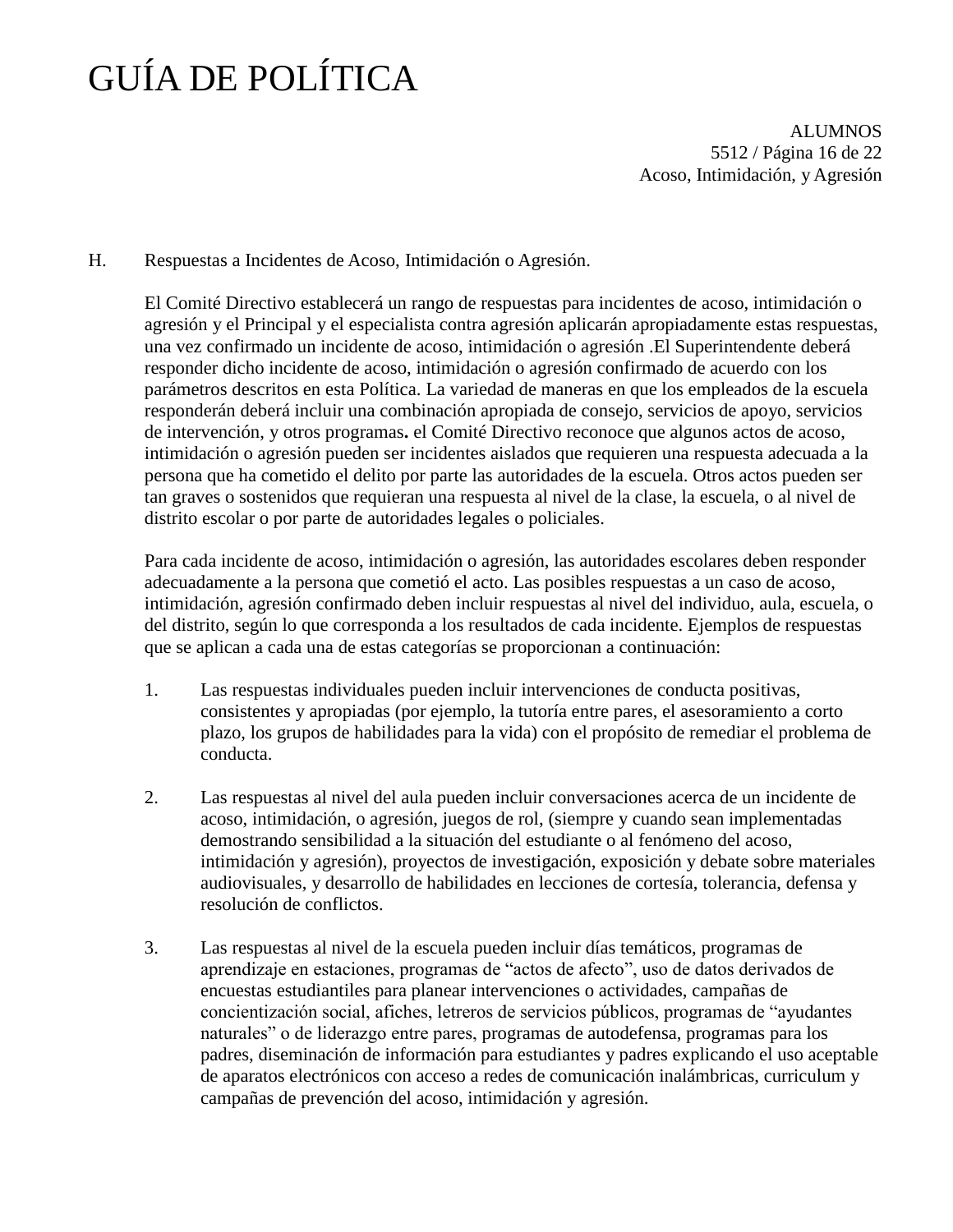ALUMNOS 5512 / Página 17 de 22 Acoso, Intimidación, y Agresión

- 4. A nivel del distrito las respuestas pueden incluir la adopción de programas escolares con el objeto de mejorar el clima escolar, incolucrando a la comunidad en la revisión y el desarrollo de políticas, proveyendo programas de capacitación profesional, coordinando con organizaciones comunitarias (por ejemplo, salud mental, servicios de salud, centros de salud, la policía, las iglesias o templos), lanzando campañas de prevención del acoso, intimidación y agresión.
- I. Prohibición de Represalia o Venganza

El Comité Directivo prohíbe a un miembro del Comité Directivo, empleado de la escuela, proveedor de servicios contratados que tiene contacto con los alumnos, voluntarios en la escuela, o alumno, el participar en represalia, venganza o acusación falsa en contra de una víctima, un testigo, persona con información confiable, o cualquier otra persona que cuenta con información confiable acerca de un acto de acoso, intimidación, o agresión quien informe de un acto de acoso, intimidación o amenaza. La consecuencia y las medidas correctivas apropiadas para una persona que se involucra en represalias o venganza será determinada por las autoridades escolares tras considerar la naturaleza, gravedad y circunstancias del acto, de acuerdo con la jurisprudencia, las leyes Federales y Estatales y los reglamentos y las políticas y procedimientos del distrito.

Todo acto sospechoso de represalia o venganza será tomado en serio y las respuestas adecuadas se ejecutarán según la totalidad de las circunstancias.

Algunos ejemplos de consecuencias y medidas correctivas para los alumnos que participan en represalia o venganza se enumeran y se describen en las Consecuencias y Acciones Correctivas Apropiadas de esta Política.

Ejemplos de las consecuencias de un empleado o un proveedor de servicios contratados que tiene contacto con los alumnos que se involucra en represalia o venganza pueden incluir, pero no se limitan a: amonestación verbal o escrita, retención de aumentos de sueldo, acción legal, acción disciplinaria, despido, y / o la prohibición de la prestación de servicios, participar en actividades patrocinadas por el distrito, o estar en los edificios de la escuela o en los terrenos de la escuela. Las medidas correctivas pueden incluir, pero no se limitan a, asesoramiento dentro o fuera de la escuela, programas de desarrollo profesional, y las modificaciones del trabajo.

Ejemplos de las consecuencias de un miembro del Comité Directivo que se involucre en represalia o venganza pueden incluir, pero no se limitan a, la amonestación, la acción legal, y otra acción autorizada por la ley o código administrativo. Las medidas correctivas pueden incluir, pero no se limitan a, asesoramiento y desarrollo profesional.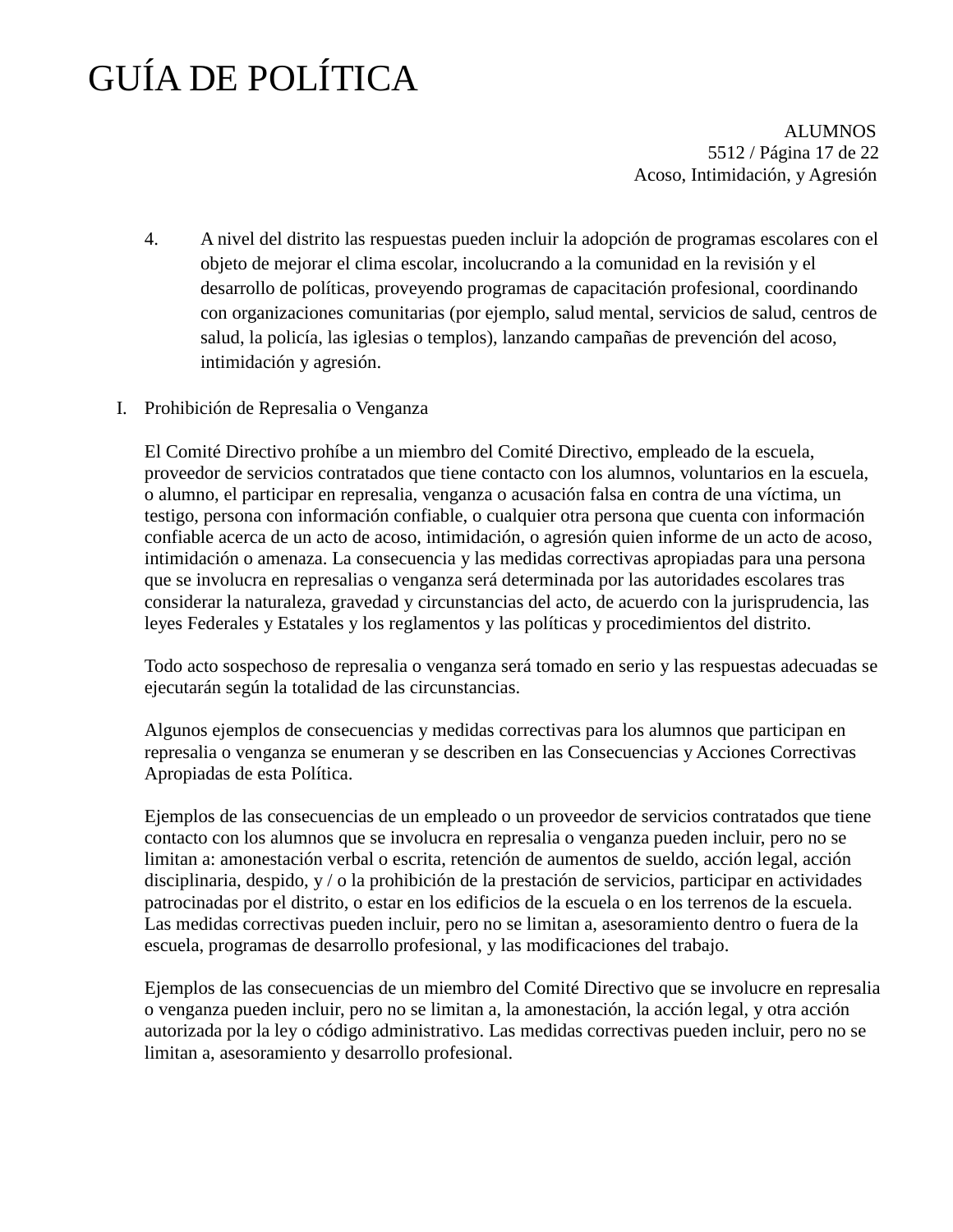ALUMNOS 5512 / Página 18 de 22 Acoso, Intimidación, y Agresión

J. Consecuencias y Acción Correctiva Apropiada para las Falsas Acusaciones.

El Comité Directivo prohíbe a cualquier persona de acusar falsamente a otro como medio de venganza o como una forma de acoso, intimidación o agresión.

- 1. Estudiantes Medidas correctivas para acusaciones falsas por parte de alumnos Las consecuencias y las medidas correctivas apropiadas para un alumno que ha acusado falsamente a otro de acoso, intimidación, o agresión como forma de represalia puede ir desde intervenciones positivas de conducta hasta e incluyendo suspensión o expulsión, según lo permitido bajo N.J.S.A. 18A :37-1 et seq., La Disciplina de los Alumnos y establecido en N.J.A.C. 6A :16-7 .2, Suspensiones de Corto Plazo, N.J.A.C. 6A :16-7, Suspensiones de Largo Plazo y N.J.A.C. 6A :16-7 0.5, Expulsiones y los que están enumerados y descritos en las Consecuencias y Acciones Correctivas Apropiadas de esta Política.
- 2. Empleados del distrito Medidas correctivas para acusaciones falsas por parte de empleados de la escuela - Las consecuencias y las medidas correctivas apropiadas para un empleado o proveedor contratado por servicio que tenga contacto con los alumnos que haya acusado falsamente a otro de acoso, intimidación, o agresión como forma de represalia podría incluir acciones disciplinarias de acuerdo con las políticas de distrito, procedimientos y acuerdos que pueden incluir, pero no se limitan a: amonestación, suspensión, retención de aumentos de sueldo, despido y / o prohibiciones de la prestación de servicios, participar en actividades patrocinadas por el distrito, o estar en los edificios de la escuela o los terrenos de la escuela . Las medidas correctivas pueden incluir, pero no se limitan a, asesoramiento dentro o fuera de la escuela, programas de desarrollo profesional, y modificaciones del trabajo.
- 3. Visitantes o voluntarios Medidas correctivas para acusaciones falsas por parte de visitantes o voluntarios - Las consecuencias y las medidas correctivas apropiadas para un visitante o voluntario que ha acusado falsamente a otro de acoso, intimidación, o amenaza como forma de represalia será determinado por el administrador de la escuela después de la consideración del tema, la gravedad , y las circunstancias del acto, incluidos los informes de cumplimiento con la ley u otras acciones legales, la eliminación de los privilegios de los edificios o terrenos, o prohibir contacto con los alumnos o la prestación de servicios al estudiante. Las medidas correctivas pueden incluir, pero no se limitan a, asesoramiento dentro o fuera de la escuela, programas de desarrollo profesional, y las modificaciones del trabajo.
- K. Publicación y Difusión de la Política Sobre Acoso, Intimidación y Agresión

Esta política será difundida anualmente por el Superintendente a todos los empleados de las escuelas, proveedores de servicios contratados que tengan contacto con alumnos, voluntarios de la escuela, alumnos y padres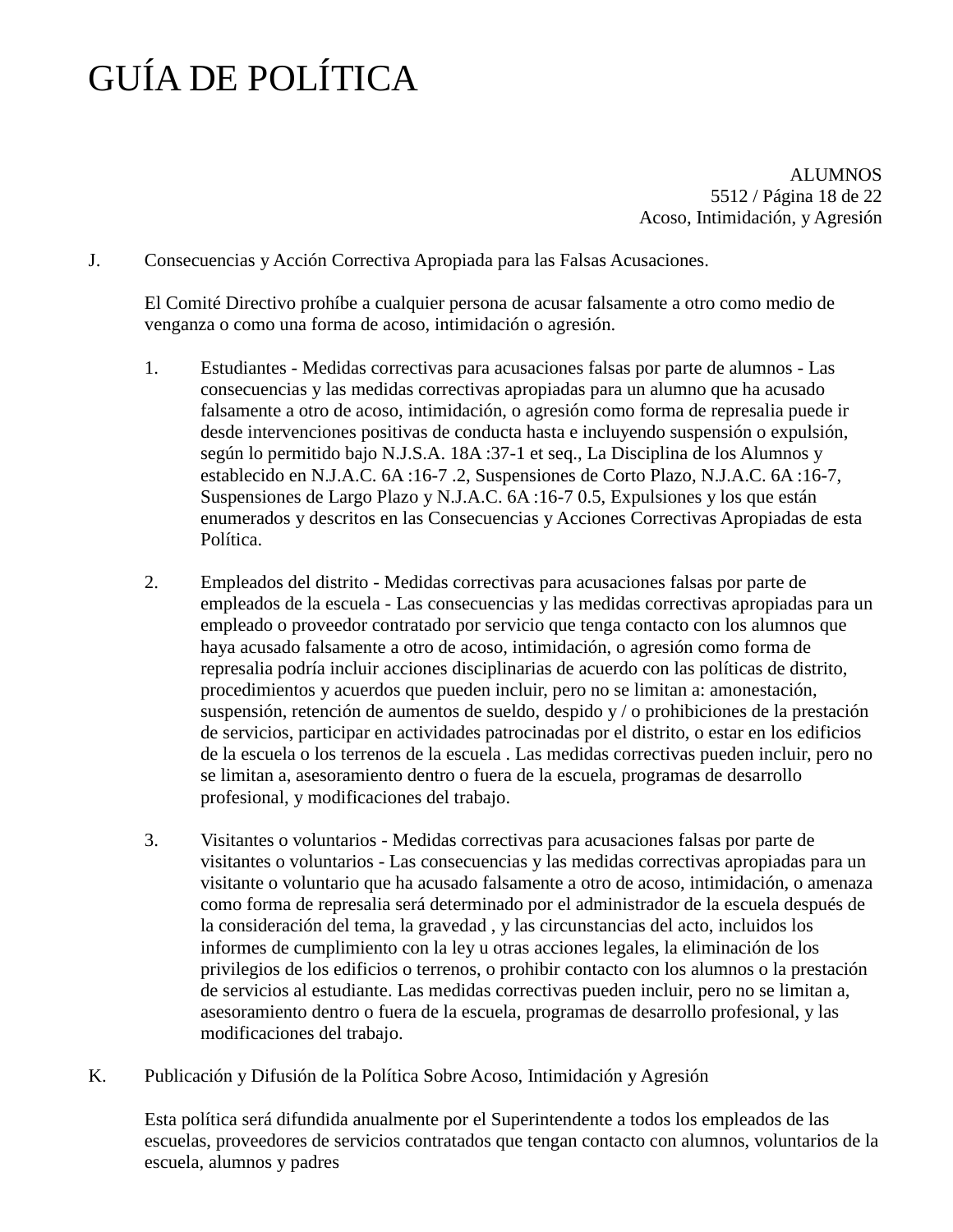ALUMNOS 5512 / Página 19 de 22 Acoso, Intimidación, y Agresión

que tengan hijos inscritos en una escuela en el distrito, juntamente con una declaración que explique que la Política se aplica a todos los actos de acoso, intimidación o agresión, de conformidad con N.J.S.A. 18A :37-14 que ocurran en la escuela, en funciones patrocinadas por la escuela, o en un autobús escolar y, cuando sea apropiado, a actos que ocurran fuera de la escuela.

El Superintendente debe asegurarse de que la notificación de esta Política aparezca en el manual del alumno y todas las otras publicaciones del distrito escolar que establezcan las normas generales, procedimientos y normas para las escuelas dentro del distrito escolar.

El Superintendente deberá hacer referencia a la Política del distrito sobre en acoso, la intimidación, y agresión, la cual deberá ocupar un lugar prominente en la página principal del sitio web del distrito escolar. El distrito notificará a los alumnos y los padres que esta política sobre acoso, intimidación, y agresión está disponible en la página web del distrito escolar.

El Superintendente deberá publicar el nombre, número de teléfono de la escuela, la dirección de la escuela, y la dirección de correo electrónico del distrito del Coordinador Contra Agresión en la página principal del sitio web del distrito escolar. Cada director deberá poner en el sitio web de cada escuela el nombre, número de teléfono de la escuela, dirección y dirección de correo electrónico de la escuela tanto del Especialista Contra Agresión como del Coordinador Contra Agresión en la página principal del sitio web de cada escuela.

### L. Programas de Capacitación y Prevención de Acoso, Intimidación, y Agresión

El Superintendente y los Directores deberán proveer capacitación sobre la Política de Acoso, Intimidación, y Agresión a todo el plantel de empleados, viejos y recientemente contratados de la escuela; incluyendo administradores, instructores, a proveedores de servicios de apoyo estudiantil, personal de apoyo en las oficinas administrativas, personal de transporte, personal de servicios alimenticios, personal de limpieza; personal de servicios contratados; y voluntarios que tengan contacto significativo con los alumnos; así como personas contratadas por el distrito para proveer servicios a estudiantes El entrenamiento debe incluir instrucción en la prevención de acoso sobre la base de las grupos protegidos enumerados en el artículo de la ley estatal N.J.S.A. 18A:37-14 y otras características distintas que puedan incitar a incidentes de discriminación, acoso, intimidación o agresión.

Cada maestro de escuela pública y profesional de servicios educativos estará obligado a completar por lo menos dos horas de instrucción en la prevención del acoso, la intimidación en cada instancia de desarrollo profesional cada 5 años como parte del requisito de capacitación profesional de conformidad con N.J.S.A. 18:37-22. D. Las dos horas requeridas de instrucción en la prevención del suicidio deberá incluir información sobre el riesgo de suicidio y los incidentes de acoso, intimidación o agresión, así como información sobre cómo reducir el riesgo de suicidio entre estudiantes pertenecientes a comunidades identificadas por tener alto riesgo de suicidio.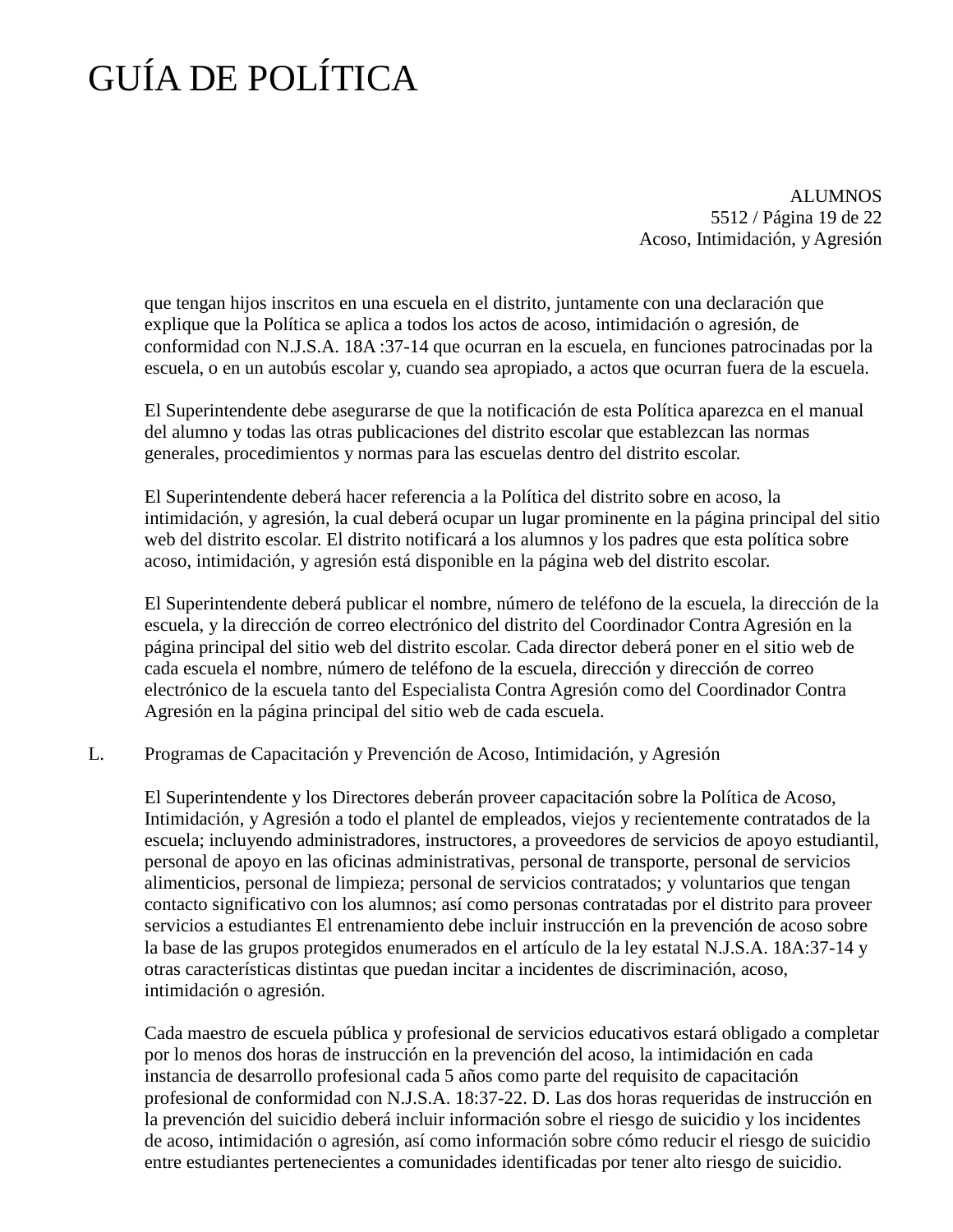ALUMNOS 5512 / Página 20 de 22 Acoso, Intimidación, y Agresión

Cada miembro nombrado nuevo en el Comité Directivo estarán obligados a completar un programa de capacitación sobre el acoso, la intimidación y la agresión en conformidad durante el primer año de su primer término, de acuerdo con las disposiciones de N.J.S.A. 18A :12-33.

El distrito escolar debe proporcionar tiempo habitual durante el horario escolar para que el Coordinador Contra Agresión y el Especialista Contra Agresión participen en programas de capacitación sobre el acoso, la intimidación y agresión.

Un líder de la escuela deberá completar entrenamiento para líderes escolares que incluya información sobre la prevención del acoso, la intimidación y el acoso como se requiere en NJSA 18A :26-8 0.2.

El distrito escolar deberá de observar cada año una "Semana del respeto" a partir del primer lunes de octubre. Con el fin de reconocer la importancia de la formación del carácter, el distrito escolar pasará esta semana proporcionando instrucciones apropiadas para diferentes edades sobre la prevención del acoso, la intimidación y agresión como se define en N.J.S.A. 18A :37-14. A lo largo del año escolar el distrito escolar proveerá instrucción apropiada para diferentes edades sobre la prevención del acoso, intimidación y agresión, de acuerdo con los Estándares de Contenido en el Plan de Estudios, de conformidad con N.J.S.A. 18A :37-29.

Cada año el distrito escolar y cada escuela del distrito establecerán, implementarán, documentarán y evaluarán los programas de prevención y otras iniciativas en consulta con los empleados de la escuela, alumnos, administradores, voluntarios, padres, policías, y miembros de la comunidad. Los programas o los enfoques y otras iniciativas serán diseñados para crear las condiciones en la escuela para prevenir y combatir el acoso, la intimidación y agresión en conformidad con las disposiciones de N.J.S.A. 18A :37-17 et seq.

M. Re evaluación, Revisión y Enmiendas a la Política de Acoso, Intimidación, y Agresión

Cada nuevo año, el Superintendente deberá desarrollar e implementar un proceso para abrir el diálogo sobre la Política del Acoso, la Intimidación, y Agresión con los alumnos.

El Superintendente y los Directores deberán de llevar a cabo cada año una nueva evaluación, revisión, y enmiendas a la Política del Acoso, Intimidación, y Agresión, con la participación de Especialistas Contra Agresión, y recomendar las enmiendas a la Política, y también a los programas de prevención del acoso, intimidación y agresión basándose los resultados de la evaluación y revisión.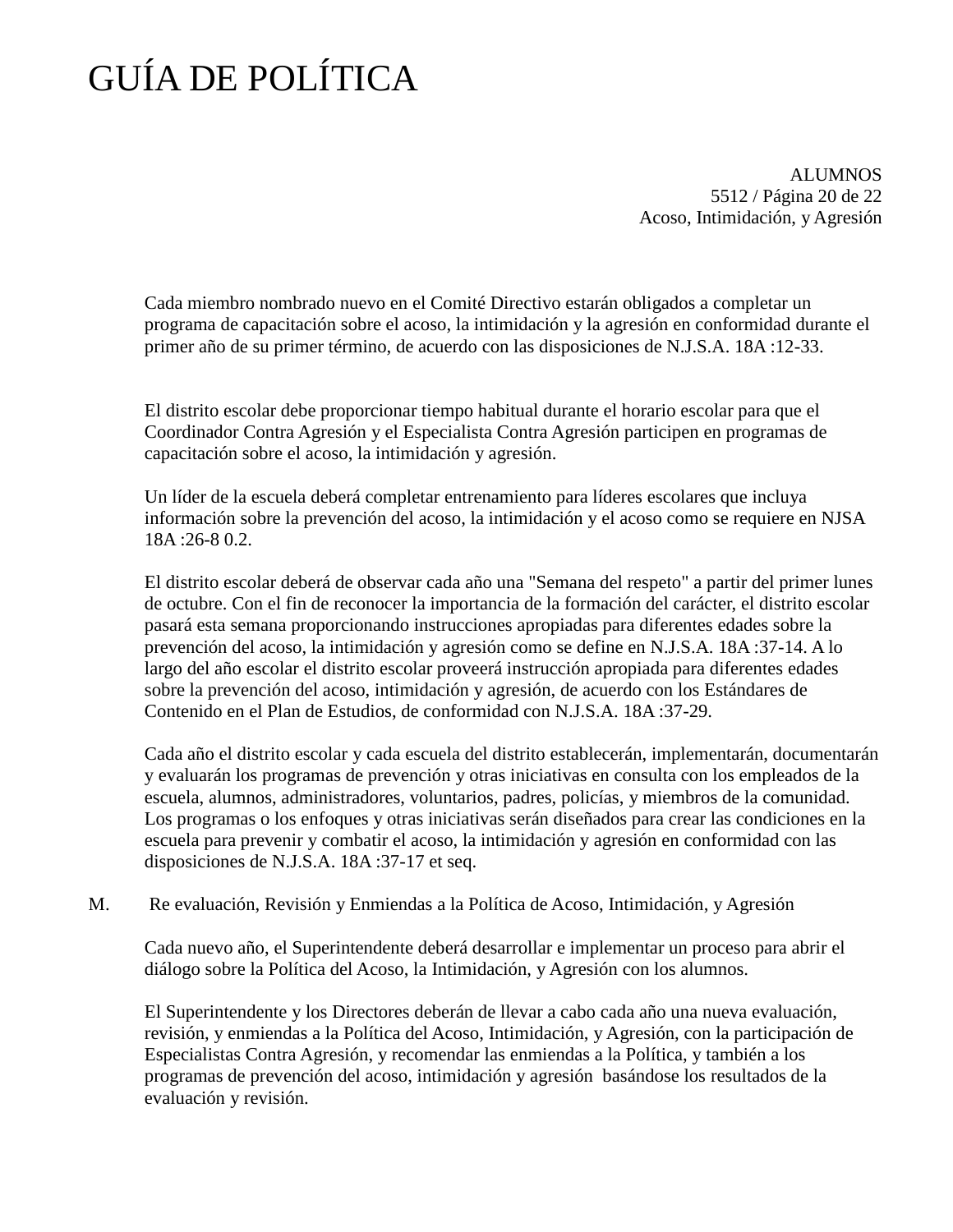ALUMNOS 5512 / Página 21 de 22 Acoso, Intimidación, y Agresión

N. Informes Elevados al Comité Directivo de Educación y el Departamento de Educación de New Jersey

El Superintendente deberá informar dos veces cada año escolar**,** entre el 1 de septiembre al 1 de enero y entre el 1 de enero y el 30 de junio en una audiencia pública todos los actos de violencia , vandalismo, y acoso, intimidación, y agresión que ocurrieron durante el ciclo informativo anterior de acuerdo con las disposiciones de N.J.S.A. 18A :17-46. La información también será reportada al Departamento de Educación de New Jersey, de conformidad con N.J.S.A. 18A :17-46.

O. Requisitos de Asignación de Calificaciones a Distritos y Escuelas.

Cada escuela y cada distrito recibirá una nota con objeto de evaluar sus esfuerzos para implementar políticas y programas consistentes con las provisiones de la ley estatal N.J.S.A. 18:37-13 et seq. La calificación recibida por una escuela y el distrito se publicará en la página principal del sitio web de la escuela y el sitio web del distrito, de acuerdo con las disposiciones de N.J.S.A. 18A :17-46. Un enlace con el informe que fue presentado por el Superintendente al Departamento de Educación también estará disponible en la página principal del sitio web del distrito. Esta información deberá ser publicada en los sitios web dentro de los diez días hábiles subsiguientes al recibo de la calificación para cada escuela y el distrito.

P. Informes a las Fuerzas de Orden Público

Algunos actos de acoso, intimidación y agresión pueden estar relacionados con la discriminación o pueden constituir crímenes de discriminación y las autoridades escolares deben informar a la policía de actos graves o que pueden ser parte una serie de actos similares, de conformidad con lo dispuesto en el Memorando de Acuerdo Entre la Educación y la Policía.

Q. Convenios Laborales Colectivos e Individuales.

Ninguna estipulación en el artículo de la ley estatal N.J.S.A. 18A :37-13 0.1 et seq. podrá ser interpretado como una modificación de las disposiciones de cualquier convenio colectivo o contrato individual de trabajo vigente en la Ley Contra el Acoso de la fecha efectiva de la Ley de Derechos (5 de enero de 2011). N.J.S.A. 18A:37-30.

el Comité Directivo de Educación prohíbe el empleo o la contratación de puestos de empleo de la escuela con las personas cuya verificación de antecedentes penales revela un registro de condena por un delito de intimidación discriminatoria o conspiración para cometer o intento de delito de intimidación discriminatoria.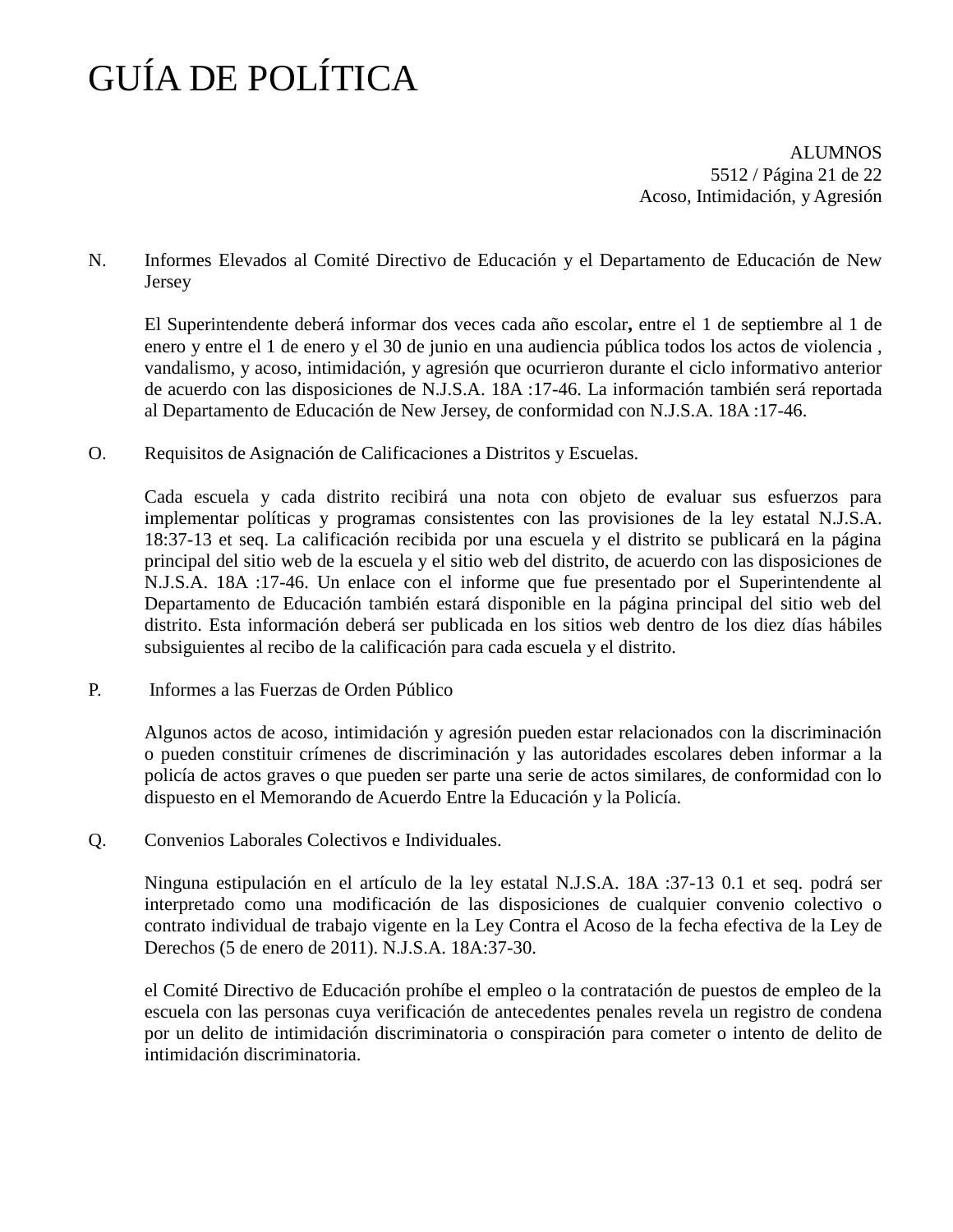ALUMNOS 5512 / Página 22 de 22 Acoso, Intimidación, y Agresión

### R. Alumnos con Discapacidades

Ninguna cláusula del artículo N.J.S.A. 18A :37-13 0.1 y siguientes. podrán alterar o reducir los derechos de un alumno discapacitado con respecto a las medidas disciplinarias o de los servicios de educación general o especial y apoyos. N.J.S.A. 18A :37-32.

El distrito escolar deberá presentar todas las Políticas de Acoso, Intimidación, y Agresión subsecuentes al Superintendente del Condado dentro de los treinta días desde que fuera aprobada por el Comité Directivo.

N.J.S.A. 18A :37-13 a 18A :37-32

N.J.A.C. 6A :16-7 .1 et seq.;. 6A :16-7 0.9 et seq.

Modelo de Política y de Orientación para que Prohíbe el Acoso, Intimidación y Agresión en Propiedad Escolar, en funciones patrocinadas por el distrito y en los autobuses escolares - Abril 2011 – Memorandum del Comisionado de Educación del Estado de Nueva Jersey – Comisionado de Educación de Nueva Jersey – Guía a las Escuelas para Implementar la Ley Civil Anti Acoso – 16 de diciembre del 2011

Adoptado: 07 de octubre del 2008 Revisado: 27 de octubre del 2009, 30 de agosto del 2011, 19 de Noviembre del 2013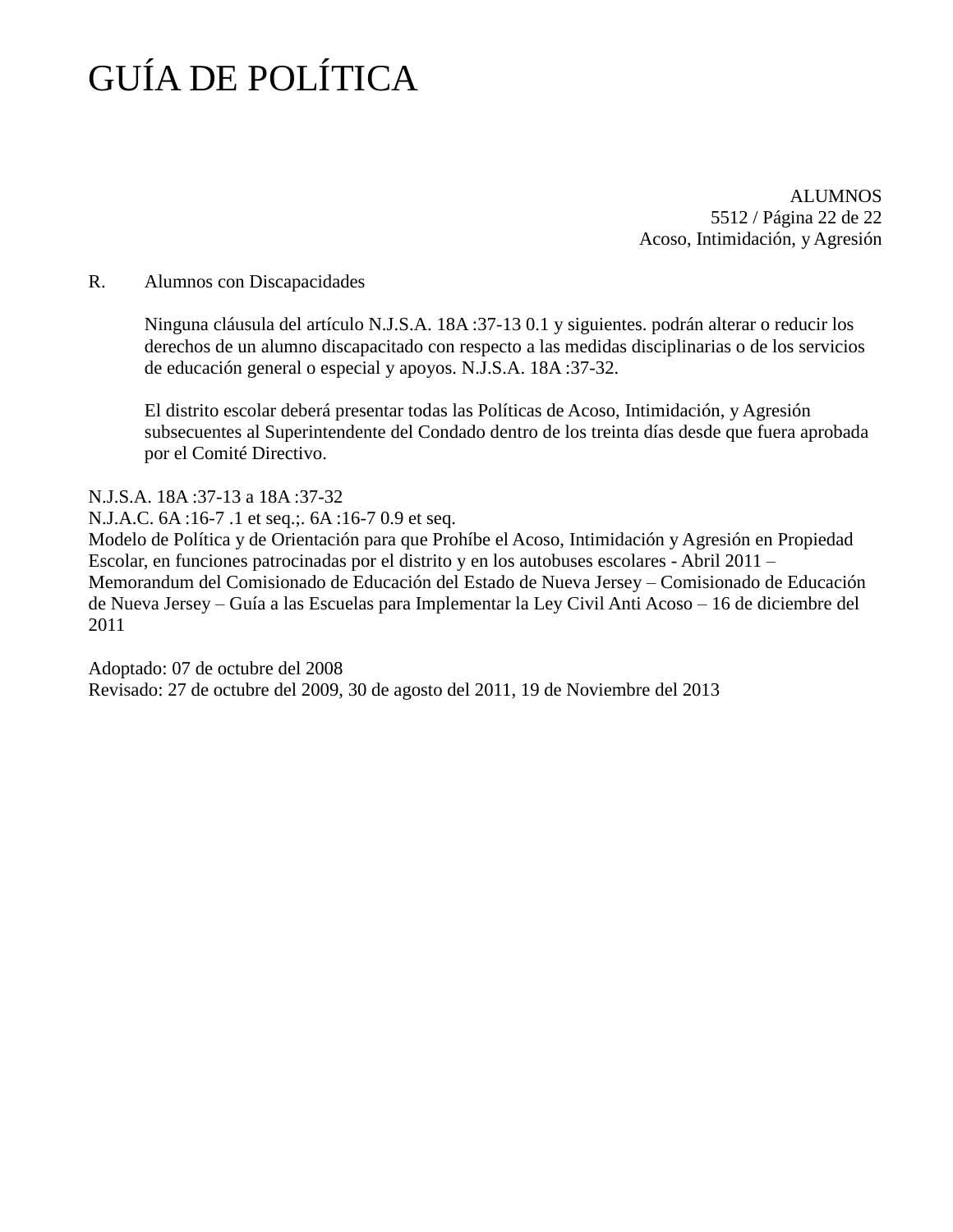### **PRINCETON PUBLIC SCHOOLS FILE CODE: 1252 Princeton, New Jersey**

**Policy**

**OTHER**

### **CIVILITY**

The Princeton Board of Education is committed to ensuring a positive and respectful environment for all students and staff while in school and when participating in all school-sponsored activities and events including interscholastic competition.

The board members and employees will ensure a positive and respectful learning environment by treating students, parents/guardians, and other members of the public with courtesy, respect, dignity and kindness. The board also expects parents/guardians, visitors and other community members to treat district employees and board members with the same consideration, courtesy, respect, dignity and kindness.

It is the intent of the board to promote mutual respect, civility, and orderly conduct among its employees, parents/guardians, students, and the public. The board in no way intends this policy to be interpreted to deprive any person of his or her right to freedom of expression.

### **Disruptions**

The board is committed to maintaining orderly educational and administrative processes in keeping schools and administrative offices free from disruptions and preventing unauthorized persons from entering school/district grounds.

The board authorizes school staff supervising a school event or school sponsored activity to expel a participant or spectator who willfully violates the rules and regulations of the district or whose behavior jeopardizes the safe conduct of the event or activity. When a law enforcement officer is on duty at the event or activity, he/she shall be responsible for ensuring the disruptive participant or spectator leaves school property. Further, any participant or spectator involved in continual violations of the rules and regulations may be prohibited from attending further school events.

The superintendent may direct any individual to leave school or district property promptly who:

- A. Disrupts or threatens to disrupt school/office operations;
- B. Threatens the health and safety of students or staff;
- C. Willfully causes property damage;
- D. Uses loud and/or offensive language including, but not limited to, inappropriate comments based on race, religion, gender, sexual orientation, disability, or other hurtful language;
- E. Is verbally or physically intimidating;
- F. Has otherwise established a continued pattern of unauthorized entry on district property; or
- G. Harasses staff and others through repeated telephone calls and/or face-to-face confrontations;

### Procedures

This policy applies to any conduct by board members, or employees, parents/guardians and other community members on school property or at school-sponsored events, including sporting events and concerts. Any employee who observes, is told of, or is the target of conduct that is in violation of this board policy shall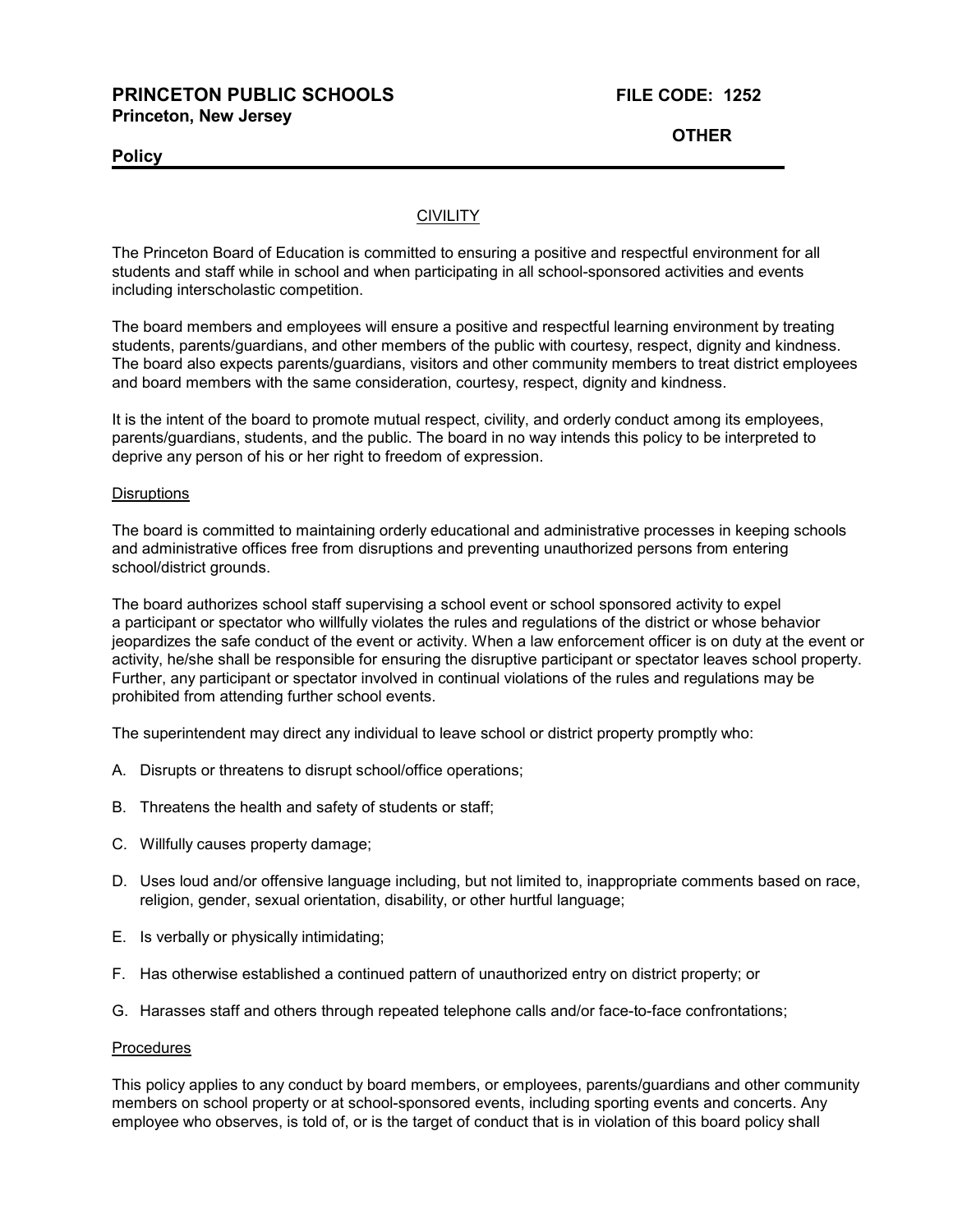### CIVILITY (continued)

address the conduct according to the following procedures:

- A. The employee shall calmly and politely request the individual desist the offending behavior;
- B. If the individual violating the policy is an employee, the incident shall be reported to the employee's supervisor. Failing to report such incidents may result in disciplinary action;
- C. If individual refuses to correct the uncivil behavior and/or the behavior is ongoing, the employee will, if possible, enlist the assistance of an administrator or the building principal to attempt to immediately restore civility;
- D. If an administrator or building principal is not available and/or civility is not restored, the employee shall direct the individual to leave school property;
- E. In the absence of a school administrator or the building principal the employee may notify security and/or local law enforcement if order is not restored and the individual refuses to leave when requested;
- F. Any employee who is the target of uncivil behavior or witnesses uncivil behavior shall promptly report the occurrence to the administrator/principal. The employee shall also document the incident in writing and submit the written incident report to the principal;
- G. Any reported incident involving a staff members shall be reported to the staff member's immediate supervisor;
- H. Any reported incident involving a staff member behaving in an uncivil manner to a student shall be reported to the principal and the principal shall notify the superintendent;
- I. Any student who is the target of uncivil behavior shall immediately report the incident to a staff member;
- J. The staff member receiving such a report shall inform the administrator/principal and document the incident in writing.

### Implementation

The superintendent and/or his or her designee shall distribute this policy annually prior to or at the beginning of the school year. Employees determined to have violated this policy will be subject to discipline.

| Adopted:             | December 15, 2009, March 22, 2011    |
|----------------------|--------------------------------------|
| Revised:             | November 15, 2016. December 13, 2016 |
| NJSBA Review/Update: | October 2017                         |
| Readopted:           | September 4, 2018                    |

### Key Words

Civility, Disruption, Safety, Security, Visitors, Conduct

| <b>Legal References:</b> | N.J.S.A. 2C:18-3<br>N.J.S.A. 2C:33-2 | Criminal trespass<br>Disorderly conduct                                                           |
|--------------------------|--------------------------------------|---------------------------------------------------------------------------------------------------|
| <b>Cross References:</b> | 1250<br>414714247<br>5020<br>5124    | Visitors<br><b>Employee Safety</b><br>Role of Parents/guardians<br>Reporting to Parents/guardians |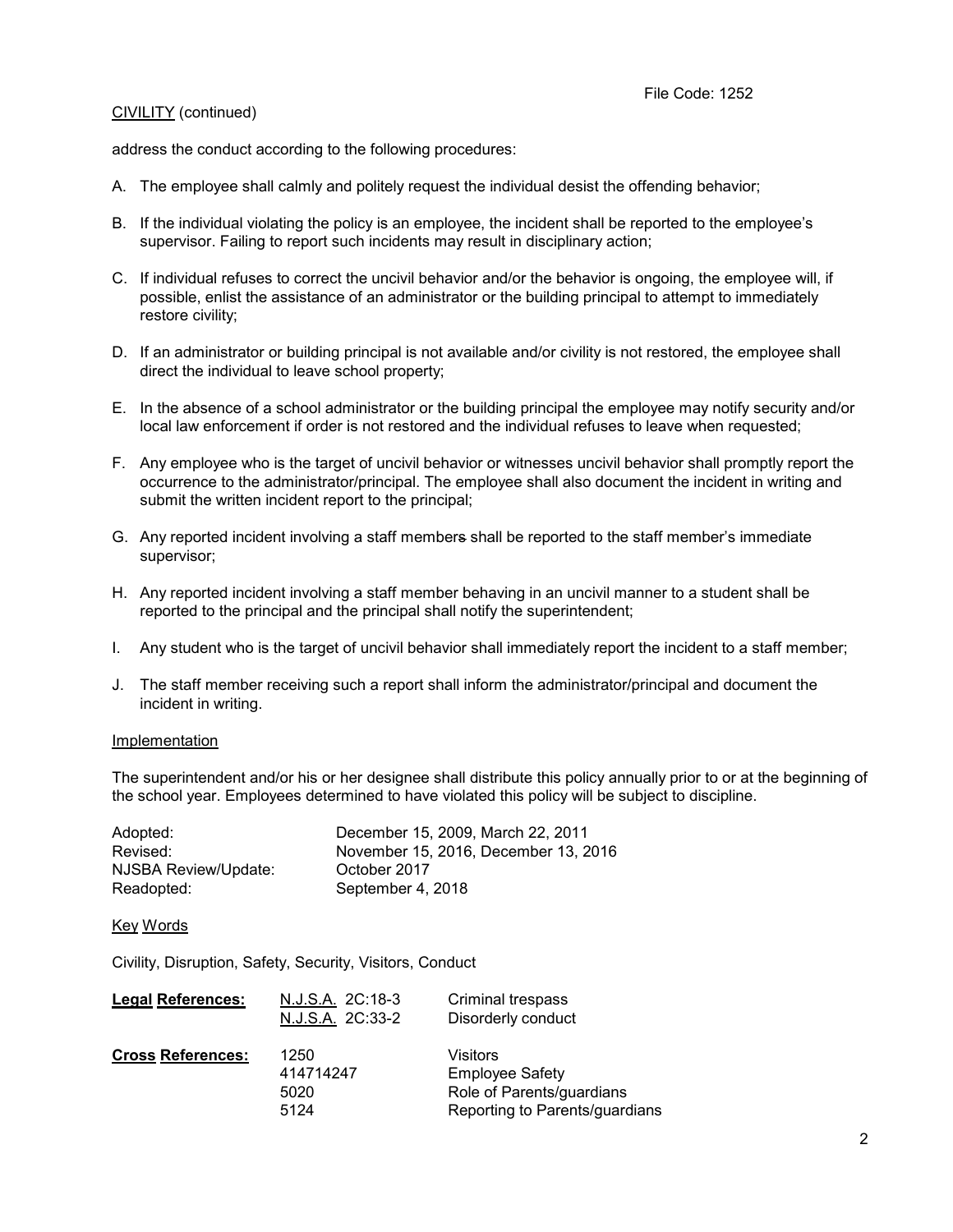### CIVILITY (continued)

| 5131 | <b>Conduct and Discipline</b> |
|------|-------------------------------|
| 5142 | <b>Student Safety</b>         |
| 6144 | Controversial Issues          |
| 9010 | Role of the Board Member      |
|      |                               |

\*Indicates the policy is included in the Critical Policy Reference Manual.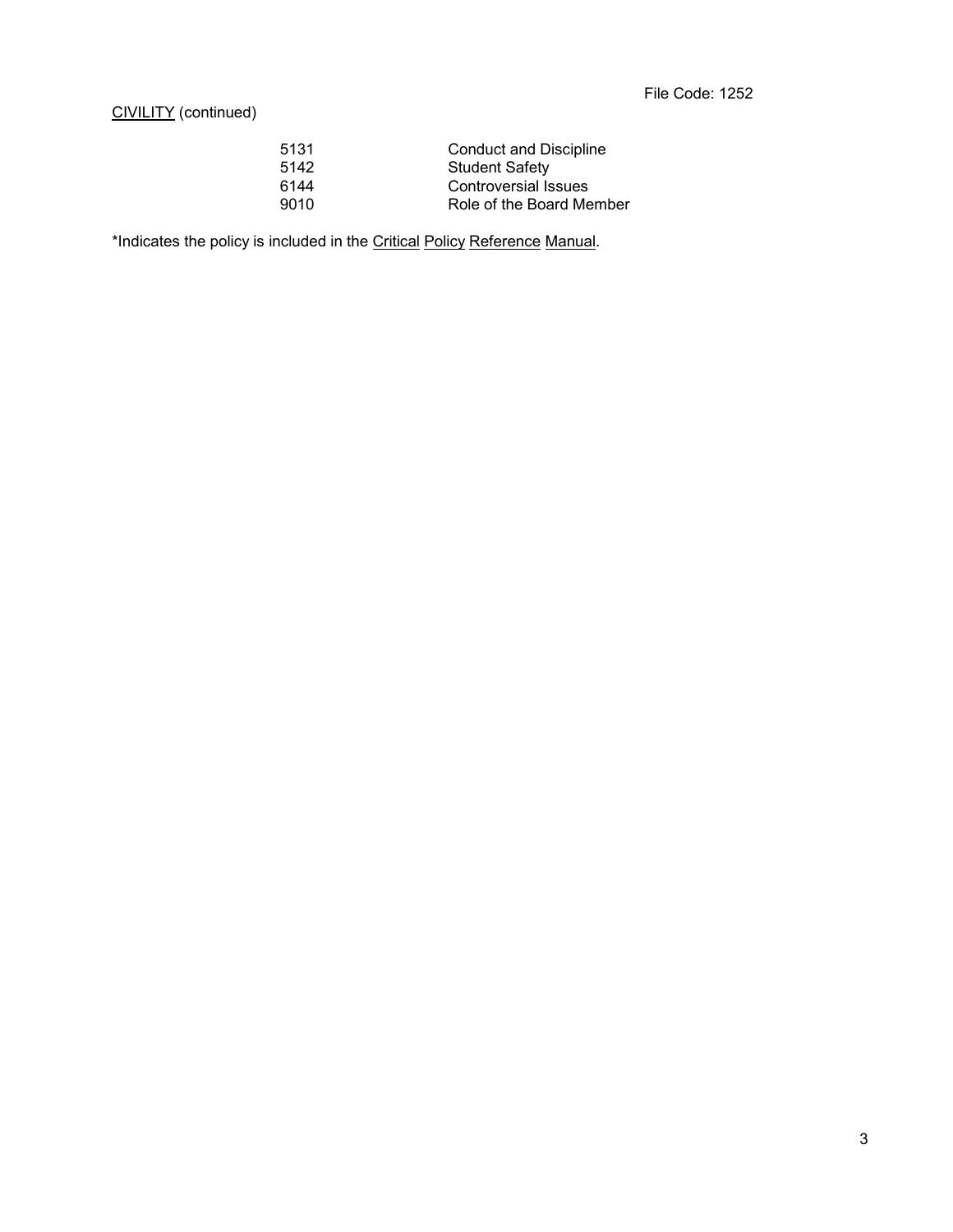| Libro:         | Manual de Políticas de la Junta de Escuelas Públicas de Princeton |  |
|----------------|-------------------------------------------------------------------|--|
| Seccion:       | Series 1000 – Relaciones Comunitarias                             |  |
| Titulo:        | Civilidad                                                         |  |
| Codigo:        | 1252                                                              |  |
| Estado:        | Activo                                                            |  |
| Adoptado:      | 15 de Diciembre del 2009                                          |  |
| Reviso último: | 4 de Septiembre del 2018                                          |  |

Civilidad

La Junta de Educación de Princeton se compromete a garantizar un ambiente positivo y respetuoso para todos los estudiantes y el personal mientras están en la escuela y cuando participan en todas las actividades y eventos patrocinados por la escuela, incluida la competencia Inter escolar.

Los miembros de la junta y los empleados garantizarán un ambiente de aprendizaje positivo y respetuoso al tratar a los estudiantes, padres/tutores y otros miembros del público con cortesía, respeto, dignidad y amabilidad. La junta también espera que los padres/tutores, visitantes y otros miembros de la comunidad traten a los empleados del distrito y a los miembros de la junta con la misma consideración, cortesía, respeto, dignidad y amabilidad.

La intención de la junta es promover el respeto mutuo, la civilidad y la conducta ordenada entre sus empleados, padres/tutores, estudiantes y el público. La junta no pretende en modo alguno que esta política se interprete para privar a cualquier persona de su derecho a la libertad de expresión.

### Disrupciones

La junta se compromete a mantener procesos educativos y administrativos ordenados para mantener las escuelas y las oficinas administrativaslibres de interrupciones y evitar que personas no autorizadas entren en los terrenos escolares/distritales.

La junta autoriza al personal de la escuela que supervisa un evento escolar o actividad patrocinada por la escuela a expulsar un participante o espectador que infrinja intencionalmente las reglas y regulaciones del distrito o cuyo comportamiento ponga en peligro la conducta segura del evento o actividad. Cuando un oficial de la ley esté de servicio en el evento o actividad, él /ella será responsable de asegurar que el participante o espectador disruptivo abandone la propiedad de la escuela. Además, cualquier participante o espectadorinvolucrado en violaciones continuas de las reglas y regulaciones puede tener prohibido asistir a más eventos escolares.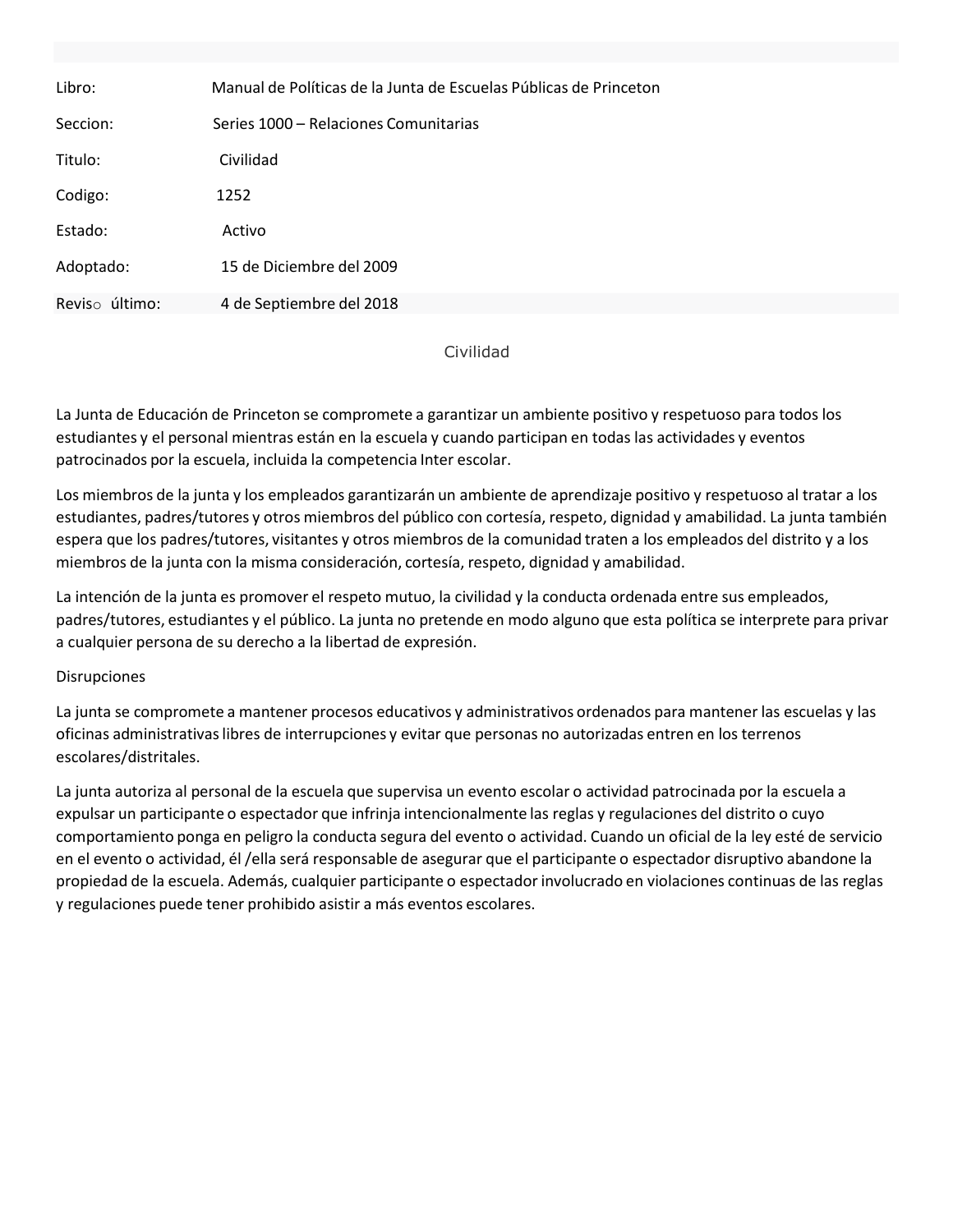El superintendente puede dirigir a cualquier persona que abandone la propiedad de la escuela o del distrito de inmediato que:

- A. Interrumpe o amenaza con interrumpir las operaciones escolares/oficinas;
- B. Amenaza la salud y la seguridad de los estudiantes o el personal;
- C. Causas intencionalmente daños a la propiedad;
- D. Utiliza lenguaje ruidoso y/o ofensivo que incluya, entre otros, comentariosinapropiados basados en raza, religión, género, orientación sexual, discapacidad u otro lenguaje hiriente;
- E. Es verbal o físicamente intimidante;
- F. De lo contrario, ha establecido un patrón continuo de entrada no autorizada en la propiedad del distrito; O
- G. Acosa al personal y a otros a través de repetidas llamadas telefónicas y/o enfrentamientos cara a cara;

### Procedimientos

Esta política se aplica a cualquier conducta de los miembros de la junta, o empleados, padres/tutores y otros miembros de la comunidad en la propiedad de la escuela o en eventos patrocinados por la escuela, incluyendo eventos deportivos y conciertos. Cualquier empleado que observe, sea informado o sea el objetivo de una conducta que infrinja esta política de la junta se dirigirá a la conducta de acuerdo con los siguientes procedimientos:

- A. El empleado solicitará con calma y cortesía al individuo que abstenga el comportamiento ofensivo;
- B. Si la persona que viola la póliza es un empleado, el incidente será reportado al supervisor del empleado. La falta de reportar el incidente puede resultar en una acción disciplinaria;
- C. Si el individuo se niega a corregir el comportamiento incivil y/o el comportamiento continua, el empleado, si es posible, consiguiera la asistencia de un administrador o del principal del edificio para intentar restaurar inmediatamente la civilidad;
- D. Si un administrador o principal del edificio no está disponible y/o no se restablece la civilidad, el empleado debería dirigir a la persona que se vaya de la propiedad de la escuela;
- E. En ausencia de un administrador de la escuela o del principal del edificio, el empleado puede notificar al oficial de seguridad y/o a policía local si no se restablece el orden y la persona se niega a irse cuando se le solicite;
- F. Cualquier empleado que sea el objetivo de un comportamiento incivil o sea testigo de un comportamiento incivil deberá informar inmediatamente la ocurrencia al administrador/principal. El empleado también documentará el incidente por escrito y presentará el informe por escrito del incidente al principal;
- G. Cualquier incidente reportado que involucre a un miembro del personalserá reportado al supervisor inmediato del miembro del personal;
- H. Cualquier incidente reportado que involucre a un miembro del personal que se comporte de manera incivil a un estudiante será reportado al principal y el principal notificará al superintendente;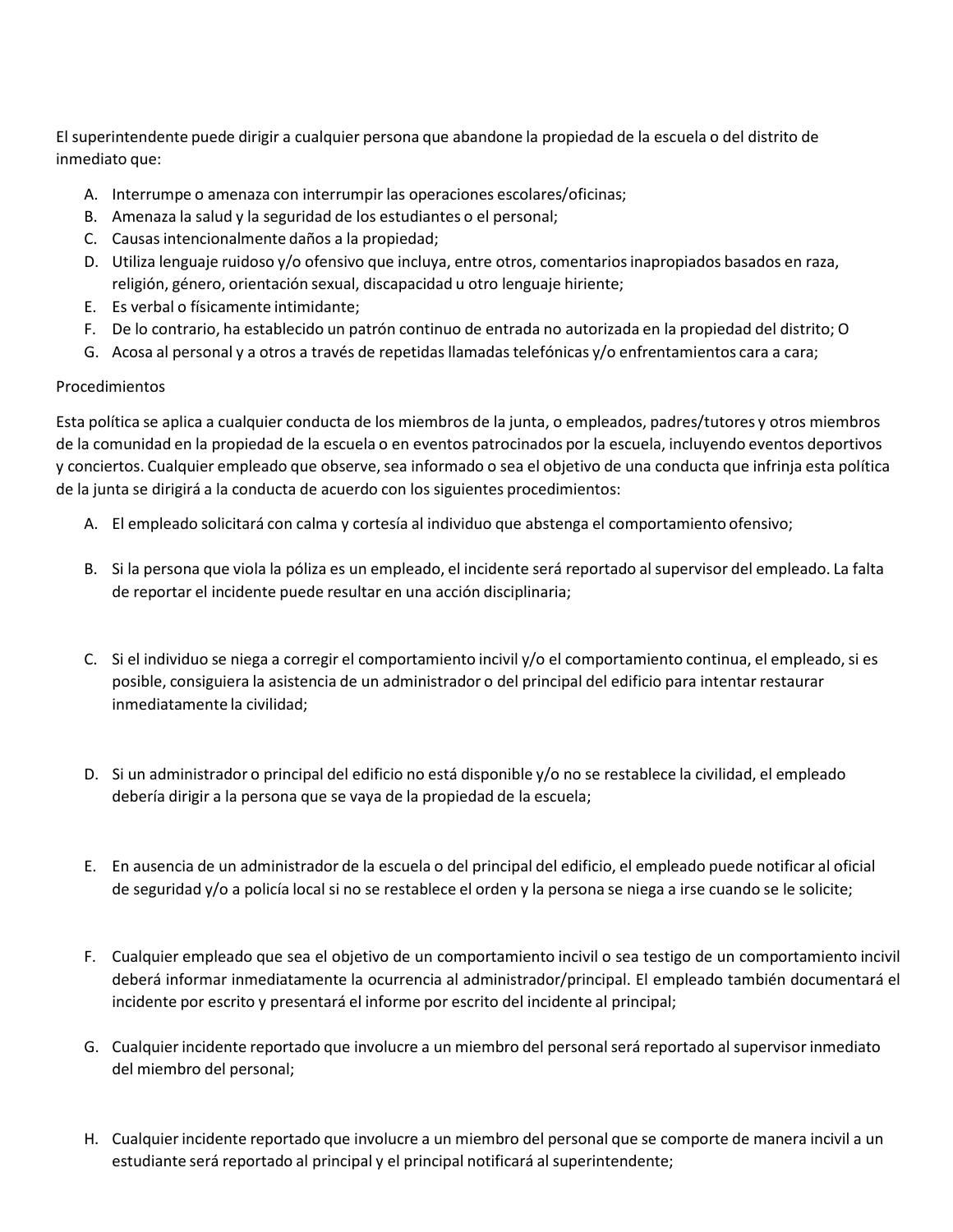- I. Cualquier estudiante que sea objetivo de comportamiento incivil deberá reportar inmediatamente el incidente a un miembro del personal;
- J. El miembro del personal que reciba dicho informe informará al administrador/principal y documentará el incidente por escrito.

### Implementación

El superintendente y/o su designado distribuirán esta política anualmente antes o al comienzo del año escolar. Los empleados que se determine que han violado esta política estarán sujetos a disciplina.

### Palabras Clave

Civilidad, Disrupción, Seguridad, Seguridad, Visitantes, Conducta

Referencias legales: N.J.S.A. 2C: 18-3 Delincuencia criminal N.J.S.A. 2C: 33-2 Conducta desordenada

Referencias cruzadas: 1250 Visitantes 414714247 Seguridad del empleado 5020 Rol de los Padres / Tutores 5124 Reportando a los Padres / Tutores 5131 Conducta y disciplina 5142 Seguridad estudiantil 6144 Cuestiones controvertidas 9010 Rol del miembro de la Junta

\* Indica que la política está incluida en el Manual de Referencia de Políticas Críticas.